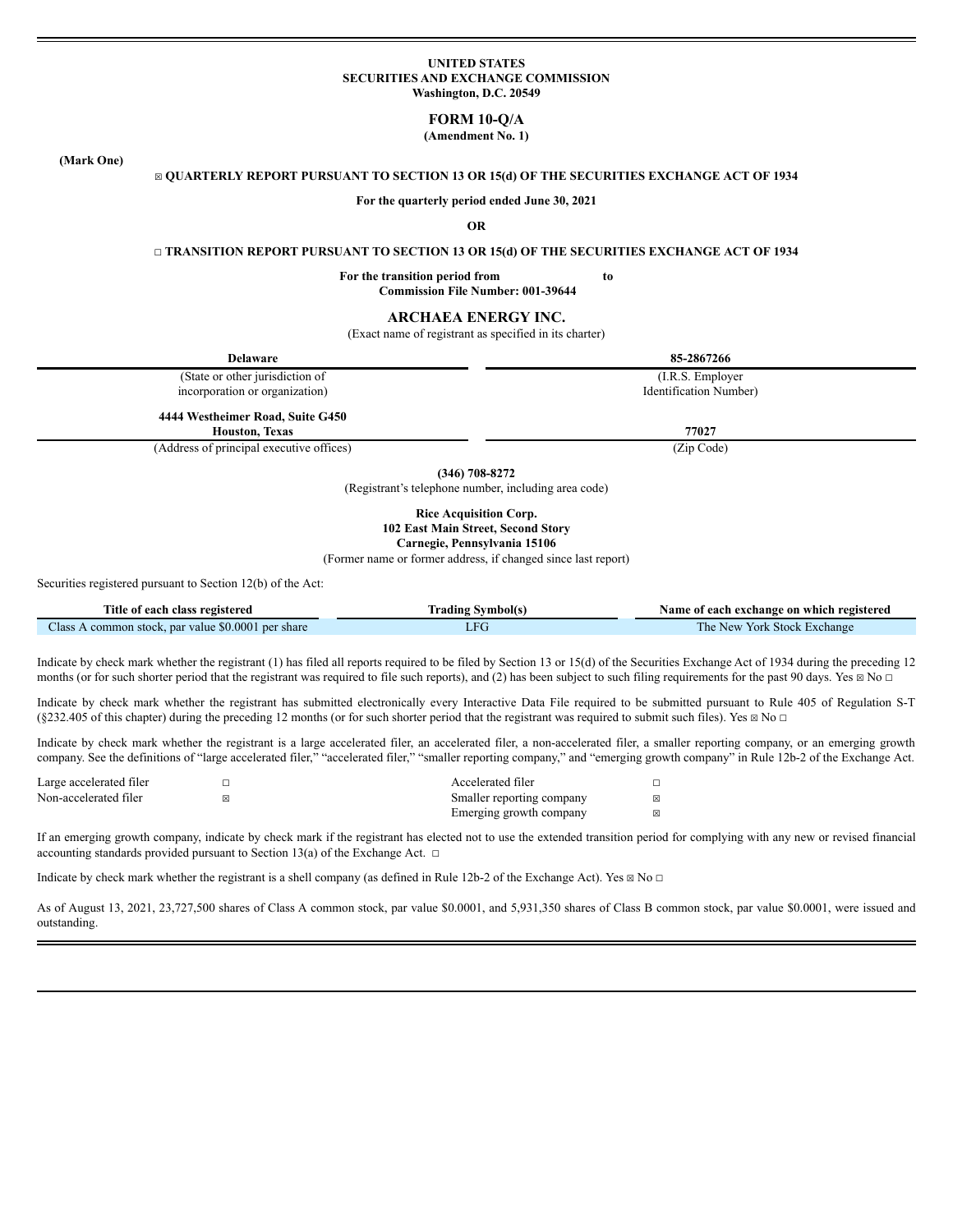### **EXPLANATORY NOTE**

References throughout this Amendment No. 1 to the Quarterly Report on Form 10-Q to "we," "us," the "Company" or "our company" are to Archaea Energy Inc., formerly *known as Rice Acquisition Corp., unless the context otherwise indicates.*

This Amendment No. 1 (this "Amendment No. 1") to the Quarterly Report on Form 10-Q/A amends and restates the Quarterly Report on Form 10-Q of Archaea Energy Inc., formerly known as Rice Acquisition Corp., for the quarterly period ended June 30, 2021, as filed with the Securities and Exchange Commission ("SEC") on August 13, 2021.

On August 13, 2021, the Company filed its Form 10-Q for the quarterly period ended June 30, 2021 (the "Q2 Form 10-Q"). The Company classified a portion of the redeemable shares of Class A common stock of the Company (the "Public Shares") issued as part of the units sold in the Company's initial public offering as permanent equity to maintain net tangible assets greater than \$5,000,000 on the basis that the Company will consummate its initial business combination only if the Company has net tangible assets of at least \$5,000,001. Previously, the Company did not consider redeemable stock classified as temporary equity as part of net tangible assets. Effective with these financial statements, the Company revised this interpretation to include temporary equity in net tangible assets. As a result, management corrected the error by restating all Public Shares as temporary equity. This resulted in an adjustment to the initial carrying value of the Class A common stock subject to possible redemption with the offset recorded to additional paid-in capital (to the extent available), accumulated deficit and Class A common stock.

In connection with the change in presentation for the Class A common stock subject to possible redemption, the Company revised its earnings per share calculation to allocate income and losses shared pro rata between the two classes of shares. This presentation differs from the previously presented method of earnings per share, which was similar to the two-class method. The Company determined the change in classification of the Class A common stock and change to its presentation of earnings per share is quantitatively material and it should restate its previously issued financial statements.

Therefore, on December 28, 2021, the Company's management and the audit committee of the Company's board of directors (the "Audit Committee") concluded that the Company's previously issued (i) audited balance sheet as of October 26, 2020 (the "Post-IPO Balance Sheet"), as previously revised in the Company's Annual Report on Form 10-K/A for the fiscal year ended December 31, 2020, filed with the SEC on May 13, 2021 ("2020 Form 10-K/A No. 1"), (ii) audited financial statements included in the 2020 Form 10-K/A No. 1, (iii) unaudited interim financial statements included in the Company's Quarterly Report on Form 10-Q for the quarterly period ended March 31, 2021, filed with the SEC on May 26, 2021, and (iv) unaudited interim financial statements included in the Company's Quarterly Report on Form 10-Q for the quarterly period ended June 30, 2021, filed with the SEC on August 13, 2021 (collectively, the "Affected Periods"), should be restated to report all Public Shares as temporary equity and should no longer be relied upon.

As such, the Company has restated or will restate in this Amendment No. 1 its financial statements for the Affected Periods.

The above changes did not have any impact on its cash position or the cash held in the trust account established in connection with the IPO.

After re-evaluation, the Company's management has concluded that in light of the errors described above, a material weakness existed in the Company's internal control over financial reporting during the Affected Periods and that the Company's disclosure controls and procedures were not effective. The Company's remediation plan with respect to such material weakness is described in more detail in Item 4 to Part 1 of this Amendment No. 1.

### **Items Amended in this Amendment No. 1**

For the convenience of the reader, this Amendment No. 1 amends and restates the O2 Form 10-O in its entirety. As a result, this Amendment No. 1 includes both items that have been changed as a result of the restatement described above as well as items that are unchanged from the Q2 Form 10-Q. The following items have been amended in this Amendment No. 1 to reflect the restatement described above:

- Part I, Item 1. Condensed Consolidated Financial Statements
- Part I, Item 4. Controls and Procedures
- Part II, Item 6. Exhibits

In addition, in accordance with applicable SEC rules, this Amendment No. 1 includes new certifications required by Sections 302 and 906 of the Sarbanes-Oxley Act from our Chief Executive Officer (as principal executive officer) and our Chief Financial Officer (as principal financial officer) dated as of the filing date of this Amendment No. 1.

Except as described above, this Amendment No. 1 does not amend, update or change any other items or disclosures in the Q2 Form 10-Q. This Amendment No. 1 does not purport to reflect any information or events subsequent to the filing date of the Q2 Form 10-Q. As such, this Amendment No. 1 speaks only as of the date the Q2 Form 10-Q was filed, and we have not undertaken herein to amend, supplement or update any information contained in the Q2 Form 10-Q to give effect to any subsequent events. Accordingly, this Amendment No. 1 should be read in conjunction with our filings made with the SEC subsequent to the filing of the Q2 Form 10-Q.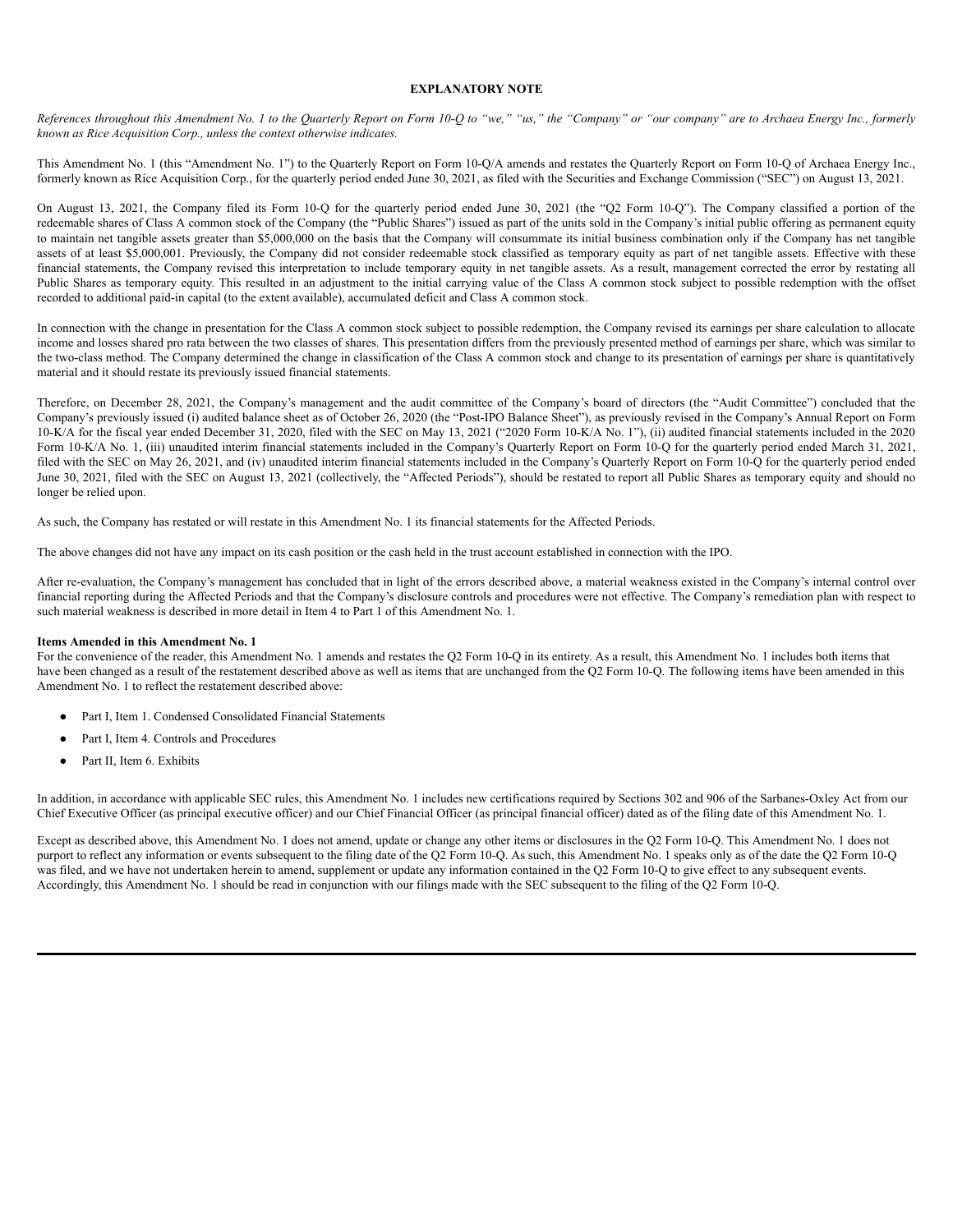# **RICE ACQUISITION CORP.**

#### **Form 10-Q For the Quarter Ended June 30, 2021**

# **Table of Contents**

|                     |                                                                                                                                                                                 | Page No.       |
|---------------------|---------------------------------------------------------------------------------------------------------------------------------------------------------------------------------|----------------|
|                     | <b>PART I. FINANCIAL INFORMATION</b>                                                                                                                                            |                |
|                     |                                                                                                                                                                                 |                |
| Item 1.             | <b>Condensed Consolidated Financial Statements (Restated)</b>                                                                                                                   |                |
|                     |                                                                                                                                                                                 |                |
|                     | Condensed Consolidated Balance Sheets as of June 30, 2021 (Unaudited) (as restated) and December 31, 2020                                                                       |                |
|                     | Unaudited Condensed Consolidated Statements of Operations for the Three and Six Months Ended June 30, 2021 (as restated)                                                        | $\overline{2}$ |
|                     | Unaudited Condensed Consolidated Statements of Changes in Stockholders' Equity for the Three and Six Months Ended June 30, 2021 (as                                             |                |
|                     | restated)                                                                                                                                                                       | 3              |
|                     | Unaudited Condensed Consolidated Statement of Cash Flows for the Six Months Ended June 30, 2021 (as restated)<br>Notes to Unaudited Condensed Consolidated Financial Statements | 4              |
|                     |                                                                                                                                                                                 | 5              |
| Item 2.             | Management's Discussion and Analysis of Financial Condition and Results of Operations                                                                                           | 21             |
|                     |                                                                                                                                                                                 |                |
| Item <sub>3</sub> . | Quantitative and Qualitative Disclosures About Market Risk                                                                                                                      | 23             |
|                     |                                                                                                                                                                                 |                |
| Item 4.             | <b>Controls and Procedures (Restated)</b>                                                                                                                                       | 24             |
|                     |                                                                                                                                                                                 |                |
|                     | <b>PART II. OTHER INFORMATION</b>                                                                                                                                               | 25             |
|                     |                                                                                                                                                                                 |                |
| Item 1.             | <b>Legal Proceedings</b>                                                                                                                                                        | 25             |
|                     |                                                                                                                                                                                 |                |
| Item 1A.            | <b>Risk Factors</b>                                                                                                                                                             | 25             |
|                     |                                                                                                                                                                                 |                |
| Item 2.             | Unregistered Sales of Equity Securities and Use of Proceeds from Registered Securities                                                                                          | 25             |
|                     |                                                                                                                                                                                 | 26             |
| Item 3.             | <b>Defaults Upon Senior Securities</b>                                                                                                                                          |                |
| Item 4.             | <b>Mine Safety Disclosures</b>                                                                                                                                                  | 26             |
|                     |                                                                                                                                                                                 |                |
| Item 5.             | Other Information                                                                                                                                                               | 26             |
|                     |                                                                                                                                                                                 |                |
| Item 6.             | <b>Exhibits (Restated)</b>                                                                                                                                                      | 26             |
|                     |                                                                                                                                                                                 |                |
| <b>SIGNATURES</b>   |                                                                                                                                                                                 | 27             |
|                     |                                                                                                                                                                                 |                |

i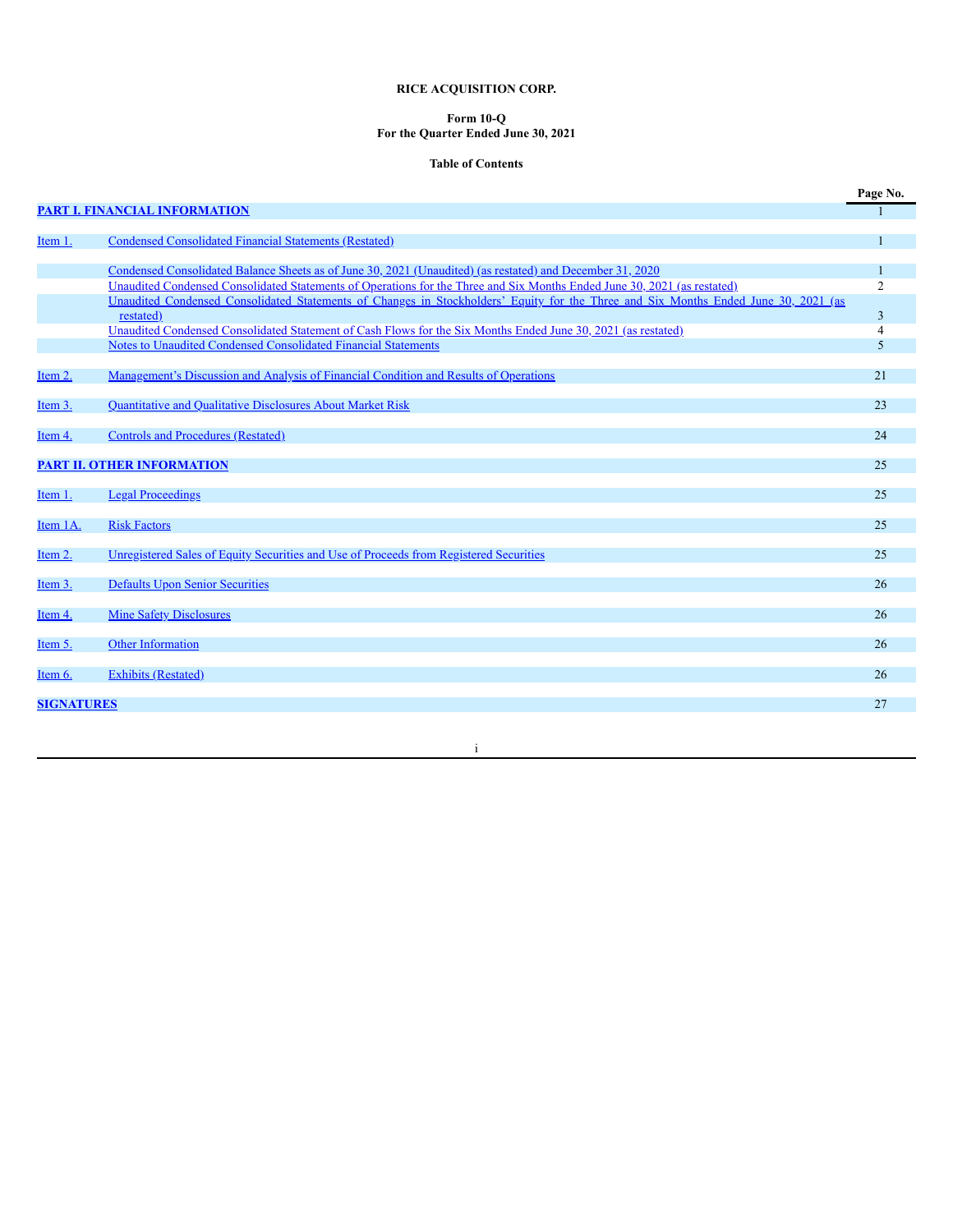# **CAUTIONARY NOTE REGARDING FORWARD-LOOKING STATEMENTS**

This Quarterly Report on Form 10-Q (this "Report"), including, without limitation, statements under the heading "Item 2. Management's Discussion and Analysis of Financial Condition and Results of Operations," includes forward-looking statements within the meaning of Section 27A of the Securities Act of 1933, as amended (the "Securities Act"), and Section 21E of the Securities Exchange Act of 1934, as amended (the "Exchange Act"). These forward-looking statements can be identified by the use of forward-looking terminology, including the words "believes," "estimates," "anticipates," "expects," "intends," "plans," "may," "will," "potential," "projects," "predicts," "continue," or "should," or, in each case, their negative or other variations or comparable terminology. There can be no assurance that actual results will not materially differ from expectations. Such statements include, but are not limited to, any statements relating to our ability to consummate any acquisition or other business combination and any other statements that are not statements of current or historical facts. These statements are based on management's current expectations, but actual results may differ materially due to various factors, including, but not limited to:

- our ability to complete an initial business combination, including our proposed business combination with Aria Energy LLC and Archaea Energy LLC;
- our expectations around the performance of the prospective target business or businesses;
- our success in retaining or recruiting, or changes required in, our officers, key employees or directors following our initial business combination;
- our officers and directors allocating their time to other businesses and potentially having conflicts of interest with our business or in approving our initial business combination;
- our potential ability to obtain additional financing to complete our initial business combination;
- our pool of prospective target businesses;
- the ability of our officers and directors to generate a number of potential investment opportunities;
- our public securities' potential liquidity and trading;
- the lack of a market for our securities;
- the use of proceeds not held in the trust account or available to us from interest income on the trust account balance;
- the trust account not being subject to claims of third parties; or
- our financial performance, including following our initial business combination.

The forward-looking statements contained in this Report are based on our current expectations and beliefs concerning future developments and their potential effects on us. Future developments affecting us may not be those that we have anticipated. These forward-looking statements involve a number of risks, uncertainties (some of which are beyond our control) and other assumptions that may cause actual results or performance to be materially different from those expressed or implied by these forward-looking statements. These risks and uncertainties include, but are not limited to, those factors listed above and others described under the heading "Risk Factors" in Item 1A of Part I in Amendment No. 1 to our Annual Report on Form 10-K/A for the year ended December 31, 2020. Should one or more of these risks or uncertainties materialize, or should any of our assumptions prove incorrect, actual results may vary in material respects from those projected in these forward-looking statements. We undertake no obligation to update or revise any forward-looking statements, whether as a result of new information, future events or otherwise, except as may be required under applicable securities laws. These risks and others described under "Risk Factors" may not be exhaustive.

By their nature, forward-looking statements involve risks and uncertainties because they relate to events and depend on circumstances that may or may not occur in the future. We caution you that forward-looking statements are not guarantees of future performance and that our actual results of operations, financial condition and liquidity, and developments in the industry in which we operate may differ materially from those made in or suggested by the forward-looking statements contained in this Report. In addition, even if our results or operations, financial condition and liquidity, and developments in the industry in which we operate are consistent with the forward-looking statements contained in this Report, those results or developments may not be indicative of results or developments in subsequent periods.

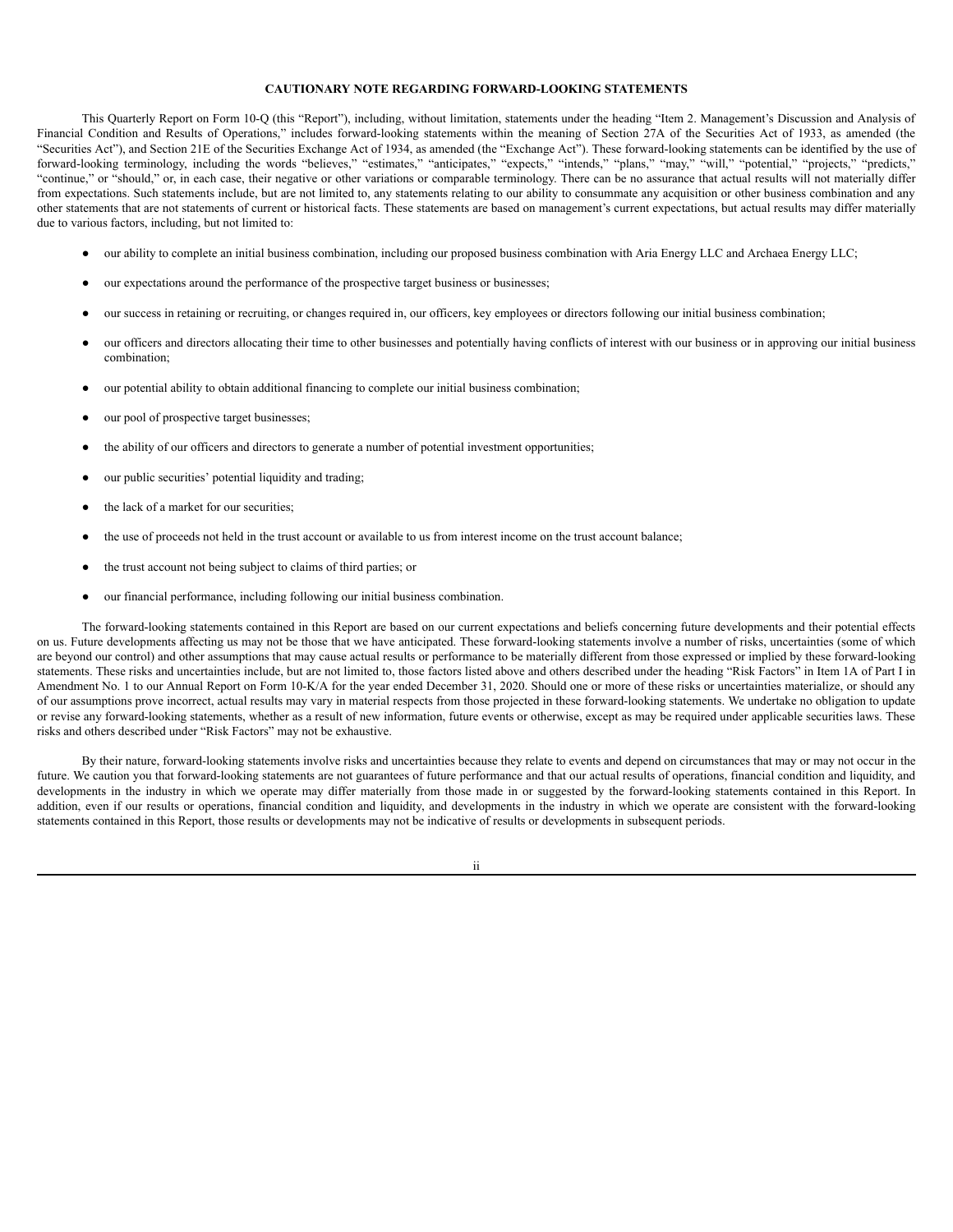# **PART I - FINANCIAL INFORMATION**

# <span id="page-4-2"></span><span id="page-4-1"></span><span id="page-4-0"></span>**Item 1. Condensed Consolidated Financial Statements**

#### **RICE ACQUISITION CORP. CONDENSED CONSOLIDATED BALANCE SHEETS**

|                                                                                                                                                                                                                        |              | <b>June 30,</b><br>2021<br>(unaudited) |               | December 31,<br>2020 |
|------------------------------------------------------------------------------------------------------------------------------------------------------------------------------------------------------------------------|--------------|----------------------------------------|---------------|----------------------|
|                                                                                                                                                                                                                        |              | (as restated)                          |               |                      |
| Assets:                                                                                                                                                                                                                |              |                                        |               |                      |
| Current assets:                                                                                                                                                                                                        |              |                                        |               |                      |
| Cash                                                                                                                                                                                                                   | \$           | 5,290                                  | \$            | 1,335,167            |
| Prepaid expenses                                                                                                                                                                                                       |              | 469,693                                |               | 662,865              |
| <b>Total current assets</b>                                                                                                                                                                                            |              | 474,983                                |               | 1,998,032            |
| Investments held in Trust Account                                                                                                                                                                                      |              | 237, 351, 433                          |               | 237,308,171          |
| <b>Total Assets</b>                                                                                                                                                                                                    | \$           | 237,826,416                            | \$            | 239,306,203          |
| Liabilities, Class A Common Stock Subject to Possible Redemption and Stockholders' Deficit:                                                                                                                            |              |                                        |               |                      |
| Current liabilities:                                                                                                                                                                                                   |              |                                        |               |                      |
| Accrued expenses                                                                                                                                                                                                       | $\mathbb{S}$ | 7,950,051                              | <sup>\$</sup> | 118,446              |
| Accounts payable                                                                                                                                                                                                       |              | 71,571                                 |               | 217,918              |
| Franchise tax payable                                                                                                                                                                                                  |              | 99,452                                 |               | 65,481               |
| <b>Total current liabilities</b>                                                                                                                                                                                       |              | 8,121,074                              |               | 401,845              |
| Deferred legal fees                                                                                                                                                                                                    |              | 187,500                                |               | 187,500              |
| Deferred underwriting commissions in connection with the initial public offering                                                                                                                                       |              | 7,610,750                              |               | 7,610,750            |
| Derivative warrant liabilities                                                                                                                                                                                         |              | 138,965,647                            |               | 42,588,487           |
| <b>Total liabilities</b>                                                                                                                                                                                               |              | 154,884,971                            |               | 50,788,582           |
| <b>Commitments and Contingencies</b>                                                                                                                                                                                   |              |                                        |               |                      |
|                                                                                                                                                                                                                        |              |                                        |               |                      |
| Class A common stock subject to possible redemption, \$0.0001 par value; 23,725,000 shares at \$10.00 per share as of June 30, 2021<br>and December 31, 2020, respectively                                             |              | 237,250,000                            |               | 237,250,000          |
| <b>Stockholders' Deficit:</b>                                                                                                                                                                                          |              |                                        |               |                      |
| Preferred stock, \$0.0001 par value; 1,000,000 shares authorized; none issued and outstanding                                                                                                                          |              |                                        |               |                      |
| Class A common stock, \$0.0001 par value; 250,000,000 shares authorized; 2,500 shares issued and outstanding (excluding<br>23,725,000 shares subject to possible redemption) as of June 30, 2021 and December 31, 2020 |              |                                        |               |                      |
| Class B common stock, \$0.0001 par value; 20,000,000 shares authorized; 5,931,350 shares issued and outstanding as of June 30,<br>2021 and December 31, 2020                                                           |              | 593                                    |               | 593                  |
| Additional paid-in capital                                                                                                                                                                                             |              |                                        |               |                      |
| Accumulated deficit                                                                                                                                                                                                    |              | (149, 384, 365)                        |               | (47,868,812)         |
| <b>Total Rice Acquisition Corp. deficit</b>                                                                                                                                                                            |              | (149, 383, 772)                        |               | (47,868,219)         |
| Non-controlling interest in subsidiary                                                                                                                                                                                 |              | (4,924,783)                            |               | (864, 160)           |
|                                                                                                                                                                                                                        |              |                                        |               |                      |
| Total stockholders' deficit                                                                                                                                                                                            |              | (154, 308, 555)                        |               | (48, 732, 379)       |
| Total Liabilities, Class A Common Stock Subject to Possible Redemption and Stockholders' Deficit                                                                                                                       | \$           | 237,826,416                            | \$            | 239,306,203          |

*The accompanying notes are an integral part of these unaudited condensed consolidated financial statements.*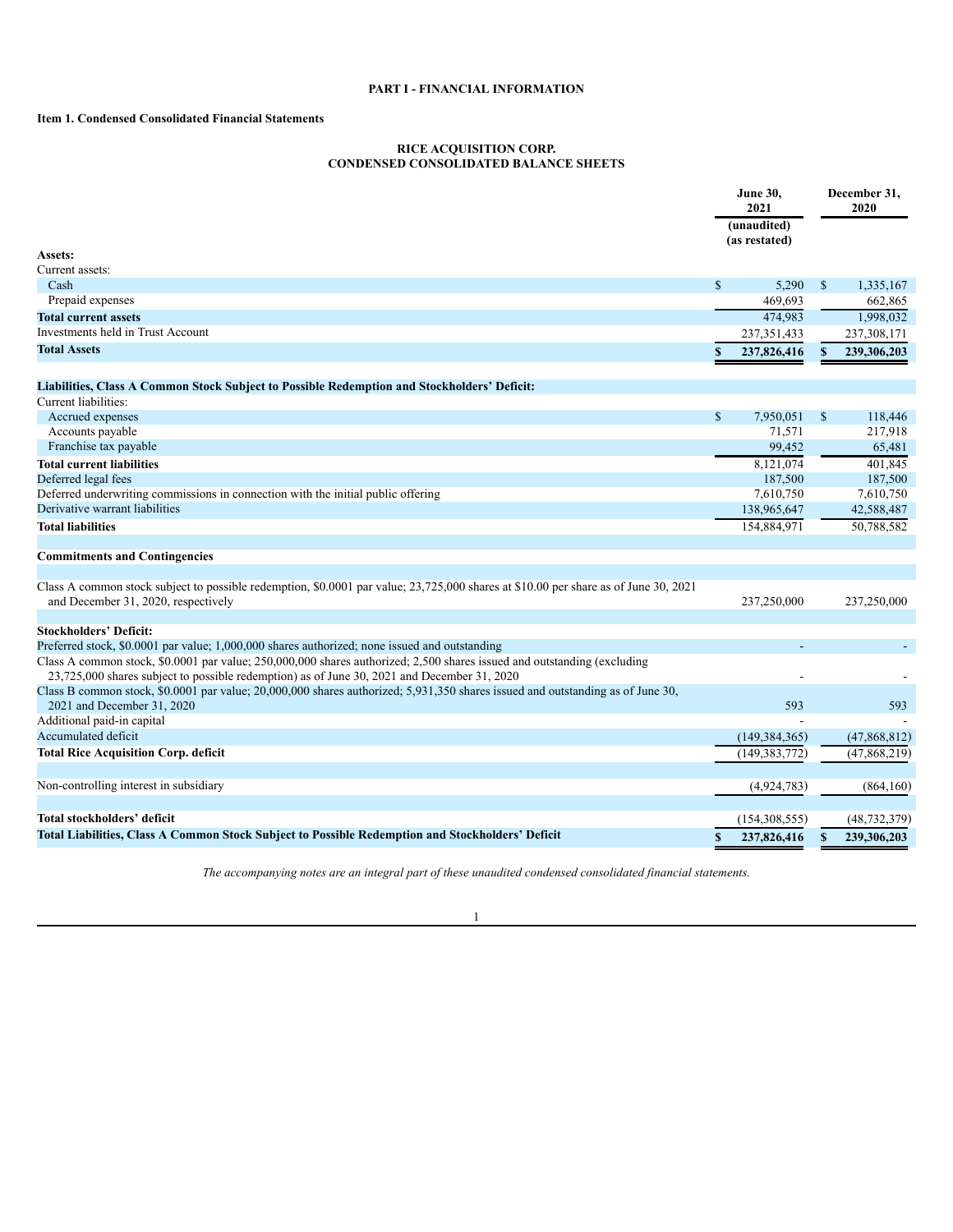# **RICE ACQUISITION CORP. UNAUDITED CONDENSED CONSOLIDATED STATEMENTS OF OPERATIONS FOR THE THREE AND SIX MONTHS ENDED JUNE 30, 2021 (AS RESTATED)**

<span id="page-5-0"></span>

|                                                                 | <b>For The</b><br><b>Three Months</b><br><b>Ended</b><br><b>June 30,</b><br>2021 | <b>For The</b><br><b>Six Months</b><br>Ended<br><b>June 30,</b><br>2021 |
|-----------------------------------------------------------------|----------------------------------------------------------------------------------|-------------------------------------------------------------------------|
| General and administrative expenses                             | 6,168,889                                                                        | 9,168,480                                                               |
| Franchise tax expense                                           | 33,973                                                                           | 73,799                                                                  |
| Total operating expenses                                        | (6,202,862)                                                                      | (9,242,279)                                                             |
| Other income (expense)                                          |                                                                                  |                                                                         |
| Change in fair value of derivative warrant liabilities          | (108, 151, 160)                                                                  | (96,377,160)                                                            |
| Interest earned on investments held in Trust Account            | 5,752                                                                            | 43,263                                                                  |
| <b>Net loss</b>                                                 | (114, 348, 270)                                                                  | (105, 576, 176)                                                         |
| Net loss attributable to non-controlling interest in subsidiary | (4,398,010)                                                                      | (4,060,622)                                                             |
| Net loss attributable to Rice Acquisition Corp.                 | (109,950,260)                                                                    | (101, 515, 554)                                                         |
| Weighted average shares outstanding of Class A common stock     | 23,727,500                                                                       | 23,727,500                                                              |
| Basic and diluted net income per share, Class A common stock    | (3.86)                                                                           | (3.56)                                                                  |
| Weighted average shares outstanding of Class B common stock     | 5,931,350                                                                        | 5,931,350                                                               |
| Basic and diluted net loss per share, Class B common stock      | (3.86)                                                                           | (3.56)                                                                  |

*The accompanying notes are an integral part of these unaudited condensed consolidated financial statements.*

2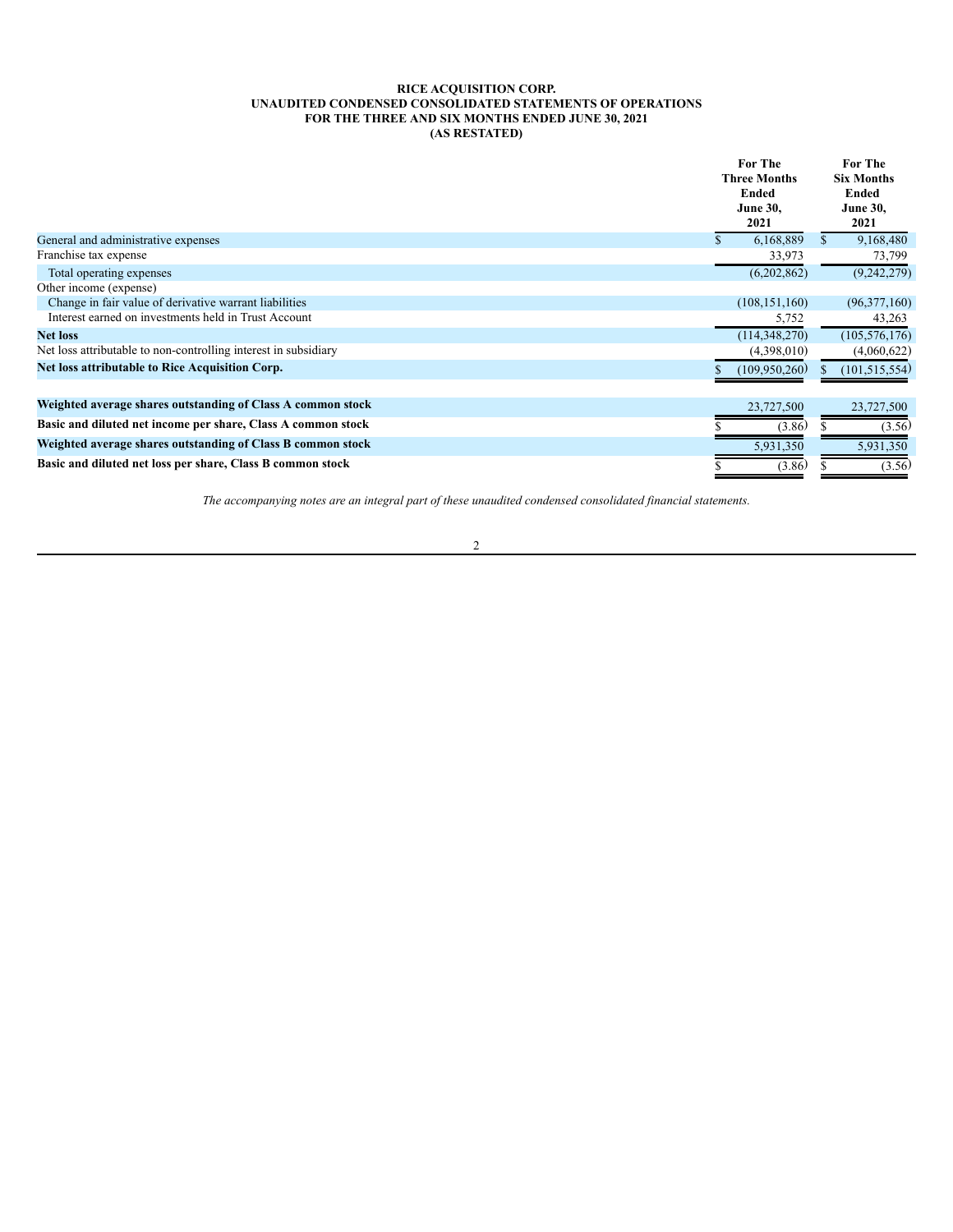### **RICE ACQUISITION CORP. UNAUDITED CONDENSED CONSOLIDATED STATEMENTS OF CHANGES IN STOCKHOLDERS' EQUITY FOR THE THREE AND SIX MONTHS ENDED JUNE 30, 2021 (AS RESTATED)**

<span id="page-6-0"></span>

|                                    |                |        |                      |        |                   |                   | Non-        |                 |
|------------------------------------|----------------|--------|----------------------|--------|-------------------|-------------------|-------------|-----------------|
|                                    |                |        | C <b>ommon Stock</b> |        | <b>Additional</b> |                   | controlling | <b>Total</b>    |
|                                    | <b>Class A</b> |        | <b>Class B</b>       |        | Paid-In           | Accumulated       | Interest in | Stockholders'   |
|                                    | <b>Shares</b>  | Amount | <b>Shares</b>        | Amount | Capital           | Deficit           | Subsidiary  | Deficit         |
| <b>Balance - December 31, 2020</b> | 2,500          |        | 5,931,350            | 593    | -                 | (47,868,812)      | (864,160)   | (48, 732, 379)  |
| Net income                         |                |        |                      |        |                   | 8,434,707         | 337,387     | 8,772,094       |
| <b>Balance - March 31, 2021</b>    | 2.500          |        | 5,931,350            | 593    |                   | (39, 434, 105)    | (526, 773)  | (39,960,285)    |
| Net loss                           |                |        |                      |        |                   | (109,950,260)     | (4,398,010) | (114, 348, 270) |
| <b>Balance - June 30, 2021</b>     | 2,500          |        | 5.931.350            | 593    |                   | \$(149, 384, 365) | (4,924,783) | \$(154,308,555) |

*The accompanying notes are an integral part of these unaudited condensed consolidated financial statements.*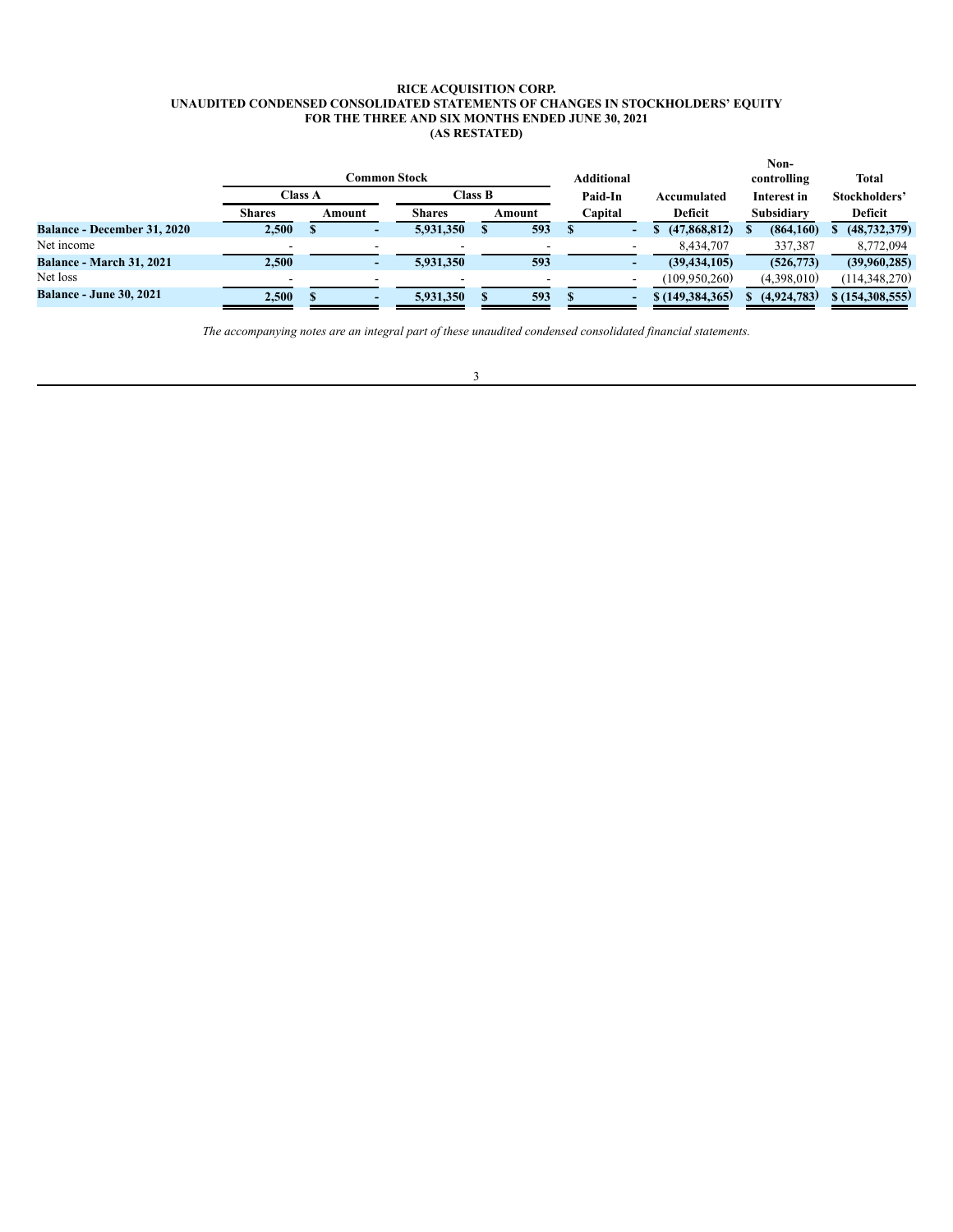## **RICE ACQUISITION CORP. UNAUDITED CONDENSED CONSOLIDATED STATEMENT OF CASH FLOWS FOR THE SIX MONTHS ENDED JUNE 30, 2021 (AS RESTATED)**

<span id="page-7-0"></span>

| <b>Cash Flows from Operating Activities:</b>                                |                 |
|-----------------------------------------------------------------------------|-----------------|
| Net loss<br>S.                                                              | (105, 576, 176) |
| Adjustments to reconcile net loss to net cash used in operating activities: |                 |
| Change in fair value of derivative warrant liabilities                      | 96,377,160      |
| Interest earned on securities held in Trust Account                         | (43,263)        |
| Changes in operating assets and liabilities:                                |                 |
| Prepaid expenses                                                            | 193,172         |
| Accounts payable                                                            | (146, 347)      |
| Accrued expenses                                                            | 7,831,605       |
| Franchise tax payable                                                       | 33,972          |
| Net cash used in operating activities                                       | (1,329,877)     |
|                                                                             |                 |
| Net change in cash                                                          | (1,329,877)     |
|                                                                             |                 |
| Cash - beginning of the period                                              | 1,335,167       |
| Cash - end of the period                                                    | 5,290           |

*The accompanying notes are an integral part of these unaudited condensed consolidated financial statements.*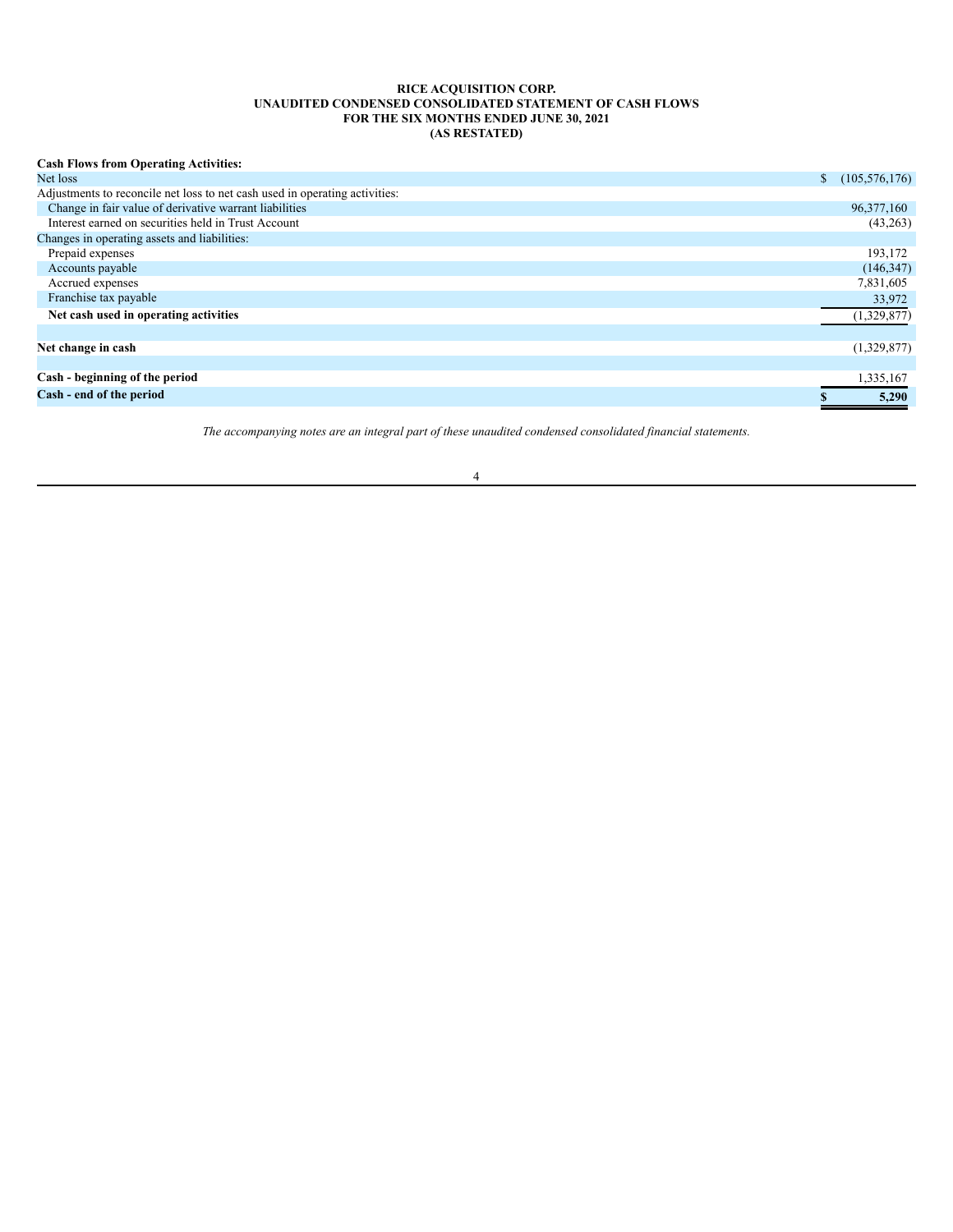### <span id="page-8-0"></span>**Note 1—Description of Organization, Business Operations and Basis of Presentation**

Rice Acquisition Corp. is a blank check company incorporated in Delaware on September 1, 2020. As used herein, the "Company" or "Rice" refer to Rice Acquisition Corp. and its majority-owned and controlled operating subsidiary, Rice Acquisition Holdings LLC ("RAC OpCo"), unless the context indicates otherwise. The Company was formed for the purpose of effecting a merger, capital stock exchange, asset acquisition, stock purchase, reorganization or similar business combination with one or more businesses (the "Business Combination"). The Company is an emerging growth company and, as such, the Company is subject to all of the risks associated with emerging growth companies.

As of June 30, 2021, the Company had not commenced any operations. All activity for the three and six months ended June 30, 2021 relates to the search for a prospective initial Business Combination, including activities in connection with the proposed acquisitions of Aria Energy LLC, a Delaware limited liability company, and Archaea Energy LLC, a Delaware limited liability company. The Company will not generate any operating revenues until after the completion of its initial Business Combination, at the earliest. The Company will generate non-operating income in the form of interest income on cash, cash equivalents and investments from the proceeds derived from the Initial Public Offering. The Company has selected December 31 as its fiscal year end.

The Company's sponsor is Rice Acquisition Sponsor LLC, a Delaware limited liability company (the "Sponsor"). The registration statement for the Company's Initial Public Offering was declared effective on October 21, 2020. On October 26, 2020, the Company consummated its Initial Public Offering of 23,725,000 units (each, a "Unit" and collectively, the "Units"), including 2,225,000 additional Units that were issued pursuant to the underwriters' partial exercise of their over-allotment option (the "Over-Allotment Units"), at \$10.00 per Unit, generating gross proceeds of approximately \$237.3 million, and incurring offering costs of approximately \$12.5 million, inclusive of \$7.6 million in deferred underwriting commissions (Note 5).

Simultaneously with the closing of the Initial Public Offering, the Company consummated the private placement ("Private Placement") of 6,771,000 warrants (each, a "Private Placement Warrant" and collectively, the "Private Placement Warrants") to the Sponsor and Atlas Point Energy Infrastructure Fund, LLC ("Atlas Point Fund"), at a price of \$1.00 per Private Placement Warrant, generating gross proceeds to the Company of approximately \$6.8 million (Note 4). Each Private Placement Warrant is exercisable to purchase one share of Rice's Class A common stock or, in certain circumstances, one Class A Unit of RAC OpCo together with a corresponding number of shares of Rice's non-economic Class B common stock.

Following the Initial Public Offering, the Public Stockholders (as defined below) hold a direct economic equity ownership interest in Rice in the form of shares of Class A common stock, and an indirect ownership interest in RAC OpCo through Rice's ownership of Class A Units of RAC OpCo. By contrast, the Initial Stockholders (as defined below) own direct economic interests in RAC OpCo in the form of Class B Units and a corresponding non-economic voting equity interest in Rice in the form of shares of Class B common stock, as well as a small direct interest through the Sponsor Shares (as defined in Note 4). Sponsor Shares were purchased for \$10.00 each and, in the absence of an initial Business Combination, will generally participate in liquidation or other payments on a pari passu basis with the Public Shares (as defined below). However, given the relatively de minimis number of Sponsor Shares relative to Public Shares, in many cases the economic, governance or other effects of the Sponsor Shares are not material to the holders of Class A common stock or warrants, and for simplicity, portions of this disclosure may not fully describe or reflect these immaterial effects.

Upon the closing of the Initial Public Offering and the Private Placement, approximately \$237.3 million of the net proceeds of the sale of the Units in the Initial Public Offering and the sale of the Private Placement Warrants in the Private Placement were placed in a trust account ("Trust Account") located in the United States with Continental Stock Transfer & Trust Company acting as trustee, and invested only in U.S. "government securities" within the meaning of Section 2(a)(16) of the Investment Company Act (as defined below) having a maturity of 185 days or less or in money market funds meeting certain conditions under Rule 2a-7 promulgated under the Investment Company Act which invest only in direct U.S. government treasury obligations, as determined by the Company, until the earlier of: (i) the completion of a Business Combination and (ii) the distribution of the Trust Account as described below.

The Company's management has broad discretion with respect to the specific application of the net proceeds of the Initial Public Offering and the sale of the Private Placement Warrants, although substantially all of the net proceeds are intended to be applied generally toward consummating a Business Combination. There is no assurance that the Company will be able to complete a Business Combination successfully. The Company must complete one or more initial Business Combinations having an aggregate fair market value of at least 80% of the net assets held in the Trust Account (excluding the amount of any deferred underwriting discount held in Trust) at the time of the agreement to enter into the initial Business Combination. However, the Company will only complete a Business Combination if the post-business combination company controls 50% or more of the voting securities of the target or is otherwise not required to register as an investment company under the Investment Company Act of 1940, as amended (the "Investment Company Act").

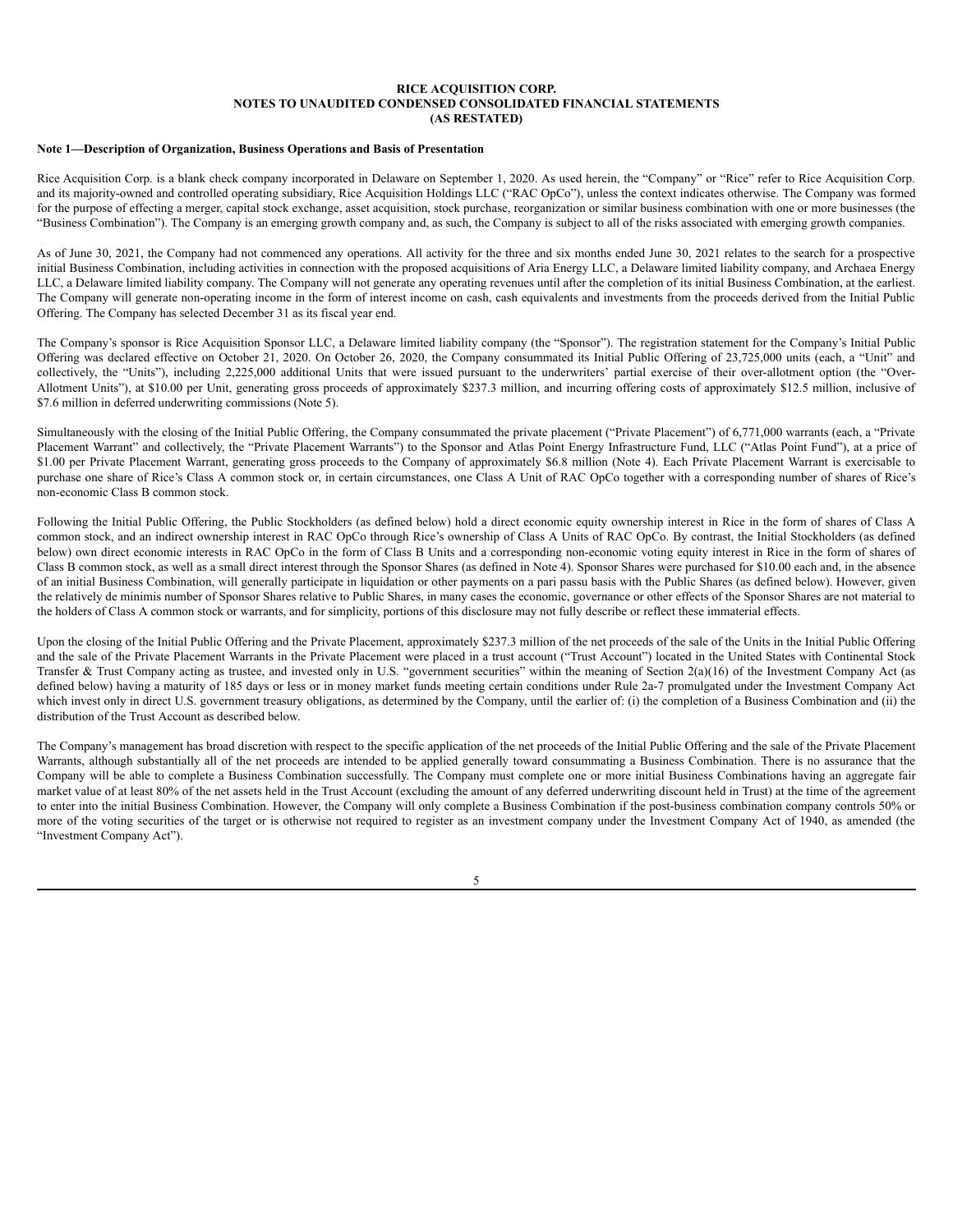The Company will provide the holders of the Company's Public Shares (the "Public Stockholders") with the opportunity to redeem all or a portion of their Public Shares upon the completion of a Business Combination either (i) in connection with a stockholder meeting called to approve the Business Combination or (ii) by means of a tender offer. Unless otherwise stated herein, the term "Public Shares" includes the 2,500 shares of Class A common stock, par value \$0.0001 per share, of the Company held by the Sponsor and forming part of the Sponsor Shares. The decision as to whether the Company will seek stockholder approval of a Business Combination or conduct a tender offer will be made by the Company, solely in its discretion. The Public Stockholders will be entitled to redeem their Public Shares for a pro rata portion of the amount then held in the Trust Account (initially anticipated to be \$10.00 per Public Share). The per-share amount to be distributed to Public Stockholders who redeem their Public Shares will not be reduced by the deferred underwriting commissions the Company will pay to the underwriters (as discussed in Note 5). These Public Shares will be recorded at a redemption value and classified as temporary equity upon the completion of the Initial Public Offering in accordance with the Financial Accounting Standards Board's ("FASB") Accounting Standards Codification ("ASC") Topic 480 "Distinguishing Liabilities from Equity." The Company will proceed with a Business Combination if a majority of the shares voted are voted in favor of the Business Combination. The Company will not redeem the Public Shares in an amount that would cause its net tangible assets to be less than \$5,000,001. If a stockholder vote is not required by law and the Company does not decide to hold a stockholder vote for business or other reasons, the Company will, pursuant to its Amended and Restated Certificate of Incorporation (the "Amended and Restated Certificate of Incorporation"), conduct the redemptions pursuant to the tender offer rules of the U.S. Securities and Exchange Commission ("SEC") and file tender offer documents with the SEC prior to completing a Business Combination. If, however, stockholder approval of the transaction is required by law, or the Company decides to obtain stockholder approval for business or legal reasons, the Company will offer to redeem shares in conjunction with a proxy solicitation pursuant to the proxy rules and not pursuant to the tender offer rules. Additionally, each public stockholder may elect to redeem their Public Shares irrespective of whether they vote for or against the proposed transaction. If the Company seeks stockholder approval in connection with a Business Combination, the Initial Stockholders (as defined below) have agreed to vote their Founder Shares (as defined below in Note 4), Sponsor Shares and any Public Shares purchased during or after the Initial Public Offering in favor of a Business Combination. In addition, the Initial Stockholders have agreed to waive their redemption rights with respect to their Founder Shares and Public Shares in connection with the completion of a Business Combination.

The Amended and Restated Certificate of Incorporation provides that a Public Stockholder, together with any affiliate of such stockholder or any other person with whom such stockholder is acting in concert or as a "group" (as defined under Section 13 of the Securities Exchange Act of 1934, as amended (the "Exchange Act")), will be restricted from redeeming its shares with respect to more than an aggregate of 20% or more of the Public Shares, without the prior consent of the Company.

If the Company is unable to complete a Business Combination within 24 months from the closing of the Initial Public Offering, or October 26, 2022 (the "Combination Period"), the Company will (i) cease all operations except for the purpose of winding up, (ii) as promptly as reasonably possible but not more than ten business days thereafter, redeem the Public Shares, at a per-share price, payable in cash, equal to the aggregate amount then on deposit in the Trust Account including interest earned on the funds held in the Trust Account and not previously released to pay franchise and income taxes of the Company or RAC OpCo (less up to \$100,000 of interest to pay dissolution expenses), divided by the number of then outstanding Public Shares and Class A Units of RAC OpCo (other than those held by Rice), which redemption will completely extinguish Public Stockholders' rights as stockholders (including the right to receive further liquidating distributions, if any), subject to applicable law, and (iii) as promptly as reasonably possible following such redemption, subject to the approval of the remaining stockholders and the board of directors, dissolve and liquidate, subject in each case to the Company's obligations under Delaware law to provide for claims of creditors and the requirements of other applicable law.

The Sponsor, Atlas Point Fund and the Company's officers and directors (the "Initial Stockholders") have agreed (i) that any Founder Shares and Sponsor Shares held by them will not be entitled to redemption rights, and they will waive any such redemption rights for any Public Shares held by them, in connection with the completion of the initial Business Combination, (ii) that any Founder Shares and Sponsor Shares held by them will not be entitled to redemption rights, and they will waive any such redemption rights for any Public Shares held by them, in connection with a stockholder vote to amend our amended and restated certificate of incorporation in a manner that would affect the substance or timing of the Company's obligation to redeem 100% of the Public Shares if the Company have not consummated the initial Business Combination within the Combination Period, (iii) that any Founder Shares held by them are subject to forfeiture, and thus will not be entitled to liquidating distributions from the Trust Account, and they will waive any such rights to liquidating distributions for any Founder Shares, if the Company fails to complete the initial Business Combination within the Combination Period (although they will be entitled to liquidating distributions from the Trust Account with respect to any Public Shares and Sponsor Shares they hold if the Company fails to complete the initial Business Combination within the Combination Period), and (iv) in certain limited circumstances the Class B Units of RAC OpCo will have more limited rights to current or liquidating distributions from the Company.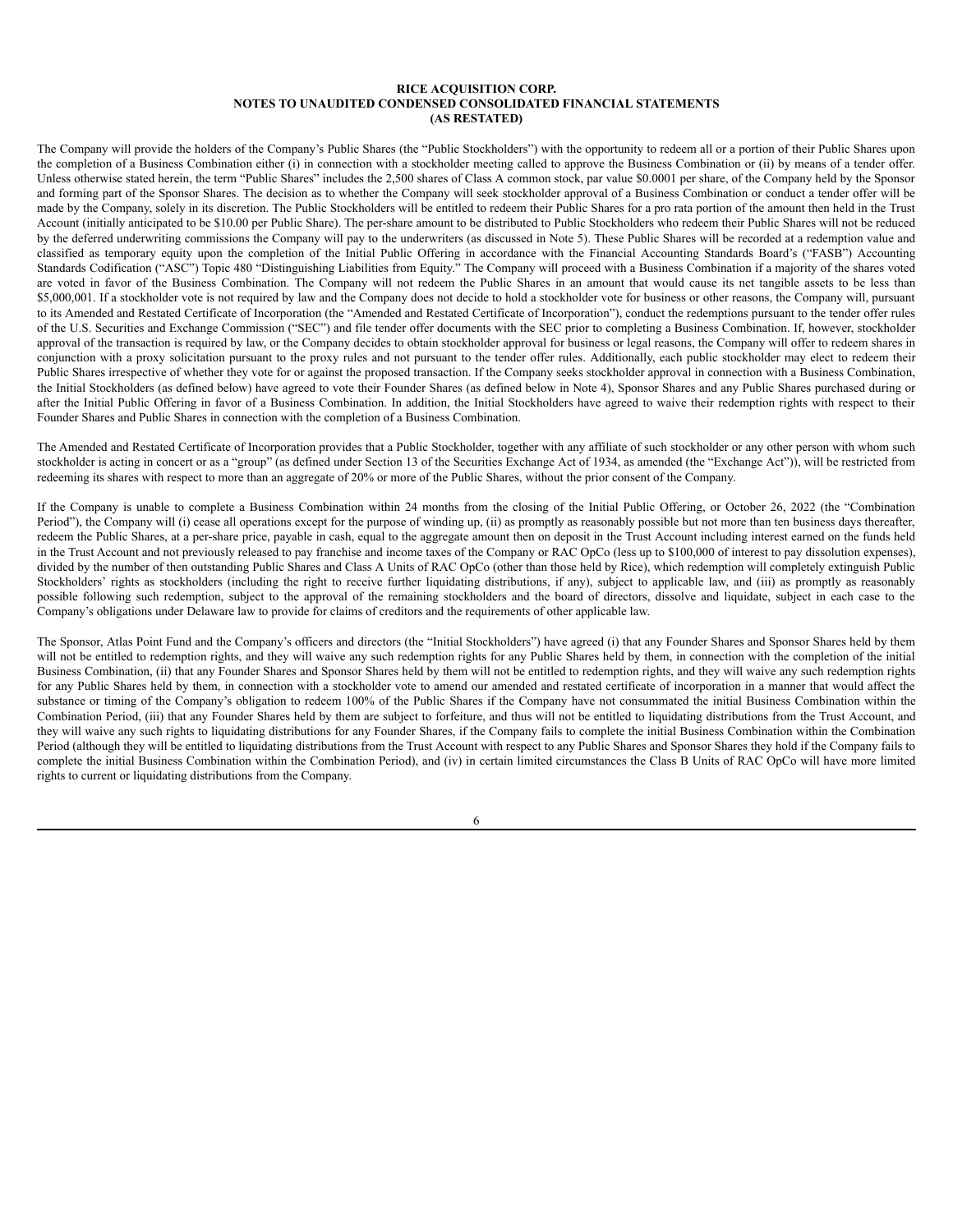The underwriters agreed to waive their rights to the deferred underwriting commission (see Note 5) held in the Trust Account in the event the Company does not complete a Business Combination within the Combination Period and subsequently liquidates and, in such event, such amounts will be included with the other funds held in the Trust Account that will be available to fund the redemption of the Public Shares and Sponsor Shares. In the event of such distribution, it is possible that the per share value of the residual assets remaining available for distribution (including Trust Account assets) will be only \$10.00. In order to protect the amounts held in the Trust Account, the Sponsor has agreed to be liable to the Company if and to the extent any claims by a third party (except for the Company's independent registered public accounting firm) for services rendered or products sold to the Company, or a prospective target business with which the Company has entered into a letter of intent, confidentiality or other similar agreement or business combination agreement (a "Target"), reduce the amount of funds in the Trust Account to below the lesser of (i) \$10.00 per Public Share or Class A Unit of RAC OpCo not held by Rice and (ii) the actual amount per Public Share or Class A Unit of RAC OpCo not held by Rice held in the Trust Account as of the date of the liquidation of the Trust Account, if less than \$10.00 per Public Share or Class A Unit of RAC OpCo not held by Rice due to reductions in the value of the trust assets, less taxes payable, provided that such liability will not apply to any claims by a third party or Target that executed a waiver of any and all rights to the monies held in the Trust Account (whether or not such waiver is enforceable), nor will it apply to any claims under the Company's indemnity of the underwriters of the Initial Public Offering against certain liabilities, including liabilities under the Securities Act of 1933, as amended (the "Securities Act"). The Company will seek to reduce the possibility that the Sponsor will have to indemnify the Trust Account due to claims of creditors by endeavoring to have all vendors, service providers (except for the Company's independent registered public accounting firm), prospective target businesses or other entities with which the Company does business, execute agreements with the Company waiving any right, title, interest or claim of any kind in or to monies held in the Trust Account.

### *Business Combination Agreements*

On April 7, 2021, the Company entered into (i) the Business Combination Agreement (as amended, supplemented or otherwise modified from time to time, the "Aria Merger Agreement"), by and among the Company, RAC OpCo, LFG Intermediate Co, LLC, a Delaware limited liability company and direct subsidiary of RAC OpCo ("RAC Intermediate"), LFG Buyer Co, LLC, a Delaware limited liability company and a direct subsidiary of RAC Intermediate ("RAC Buyer"), Inigo Merger Sub, LLC, a Delaware limited liability company and a direct subsidiary of RAC Buyer ("Aria Merger Sub"), Aria Energy LLC, a Delaware limited liability company ("Aria"), and the Equityholder Representative (as defined therein), pursuant to which, among other things, Aria Merger Sub will merge with and into Aria, with Aria surviving the merger and becoming a direct subsidiary of RAC Buyer, and (ii) the Business Combination Agreement, dated as of April 7, 2021 (as amended, supplemented or otherwise modified from time to time, the "Archaea Merger Agreement" and, together with the Aria Merger Agreement, the "Business Combination Agreements"), by and among the Company, RAC OpCo, RAC Intermediate, RAC Buyer, Fezzik Merger Sub, LLC, a Delaware limited liability company and direct subsidiary of RAC Buyer ("Archaea Merger Sub"), Archaea Energy, LLC ("Archaea Seller"), a Delaware limited liability company, and Archaea Energy II, LLC, a Delaware limited liability company ("Archaea" and, together with Archaea Seller and Aria, the "Companies"), pursuant to which, among other things, Archaea Merger Sub will merge with and into Archaea, with Archaea surviving the merger and becoming a direct subsidiary of RAC Buyer, in each case, on the terms and subject to the conditions therein (the transactions contemplated by the Business Combination Agreements, the "Business Combinations").

### *Consideration*

Pursuant to the terms of the Aria Merger Agreement and at the Effective Time (as defined therein), (i) all Class A Units of Aria held by a holder of Aria's Class A Units shall be cancelled and converted into the right to receive (a) the number of Class A Units of RAC OpCo, (b) the number of Class B common stock, par value \$0.0001 ("Class B Common Stock"), of the Company and (c) the amount of cash as set forth in, and in accordance with, the Aria Merger Agreement, (ii) all Class B Units of Aria held by a holder of Aria's Class B Units shall be cancelled and converted into the right to receive (A) the number of Class A Units of RAC OpCo, (B) the number of shares of Class B Common Stock and (C) the amount of cash as set forth in, and in accordance with, the Aria Merger Agreement, and (iii) all Class C Units of Aria shall be cancelled and extinguished without any conversion thereof.

Pursuant to the terms of the Archaea Merger Agreement and at the Effective Time (as defined therein), all equity interests of Archaea will be cancelled and converted into the right to receive (x) the number of Class A Units of RAC OpCo and (y) the number of shares of Class B Common Stock as set forth in, and in accordance with, the Archaea Merger Agreement.

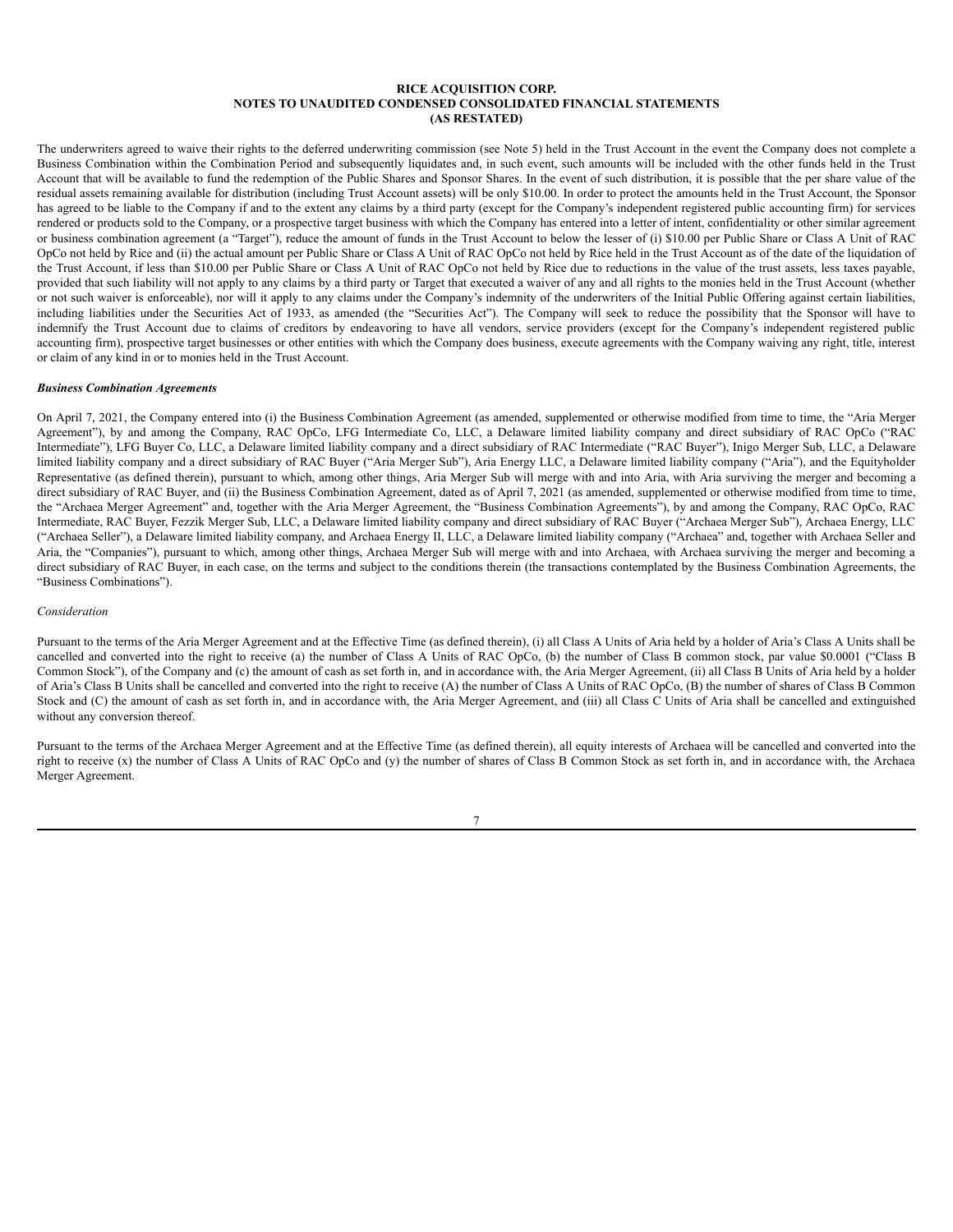Following the Business Combinations, holders of Class A Units of RAC OpCo (other than the Company) will have the right (an "exchange right"), subject to certain limitations, to exchange Class A Units of RAC OpCo (and a corresponding number of shares of Class B Common Stock) for, at the Company's option, (i) shares of Class A Common Stock on a one-for-one basis, subject to adjustment for stock splits, stock dividends, reorganizations, recapitalizations and the like, or (ii) a corresponding amount of cash. the Company's decision to make a cash payment or issue shares upon an exercise of an exchange right will be made by the Company's independent directors, and such decision will be based on facts in existence at the time of the decision, which the Company expects would include the relative value of the Class A Common Stock (including trading prices for the Class A Common Stock at the time), the cash purchase price, the availability of other sources of liquidity (such as an issuance of preferred stock) to acquire the Class A Units of RAC OpCo and alternative uses for such cash.

Holders of Class A Units of RAC OpCo (other than the Company) will generally be permitted to exercise the exchange right on a quarterly basis, subject to certain de minimis allowances. In addition, additional exchanges may occur in connection with certain specified events, and any exchanges involving more than a specified number of Class A Units of RAC OpCo (subject to the Company's discretion to permit exchanges of a lower number of units) may occur at any time upon ten business days' advanced notice. The exchange rights will be subject to certain limitations and restrictions intended to reduce the administrative burden of exchanges upon the Company and ensure that RAC OpCo will continue to be treated as a partnership for U.S. federal income tax purposes.

Following any exchange of Class A Units of RAC OpCo (and a corresponding number of shares of Class B Common Stock), RAC will retain the Class A Units of RAC OpCo and cancel the shares of Class B Common Stock. As the holders of Class A Units of RAC OpCo (other than the Company) exchange their Class A Units of RAC OpCo, the Company's membership interest in RAC OpCo will be correspondingly increased, the number of shares of Class A Common Stock outstanding will be increased, and the number of shares of Class B Common Stock outstanding will be reduced.

#### *Conditions to Consummation of the Business Combinations*

Consummation of the Business Combinations is generally subject to customary conditions of the respective parties, and conditions customary to special purpose acquisition companies, including (i) expiration or termination of all applicable waiting periods under HSR, (ii) the absence of any law or governmental order, threatened or pending, preventing the consummation of the Business Combinations, (iii) completion of the Company Share Redemptions (as defined in the Business Combination Agreements), (iv) receipt of requisite stockholder approval for consummation of the Business Combinations, (v) the consummation of the LES Sale (as defined in the Aria Merger Agreement) by Aria and (vi) the issuance by the Federal Energy Regulatory Commission of an order granting authorization for the Business Combinations pursuant to Section 203 of the Federal Power Act of 1935. In addition, the parties also have the right to not consummate the Business Combinations in the event that the cash on the balance sheet of the combined company following the closing of the Business Combinations (the "Combined Company") would be less than \$150,000,000, subject to the terms of the Business Combination Agreements. Furthermore, the closing of the transactions contemplated by the Aria Merger Agreement is expressly conditioned on the closing of the transactions contemplated by the Archaea Merger Agreement and vice versa.

#### *Termination*

Each of the Business Combination Agreements may be terminated by the parties thereto under certain customary and limited circumstances at any time prior to the closing of the Business Combinations, including, without limitation, by mutual written consent or if the Business Combinations have not been consummated within 150 days from the date of the Business Combination Agreements (subject to certain extensions for up to 30 days for delays as set forth in the Business Combination Agreements).

## *Stockholders Agreement*

In connection with the closing of the Business Combinations, the Company, RAC Buyer, RAC OpCo, Sponsor, and certain other individuals affiliated with the Companies (the "Company Holders") will enter into a stockholders agreement (the "Stockholders Agreement") pursuant to which, among other things, (i) the board of directors of the Combined Company (the "Board") will consist of seven members, (ii) the holders of a majority of the Company Interests (as defined in the Stockholders Agreement) held by the RAC Sponsor Holders (as defined in the Stockholders Agreement) will have the right to designate two directors (the "RAC Sponsor Directors") for appointment or election to the Board during the term of the Stockholders Agreement, (iii) the Ares Investors (as defined in the Stockholders Agreement) will have the right to designate one director (the "Ares Director") for appointment or election to the Board for so long as the Ares Investors hold at least 50% of the Registrable Securities (as defined in the Stockholders Agreement) held by them on the date that the Business Combinations are consummated (the "Ares Fall-Away Date"), (iv) the Board shall take all necessary action to designate the person then serving as the Chief Executive Officer of the Combined Company (the "CEO Director") for appointment or election to the Board during the term of the Stockholders Agreement and (v) the Board shall designate three independent directors (the "Independent Directors") to serve on the Board during the term of the Stockholders Agreement. The Ares Investors shall have the right to consult on the persons to be designated as Independent Directors prior to the Ares Fall-Away Date.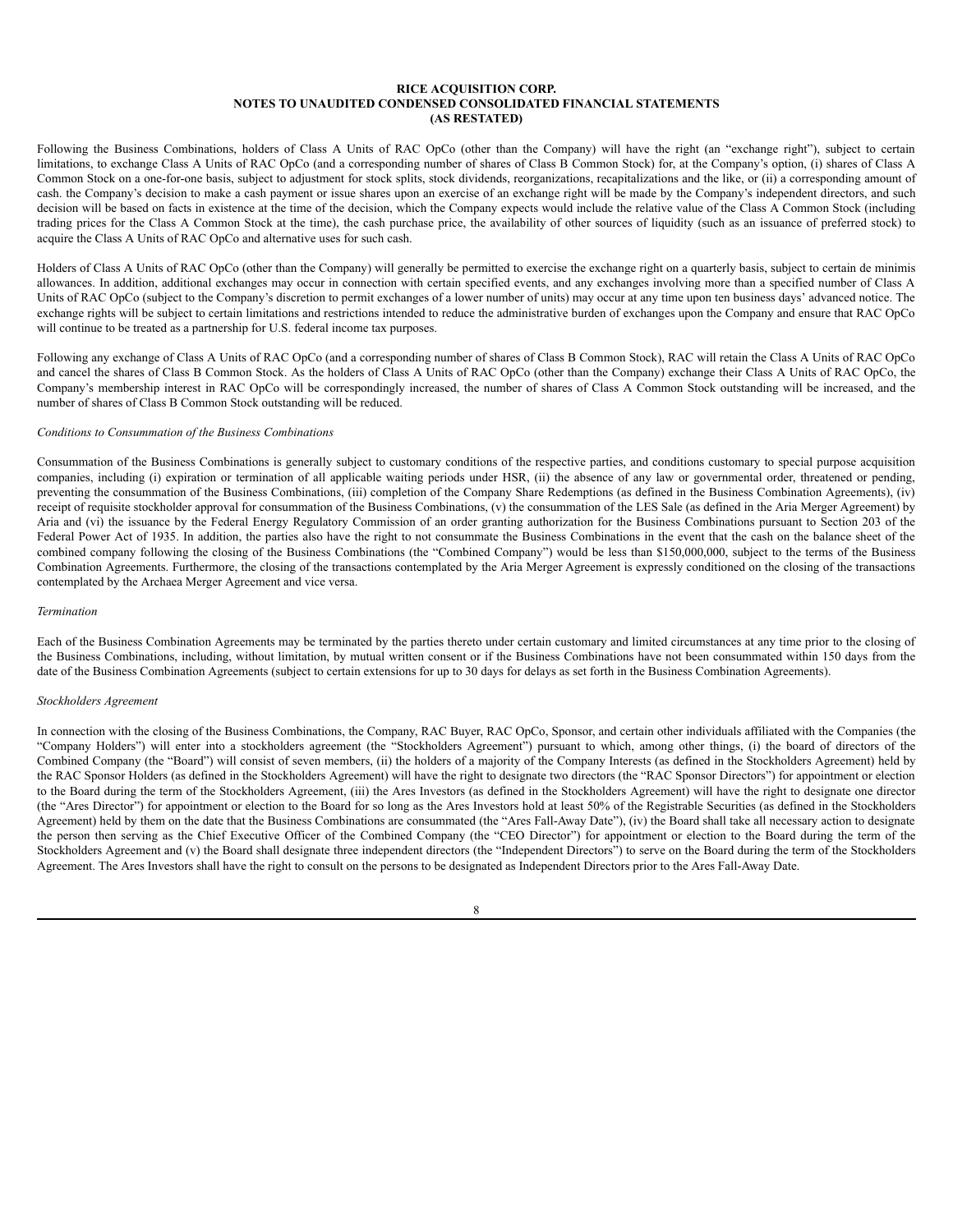#### *PIPE Financing*

On April 7, 2021, the Company entered into subscription agreements (each, a "Subscription Agreement") with certain investors (the "PIPE Investors") pursuant to which, among other things, the PIPE Investors have agreed to subscribe for and purchase, and Rice has agreed to issue and sell to the PIPE Investors, an aggregate of 30,000,000 shares of Class A Common Stock, par value \$0.0001 per share ("Class A Common Stock"), of the Company for an aggregate purchase price of \$300,000,000 on the date of Closing (as defined in each Subscription Agreement), on the terms and subject to the conditions set forth therein (the "PIPE Financing"). Each Subscription Agreement contains customary representations and warranties of the Company, on the one hand, and the PIPE Investor, on the other hand, and customary conditions to closing, including the consummation of the Business Combinations.

Additionally, on April 7, 2021, the Company, RAC OpCo, Sponsor and Atlas Point Energy Infrastructure Fund, LLC, a Delaware limited liability company ("Atlas"), entered into an Amendment to Forward Purchase Agreement (the "FPA Amendment") pursuant to which the Forward Purchase Agreement, dated as of September 30, 2020 (the "Original Agreement"), by and among such parties was amended to provide that Atlas shall purchase a total of \$20,000,000 of Forward Purchase Securities (as defined in the Original Agreement) and the Forward Purchase Warrants (as defined in the Original Agreement) will consist of one-eighth of one redeemable warrant (where each whole redeemable warrant is exercisable to purchase one share of Class A Common Stock at an exercise price of \$11.50 per share).

#### *Basis of Presentation*

The accompanying unaudited condensed consolidated financial statements of the Company have been prepared in accordance with United States generally accepted accounting principles ("GAAP") for interim financial information and Article 8 of Regulation S-X. Accordingly, they do not include all of the information and footnotes required by GAAP. In the opinion of management, all adjustments (consisting of normal accruals) considered for a fair presentation have been included. The interim operating results for the three and six months ended June 30, 2021 are not necessarily indicative of the results that may be expected for the year ending December 31, 2021 or any future periods.

The accompanying unaudited condensed consolidated financial statements should be read in conjunction with the Company's Amendment No. 2 to Annual Report on Form 10- K/A for the period ended December 31, 2020 as filed with the SEC on December 28, 2021, which contains the audited financial statements and notes thereto. The financial information as of December 31, 2020 is derived from the audited financial statements presented in the Company's Amendment No. 2 to Annual Report on Form 10-K/A for the period ended December 31, 2020.

#### *Emerging Growth Company*

The Company is an "emerging growth company," as defined in Section 2(a) of the Securities Act, as modified by the Jumpstart Our Business Startups Act of 2012 (the "JOBS Act"), and it may take advantage of certain exemptions from various reporting requirements that are applicable to other public companies that are not emerging growth companies including, but not limited to, not being required to comply with the auditor attestation requirements of Section 404 of the Sarbanes-Oxley Act of 2002, reduced disclosure obligations regarding executive compensation in its periodic reports and proxy statements, and exemptions from the requirements of holding a nonbinding advisory vote on executive compensation and stockholder approval of any golden parachute payments not previously approved.

Further, Section 102(b)(1) of the JOBS Act exempts emerging growth companies from being required to comply with new or revised financial accounting standards until private companies (that is, those that have not had a Securities Act registration statement declared effective or do not have a class of securities registered under the Exchange Act) are required to comply with the new or revised financial accounting standards. The JOBS Act provides that an emerging growth company can elect to opt out of the extended transition period and comply with the requirements that apply to non-emerging growth companies but any such an election to opt out is irrevocable. The Company has elected not to opt out of such extended transition period, which means that when a standard is issued or revised and it has different application dates for public or private companies, the Company, as an emerging growth company, can adopt the new or revised standard at the time private companies adopt the new or revised standard.

This may make comparison of the Company's condensed consolidated financial statements with another public company that is neither an emerging growth company nor an emerging growth company that has opted out of using the extended transition period difficult or impossible because of the potential differences in accounting standards used.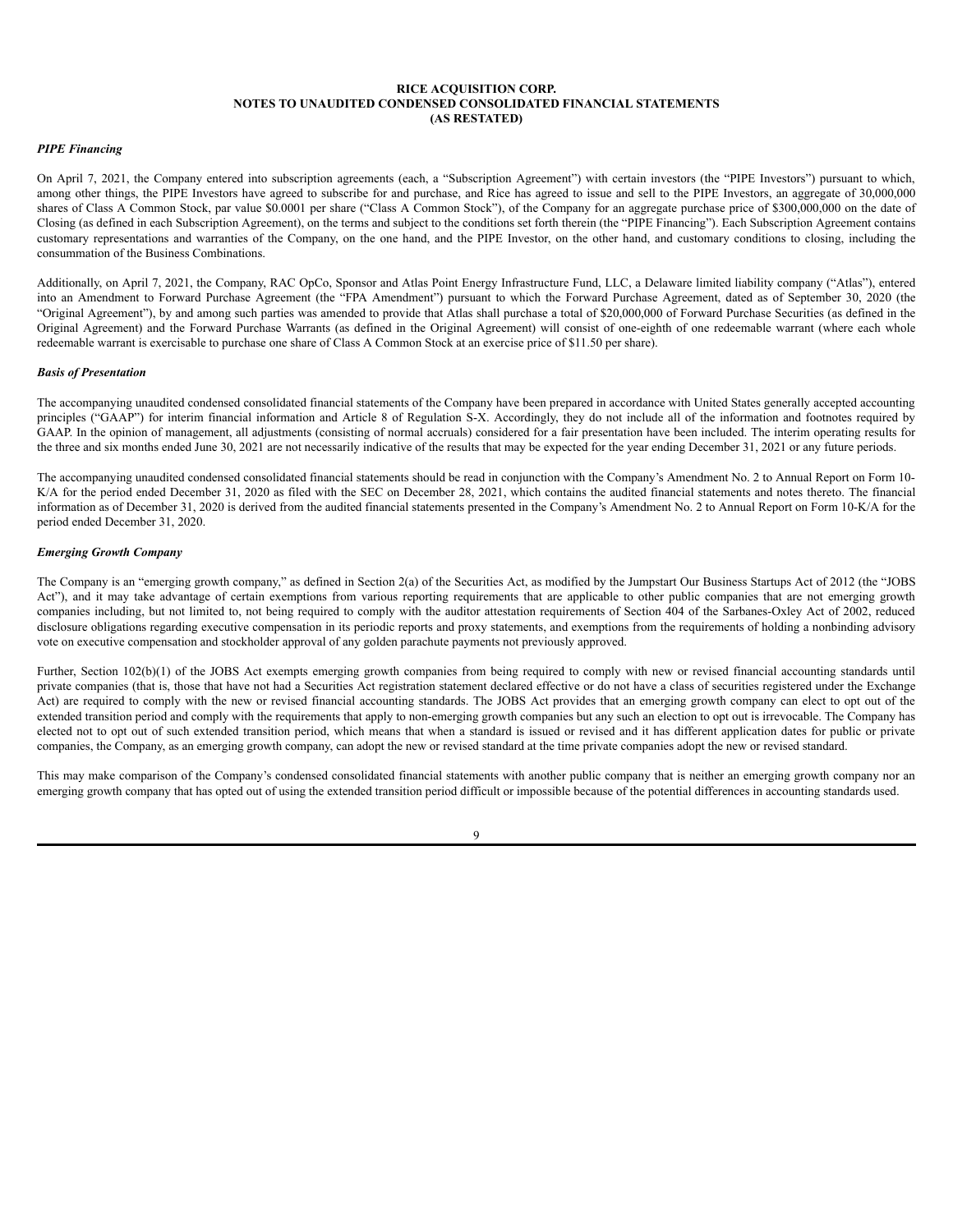#### *Risk and Uncertainties*

On January 30, 2020, the World Health Organization ("WHO") announced a global health emergency because of a new strain of coronavirus (the "COVID-19 outbreak"). In March 2020, the WHO classified the COVID-19 outbreak as a pandemic, based on the rapid increase in exposure globally. The full impact of the COVID-19 outbreak continues to evolve. The impact of the COVID-19 outbreak on the Company's results of operations, financial position and cash flows will depend on future developments, including the duration and spread of the outbreak and related advisories and restrictions. These developments and the impact of the COVID-19 outbreak on the financial markets and the overall economy are highly uncertain and cannot be predicted. If the financial markets and/or the overall economy are impacted for an extended period, the Company's results of operations, financial position and cash flows may be materially adversely affected. Additionally, the Company's ability to complete an initial Business Combination may be materially adversely affected due to significant governmental measures being implemented to contain the COVID-19 outbreak or treat its impact, including travel restrictions, the shutdown of businesses and quarantines, among others, which may limit the Company's ability to have meetings with potential investors or affect the ability of a potential target company's personnel, vendors and service providers to negotiate and consummate an initial Business Combination in a timely manner. The Company's ability to consummate an initial Business Combination may also be dependent on the ability to raise additional equity and debt financing, which may be impacted by the COVID-19 outbreak and the resulting market downturn.

## *Liquidity and Capital Resources*

As of June 30, 2021, we had approximately \$5,000 in our operating bank account and a working capital deficit of approximately \$7.6 million.

The Company's liquidity needs to date had been satisfied through the payment of \$26,000 from the Sponsor to purchase the Founder Shares and Sponsor Shares (see Note 4), the loan under the Note of approximately \$290,000 (see Note 4), and the net proceeds from the consummation of the Private Placement not held in the Trust Account. The Company repaid the Note in full on November 10, 2020. In addition, in order to finance transaction costs in connection with a Business Combination, the Company's officers, directors and initial stockholders may, but are not obligated to, provide the Company Working Capital Loans (see Note 4). As of June 30, 2021, there were no amounts outstanding under any Working Capital Loans.

Based on the foregoing, management believes that the Company will have sufficient borrowing capacity to meet its needs through the earlier of the consummation of a Business Combination or one year from this filing, and management has the intent and ability to support the Company through such time period. Over this time period, the Company will be using the funds held outside of the Trust Account for paying existing accounts payable, identifying and evaluating prospective initial Business Combination candidates, performing due diligence on prospective target businesses, paying for travel expenditures, selecting the target business to merge with or acquire, and structuring, negotiating and consummating the Business Combination.

### **Note 2—Summary of Significant Accounting Policies**

#### *Principles of Consolidation and Financial Statement Presentation*

The unaudited condensed consolidated financial statements include the accounts of the Company and its majority-owned and controlled operating subsidiary after elimination of all intercompany transactions and balances as of June 30, 2021 and December 31, 2020. The ownership interest of noncontrolling participants in the operating subsidiary is included as a separate component of stockholders' equity. The noncontrolling participants' share of the net loss is included as "Net loss attributable to noncontrolling interest in subsidiary" on the accompanying unaudited condensed consolidated statement of operations.

#### *Restatement of Previously Issued Financial Statements*

In connection with the change in presentation of Class A common stock subject to possible redemption, the Company concluded it should restate its previously issued financial statements to classify all Class A common stock subject to redemption in temporary equity. In accordance with ASC 480-10-S99, redemption provisions not solely within the control of the Company require shares subject to redemption to be classified outside of permanent equity. The Company had previously classified a portion of its Class A common stock in permanent equity. Although the Company did not specify a maximum redemption threshold, its charter currently provides that the Company will not redeem its Public Shares in an amount that would cause its net tangible assets to be less than \$5,000,001. Previously, the Company did not consider redeemable shares classified as temporary equity as part of net tangible assets. The Company revised this interpretation to include temporary equity in net tangible assets.

In connection with the change in presentation for the Class A common stock subject to possible redemption, the Company revised its earnings per share calculation to allocate income and losses shared pro rata between the two classes of shares. This presentation differs from the previously presented method of earnings per share, which was similar to the two-class method.

In accordance with SEC Staff Accounting Bulletin No. 99, "Materiality," and SEC Staff Accounting Bulletin No. 108, "Considering the Effects of Prior Year Misstatements when Quantifying Misstatements in Current Year Financial Statements," the Company evaluated the corrections and has determined that the related impact was material to the previously filed financial statements that contained the error, reported in the Company's Quarterly Report on Form 10-Q for the quarterly period ended June 30, 2021, filed with the SEC on August 13, 2021. Therefore, the Company, in consultation with its Audit Committee, concluded that the Company's Quarterly Report on Form 10-Q for the quarterly period ended June 30, 2021, filed with the SEC on August 13, 2021, should be restated to present all Class A common stock subject to possible redemption as temporary equity, restate earnings per share and to recognize accretion from the initial book value to redemption value at the time of its Initial Public Offering. The previously presented unaudited interim financial statements included in the Company's Quarterly Report on Form 10-Q for the quarterly period ended June 30, 2021, filed with the SEC on August 13, 2021, should no longer be relied upon. The restatement does not have an impact on the Company's cash position and cash held in the Trust Account.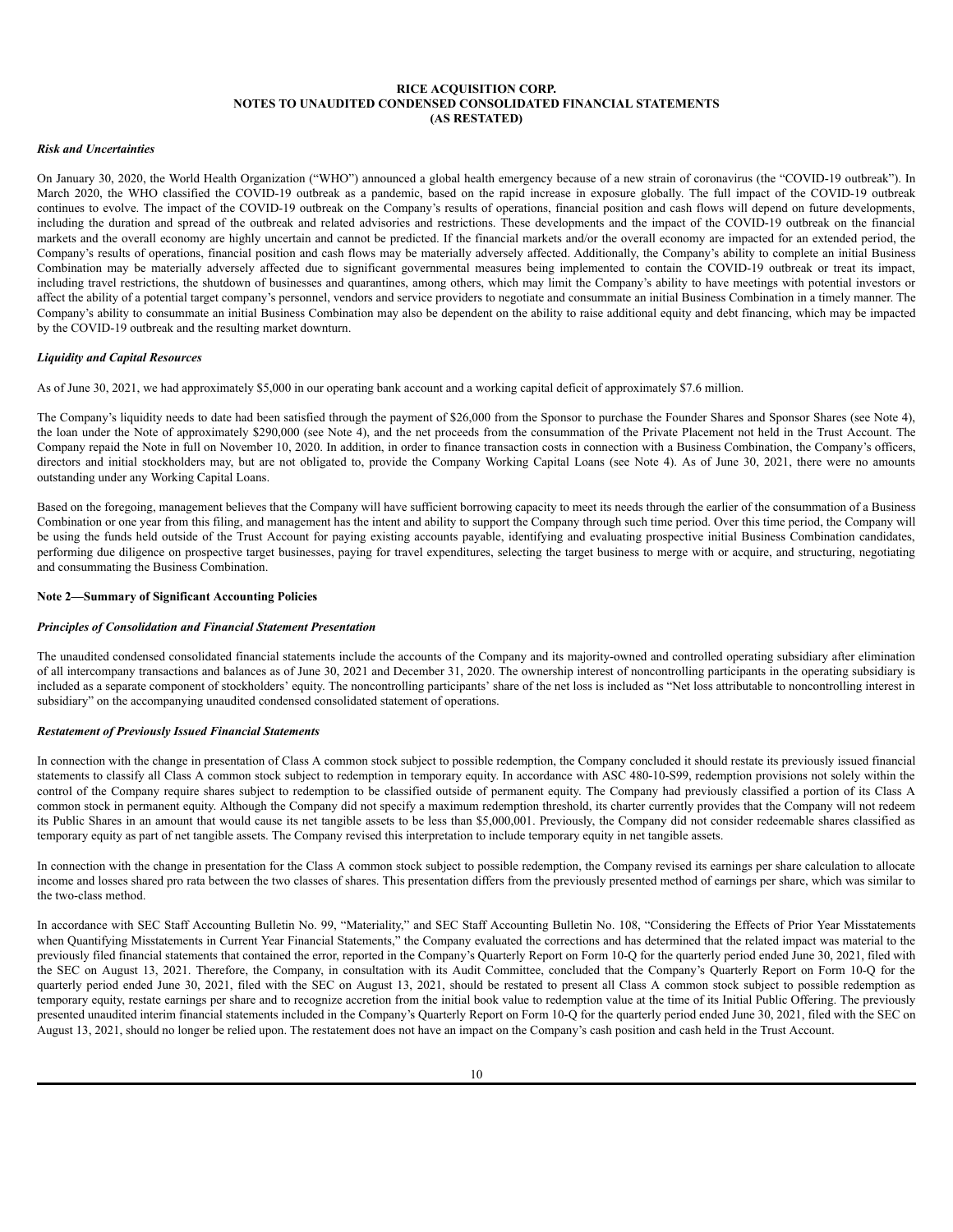The change in the carrying value of the redeemable Class A common stock at June 30, 2021 resulted in a reclassification of approximately 15.9 million Class A common stock from permanent equity to temporary equity. The table below presents the effect of the financial statement adjustments related to the restatement discussed above of the Company's previously reported unaudited balance sheet as of June 30, 2021:

|                                                                                                 |    | <b>As Previously</b> |    |                          |    |                    |
|-------------------------------------------------------------------------------------------------|----|----------------------|----|--------------------------|----|--------------------|
| As of June 30, 2021                                                                             |    | Reported             |    | Adjustment               |    | <b>As Restated</b> |
| <b>Total assets</b>                                                                             | S. | 237,826,416          | S. | $\sim$                   | S  | 237,826,416        |
| <b>Total liabilities</b>                                                                        |    | 154,884,971          | S  | $\overline{\phantom{0}}$ |    | 154,884,971        |
| Class A common stock subject to possible redemption                                             |    | 77,941,440           |    | 159,308,560              |    | 237,250,000        |
| Preferred stock                                                                                 |    |                      |    |                          |    |                    |
| Class A common stock                                                                            |    | 1,594                |    | (1, 594)                 |    |                    |
| Class B common stock                                                                            |    | 593                  |    |                          |    | 593                |
| Additional paid-in capital                                                                      |    | 133,067,223          |    | (133,067,223)            |    |                    |
| Accumulated deficit                                                                             |    | (123.144.622)        |    | (26, 239, 743)           |    | (149, 384, 365)    |
| <b>Total Rice Acquisition Corp equity (deficit)</b>                                             |    | 9,924,788            |    | (159,308,560)            |    | (149, 383, 772)    |
| Non-controlling interest in subsidiary                                                          |    | (4,924,783)          |    |                          |    | (4,924,783)        |
| Total stockholders' equity (deficit)                                                            | \$ | 5,000,005            | S  | (159,308,560)            | \$ | (154, 308, 555)    |
| Total Liabilities, Class A Common Stock Subject to Possible Redemption and Stockholders' Equity |    |                      |    |                          |    |                    |
| (Deficit)                                                                                       |    | 237,826,416          |    | $\sim$                   |    | 237,826,416        |

The Company's unaudited statement of stockholders' equity has been restated to reflect the changes to the impacted stockholders' equity accounts described above.

The table below presents the effect of the financial statement adjustments related to the restatement discussed above of the Company's previously reported unaudited statement of cash flows for the period from January 21, 2021 (inception) through June 30, 2021:

# **For the three months ended June 30, 2021**

|                                                                        | As Previously |          |  |                                  |                    |  |
|------------------------------------------------------------------------|---------------|----------|--|----------------------------------|--------------------|--|
|                                                                        |               | Reported |  | Adiustment                       | <b>As Restated</b> |  |
| <b>Supplemental Disclosure of Noncash Financing Activities:</b>        |               |          |  |                                  |                    |  |
| Change in value of Class A common stock subject to possible redemption |               |          |  | $105,576,180$ \$ $(105,576,180)$ |                    |  |

In connection with the change in presentation for the Class A common stock subject to possible redemption, the Company has revised its earnings per share calculation to allocate income and losses shared pro rata between the two classes of shares. This presentation contemplates a Business Combination as the most likely outcome, in which case, both classes of shares participate pro rata in the income and losses of the Company. The impact to the reported amounts of weighted average shares outstanding and basic and diluted earnings per common share is presented below for the Affected Quarterly Periods:

|                                          |                                         | <b>Earnings Per Share for Class A common stock</b> |                    |  |  |  |  |
|------------------------------------------|-----------------------------------------|----------------------------------------------------|--------------------|--|--|--|--|
|                                          | <b>As Previously</b><br><b>Reported</b> | Adiustment                                         | <b>As Restated</b> |  |  |  |  |
| For the three months ended June 30, 2021 |                                         |                                                    |                    |  |  |  |  |
| Net loss                                 | (114,348,270)                           | $\sim$                                             | (114, 348, 270)    |  |  |  |  |
| Weighted average shares outstanding      | 23,725,000                              | 2,500                                              | 23,727,500         |  |  |  |  |
| Basic and diluted earnings per share     | $\overline{\phantom{0}}$                | (3.86)                                             | (3.86)             |  |  |  |  |
| For the six months ended June 30, 2021   |                                         |                                                    |                    |  |  |  |  |
| Net loss                                 | (105, 576, 176)                         | $\overline{\phantom{a}}$                           | (105, 576, 176)    |  |  |  |  |
| Weighted average shares outstanding      | 23,725,000                              | 2,500                                              | 23,727,500         |  |  |  |  |
| Basic and diluted earnings per share     | $\overline{\phantom{0}}$                | (3.56)                                             | (3.56)             |  |  |  |  |

| <b>Earnings Per Share for Class B common stock</b> |           |              |                                                                |            |                            |
|----------------------------------------------------|-----------|--------------|----------------------------------------------------------------|------------|----------------------------|
| <b>As Previously</b>                               |           |              |                                                                |            |                            |
|                                                    | Reported  |              |                                                                |            | <b>As Restated</b>         |
|                                                    |           |              |                                                                |            |                            |
|                                                    |           | <sup>S</sup> | $\sim$                                                         |            | (114, 348, 270)            |
|                                                    | 5,933,850 |              | (2,500)                                                        |            | 5,931,350                  |
|                                                    |           |              |                                                                |            | (3.86)                     |
|                                                    |           |              |                                                                |            |                            |
|                                                    |           |              | $\sim$                                                         |            | (105, 576, 176)            |
|                                                    | 5,933,850 |              | (2,500)                                                        |            | 5,931,350                  |
|                                                    |           |              |                                                                |            | (3.56)                     |
|                                                    |           |              | (114,348,270)<br>$(0.47)$ \$<br>$(105, 576, 176)$ \$<br>(0.05) | Adjustment | $(3.39)$ \$<br>$(3.51)$ \$ |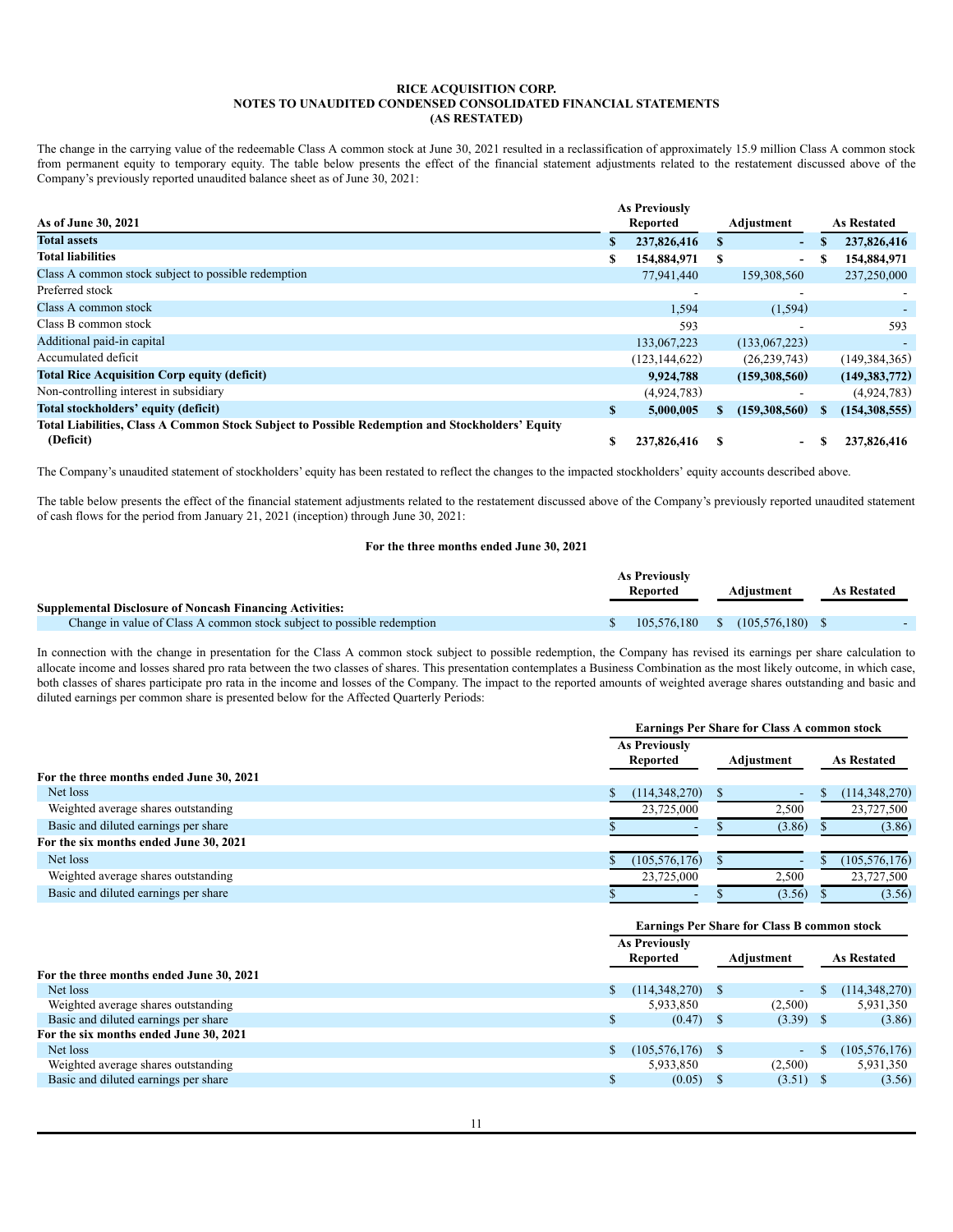#### *Use of Estimates*

The preparation of financial statements in conformity with GAAP requires the Company's management to make estimates and assumptions that affect the reported amounts of assets and liabilities and disclosure of contingent assets and liabilities at the date of the financial statements. Making estimates requires management to exercise significant judgment. It is at least reasonably possible that the estimate of the effect of a condition, situation or set of circumstances that existed at the date of the condensed consolidated financial statements, which management considered in formulating its estimate, could change in the near term due to one or more future confirming events. Accordingly, the actual results could differ significantly from those estimates.

#### *Cash and Cash Equivalents*

The Company considers all short-term investments with an original maturity of three months or less when purchased to be cash equivalents. There are no cash equivalents as of June 30, 2021 and December 31, 2020.

# *Investments Held in Trust Account*

The Company's portfolio of investments is comprised of U.S. government securities, within the meaning set forth in Section 2(a)(16) of the Investment Company Act, with a maturity of 185 days or less, or investments in money market funds that invest in U.S. government securities and generally have a readily determinable fair value, or a combination thereof. When the Company's investments held in the Trust Account are comprised of U.S. government securities, the investments are classified as trading securities. When the Company's investments held in the Trust Account are comprised of money market funds, the investments are recognized at fair value. Trading securities and investments in money market funds are presented on the balance sheets at fair value at the end of each reporting period. Gains and losses resulting from the change in fair value of these securities is included in income on investments held in the Trust Account in the accompanying unaudited condensed consolidated statements of operations. The estimated fair values of investments held in the Trust Account are determined using available market information.

#### *Fair Value of Financial Instruments*

The fair value of the Company's assets and liabilities, which qualify as financial instruments under ASC 820, "Fair Value Measurements and Disclosures," equal or approximate the carrying amounts represented in the condensed consolidated balance sheets.

# *Of ering Costs Associated with the Initial Public Of ering*

Offering costs consisted of legal, accounting, underwriting fees and other costs incurred through the Initial Public Offering that were directly related to the Initial Public Offering. Offering costs were allocated to the separable financial instruments issued in the Initial Public Offering based on a relative fair value basis, compared to total proceeds received. Offering costs associated with derivative warrant liabilities were expensed as incurred and presented as non-operating expenses in the condensed statements of operations. Offering costs associated with the Class A common stock issued were charged against the carrying value of the Class A common stock subject to possible redemption upon the completion of the Initial Public Offering. The Company classifies deferred underwriting commissions as non-current liabilities as their liquidation is not reasonably expected to require the use of current assets or require the creation of current liabilities.

#### *Derivative Warrant Liabilities*

The Company does not use derivative instruments to hedge exposures to cash flow, market, or foreign currency risks. The Company evaluates all of its financial instruments, including issued stock purchase warrants, to determine if such instruments are derivatives or contain features that qualify as embedded derivatives, pursuant to ASC 480 and FASB ASC Topic 815, "Derivatives and Hedging" ("ASC 815"). The classification of derivative instruments, including whether such instruments should be recorded as liabilities or as equity, is re-assessed at the end of each reporting period.

The Public Warrants and the Private Placement Warrants are recognized as derivative liabilities in accordance with ASC 815. Accordingly, the Company recognizes the warrant instruments as liabilities at fair value and adjusts the carrying value of the instruments to fair value at each reporting period until they are exercised. The initial fair value of the Public Warrants issued in connection with the Initial Public Offering were estimated using a Monte Carlo simulation model. The fair value of the Public Warrants as of June 30, 2021 is based on observable listed prices for such warrants. The fair value of the Private Placement Warrants as of June 30, 2021 is determined using Black-Scholes option pricing model. The determination of the fair value of the warrant liability may be subject to change as more current information becomes available and accordingly the actual results could differ significantly. Derivative warrant liabilities are classified as non-current liabilities as their liquidation is not reasonably expected to require the use of current assets or require the creation of current liabilities.

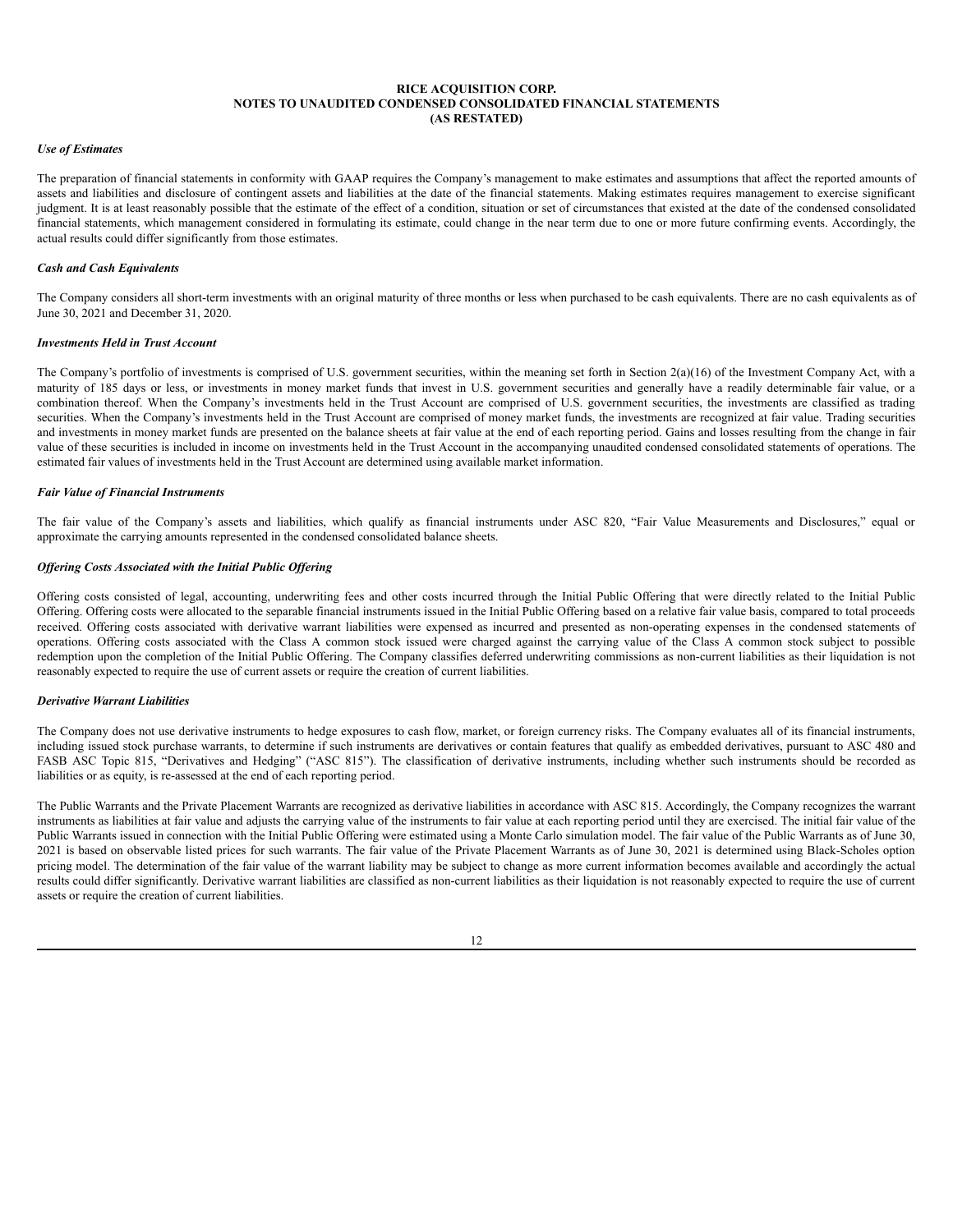### *Class A Common Stock Subject to Possible Redemption*

The Company accounts for its Class A common stock subject to possible redemption in accordance with the guidance in ASC Topic 480 "Distinguishing Liabilities from Equity." Class A common stock subject to mandatory redemption (if any) is classified as liability instruments and are measured at fair value. Conditionally redeemable Class A common stock (including Class A common stock that features redemption rights that are either within the control of the holder or subject to redemption upon the occurrence of uncertain events not solely within the Company's control) is classified as temporary equity. At all other times, Class A common stock is classified as stockholders' equity. The Company issued 2,500 shares of Class A common stock to the Sponsor. These Sponsor Shares will not be transferable and will only be exchangeable into Class A common stock after the initial business combination, as such are considered non-redeemable and presented as permanent equity in the Company's condensed balance sheet. Excluding the Sponsor Shares, the Company's Class A common stock feature certain redemption rights that are considered to be outside of the Company's control and subject to the occurrence of uncertain future events. Accordingly, as of the Initial Public Offering, 23,725,000 shares of Class A common stock subject to possible redemption is presented at redemption value as temporary equity, outside of the stockholders' equity section of the Company's condensed balance sheets.

The Company recognizes changes in redemption value immediately as they occur and adjusts the carrying value of the Class A common stock subject to possible redemption to equal the redemption value at the end of each reporting period. Effective with the closing of the Initial Public Offering, the Company recognized the accretion from initial book value to redemption amount, which resulted in charges against additional paid-in capital (to the extent available) and accumulated deficit.

#### *Net Income Per Share of Common Stock*

The Company complies with accounting and disclosure requirements of FASB ASC Topic 260, "Earnings Per Share." The Company has two classes of shares, which are referred to as Class A common stock and Class B common stock. Income and losses are shared pro rata between the two classes of shares. Net income (loss) per common share is calculated by dividing the net income (loss) by the weighted average shares of common stock outstanding for the respective period.

The calculation of diluted net income (loss) per share does not consider the effect of the warrants underlying the Units sold in the Initial Public Offering (including the consummation of the over-allotment) and the private placement warrants to purchase an aggregate of 18,633,500 shares of Class A common stock, because their exercise is contingent upon future events and their inclusion would be anti-dilutive under the treasury stock method. As a result, diluted net income (loss) per share is the same as basic net income (loss) per share for the three and six months ended June 30, 2021. Accretion associated with the redeemable Class A common stock is excluded from earnings per share as the redemption value approximates fair value.

The table below presents a reconciliation of the numerator and denominator used to compute basic and diluted net loss per share for each class of common stock:

|                                                              | <b>For the Three Months Ended</b><br>June 30, 2021 |                |  | <b>For the Six Months Ended</b><br>June 30, 2021 |                |  |                |
|--------------------------------------------------------------|----------------------------------------------------|----------------|--|--------------------------------------------------|----------------|--|----------------|
|                                                              |                                                    | <b>Class A</b> |  | Class B                                          | <b>Class A</b> |  | Class B        |
| Basic and diluted net income per common share:               |                                                    |                |  |                                                  |                |  |                |
| Numerator:                                                   |                                                    |                |  |                                                  |                |  |                |
| Allocation of net loss                                       |                                                    | (91, 480, 235) |  | (22,868,035)                                     | (84, 462, 436) |  | (21, 113, 740) |
|                                                              |                                                    |                |  |                                                  |                |  |                |
| Denominator:                                                 |                                                    |                |  |                                                  |                |  |                |
| Basic and diluted weighted average common shares outstanding |                                                    | 23,727,500     |  | 5,931,350                                        | 23,727,500     |  | 5,931,350      |
| Basic and diluted net income per common share                |                                                    | (3.86)         |  | (3.86)                                           | (3.56)         |  | (3.56)         |

### *Income Taxes*

The Company follows the asset and liability method of accounting for income taxes under ASC Topic 740, "Income Taxes." Deferred tax assets and liabilities are recognized for the estimated future tax consequences attributable to differences between the financial statement carrying amounts of existing assets and liabilities and their respective tax bases. Deferred tax assets and liabilities are measured using enacted tax rates expected to apply to taxable income in the years in which those temporary differences are expected to be recovered or settled. The effect on deferred tax assets and liabilities of a change in tax rates is recognized in income in the period that included the enactment date. Valuation allowances are established, when necessary, to reduce deferred tax assets to the amount expected to be realized. As of June 30, 2021 and December 31, 2020, the Company had deferred tax assets of approximately \$1,932,000 and \$618,000, respectively, with a full valuation allowance against them.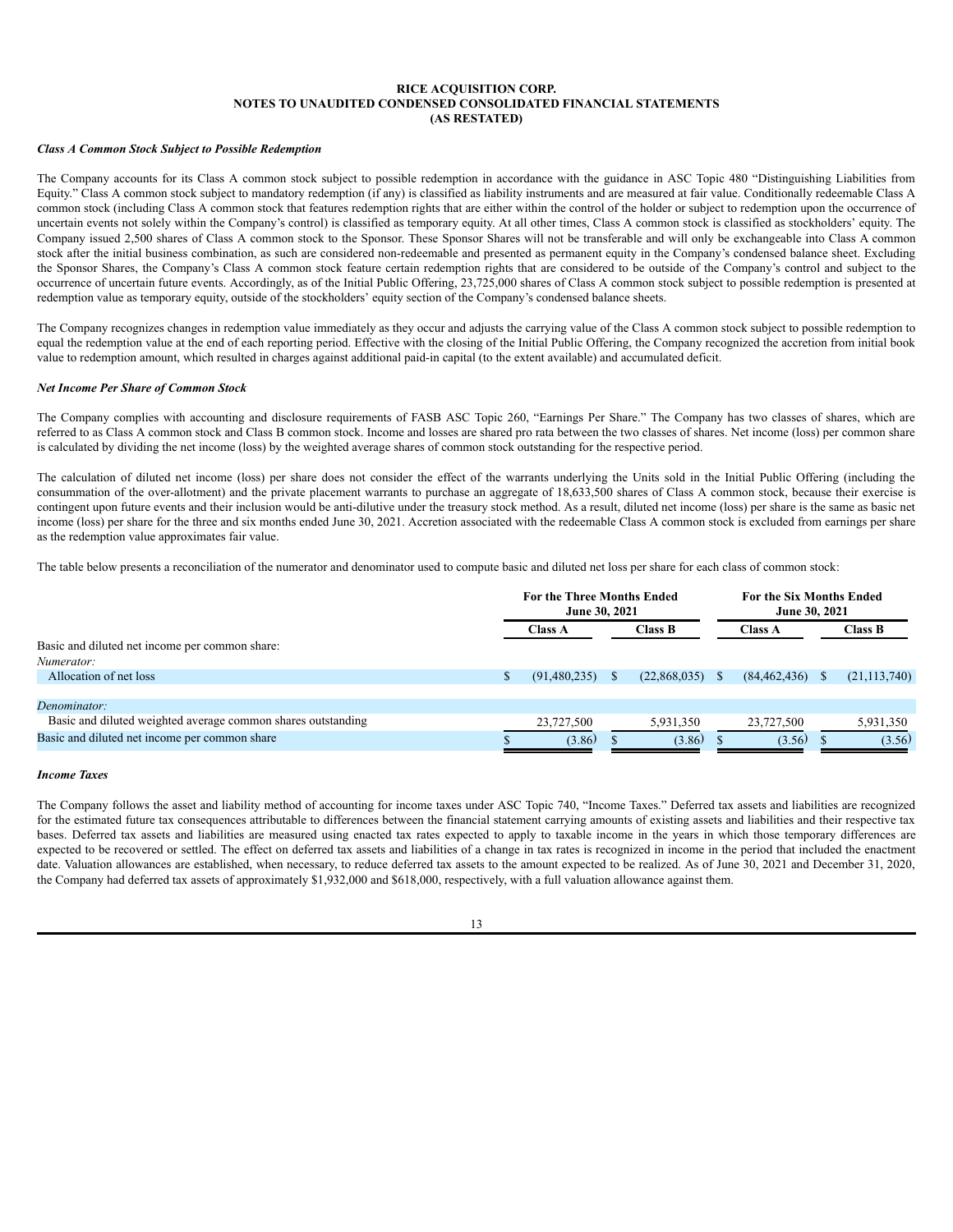FASB ASC Topic 740 prescribes a recognition threshold and a measurement attribute for the financial statement recognition and measurement of tax positions taken or expected to be taken in a tax return. For those benefits to be recognized, a tax position must be more likely than not to be sustained upon examination by taxing authorities. There were no unrecognized tax benefits as of June 30, 2021. The Company recognizes accrued interest and penalties related to unrecognized tax benefits as income tax expense. No amounts were accrued for the payment of interest and penalties as of June 30, 2021. The Company is currently not aware of any issues under review that could result in significant payments, accruals or material deviation from its position. The Company is subject to income tax examinations by major taxing authorities since inception.

The provision for income taxes was de minimis for the three and six months ended June 30, 2021.

#### *Recent Accounting Pronouncements*

In August 2020, the FASB issued Accounting Standard Update (the "ASU") No. 2020-06, Debt—Debt with Conversion and Other Options (Subtopic 470-20) and Derivatives and Hedging—Contracts in Entity's Own Equity (Subtopic 815-40): Accounting for Convertible Instruments and Contracts in an Entity's Own Equity, which simplifies accounting for convertible instruments by removing major separation models required under current GAAP. The ASU also removes certain settlement conditions that are required for equity-linked contracts to qualify for the derivative scope exception and it also simplifies the diluted earnings per share calculation in certain areas. The Company early adopted the ASU on January 1, 2021. Adoption of the ASU did not impact the Company's financial position, results of operations or cash flows.

Management does not believe that any other recently issued, but not yet effective, accounting pronouncement if currently adopted would have a material effect on the Company's condensed consolidated financial statements.

### **Note 3—Initial Public Offering**

On October 26, 2020, the Company consummated its Initial Public Offering of 23,725,000 Units, including 2,225,000 Over-Allotment Units that were issued pursuant to the underwriters' partial exercise of their over-allotment option, at \$10.00 per Unit, generating gross proceeds of approximately \$237.3 million, and incurring offering costs of approximately \$12.5 million, inclusive of \$7.6 million in deferred underwriting commissions. Of the 23,725,000 Units sold, affiliates of the Sponsor and Atlas Point Fund had purchased 1,980,000 Units (the "Affiliated Units") and 2,128,500 Units (the "Atlas Units"), respectively, at the Initial Public Offering price. The underwriters did not receive any underwriting discounts or commissions on the 1,980,000 Affiliated Units.

Each Unit consists of one share of Class A common stock and one-half of one redeemable warrant (each, a "Public Warrant"). Each whole Public Warrant entitles the holder to purchase one share of Rice's Class A common stock at a price of \$11.50 per share, subject to adjustment (see Note 6).

### **Note 4—Related Party Transactions**

#### *Founder Shares and Sponsor Shares*

In September 2020, the Sponsor paid \$25,000 to cover for certain of expenses of the Company in exchange for issuance of (i) 5,750,100 shares of Rice's Class B common stock, par value \$0.0001 per share, and (ii) 2,500 shares of Rice's Class A common stock, par value \$0.0001 per share. In September 2020, the Sponsor received 5,750,000 Class B Units of RAC OpCo (which are profits interest units only). In October 2020, the Sponsor forfeited 90,000 Class B Units of RAC OpCo, and 30,000 Class B Units of RAC OpCo were issued to each of the independent director nominees. The Sponsor transferred a corresponding number of shares of Class B common stock to the independent director nominees. In October 2020, the Company effected a dividend, resulting in an aggregate of (i) 6,181,350 shares of Rice's Class B common stock, and (ii) 2,500 shares of Rice's Class A common stock outstanding. All shares and associated amounts have been retroactively restated to reflect the dividend. Upon a liquidation of RAC OpCo, distributions generally will be made to the holders of RAC OpCo Units on a pro rata basis, subject to certain limitations with respect to the Class B Units of RAC OpCo, including that, prior to the completion of the initial Business Combination, such Class B Units will not be entitled to participate in a liquidating distribution.

Also, in September 2020, Rice paid \$25,000 to RAC OpCo in exchange for issuance of 2,500 Class A Units of RAC OpCo. In September 2020, the Sponsor received 100 Class A Units of RAC OpCo in exchange for \$1,000.

The Company refers to the 6,181,250 shares of Class B common stock and corresponding number of Class B Units of RAC OpCo (or the Class A Units of RAC OpCo into which such Class B Units will convert) collectively as the "Founder Shares". The Founder Shares consist of Class B Units of RAC OpCo (and any Class A Units of RAC OpCo into which such Class B Units are converted) and a corresponding number of shares of Class B common stock, which together will be exchangeable for shares of Rice's Class A common stock after the time of the initial Business Combination on a one-for-one basis, subject to adjustment as provided herein. The Company refers to the 2,500 shares of Rice's Class A common stock and the 100 Class A Units of RAC OpCo and a corresponding number of shares of Rice's non-economic Class B common stock (which together will be exchangeable into shares of Class A common stock after the initial Business Combination on a one-for-one basis) collectively as the "Sponsor Shares".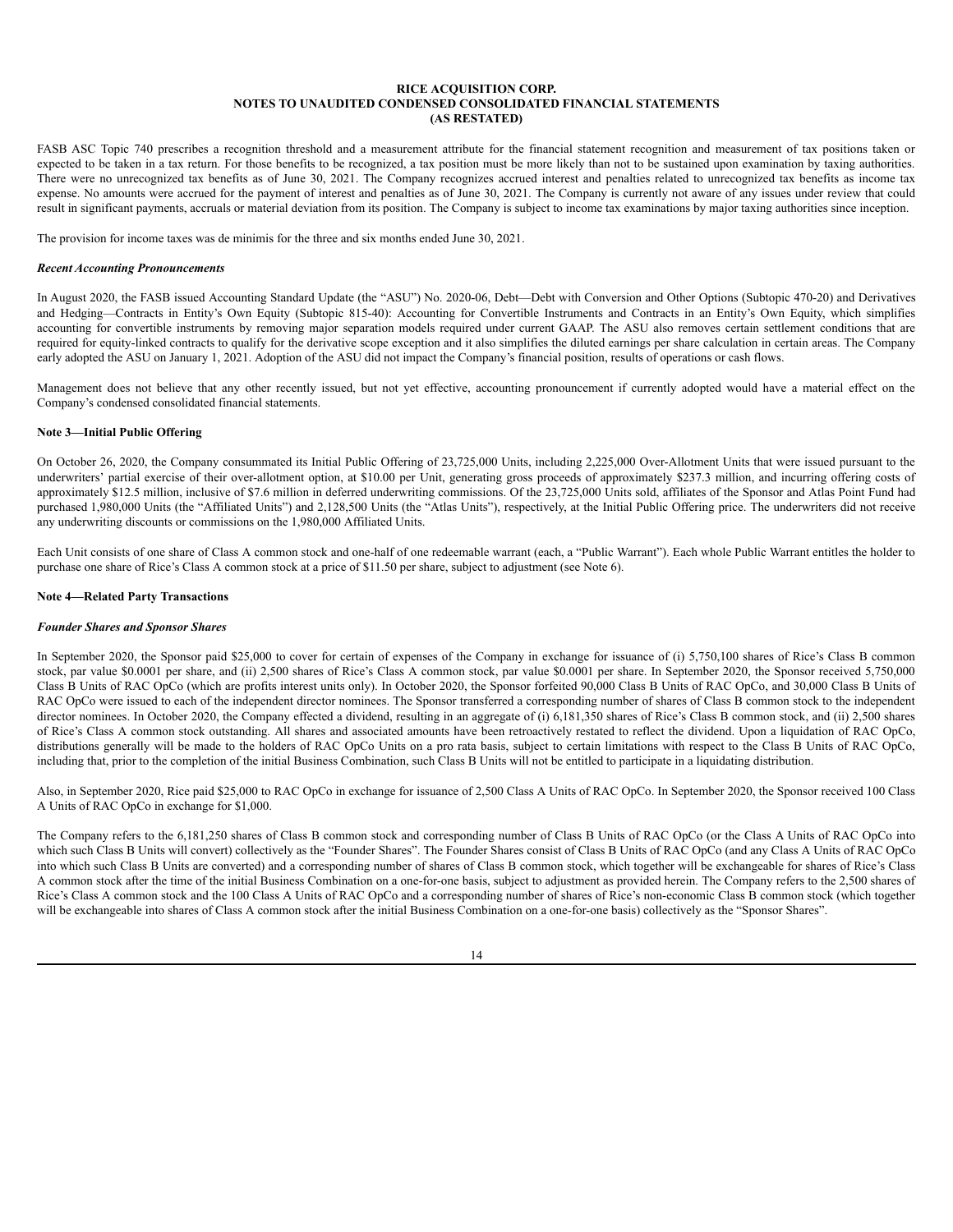Upon the closing of the Initial Public Offering, the Sponsor forfeited 309,063 Class B Units of RAC OpCo, and 309,063 Class B Units of RAC OpCo were issued to Atlas Point Fund. The Sponsor transferred a corresponding number of shares of Class B common stock to Atlas Point Fund.

The Initial Stockholders agreed to forfeit up to 806,250 Founder Shares to the extent that the over-allotment option is not exercised in full by the underwriters, so that the Founder Shares will represent 20.0% of the Company's issued and outstanding shares after the Initial Public Offering (excluding the Sponsor Shares). On October 26, 2020, the underwriters partially exercised the over-allotment option to purchase as additional 2,225,000 Units; thus, only 250,000 Founder Shares remained subject to forfeiture. On December 5, 2020, the remaining unexercised over-allotment expired unused and therefore the remaining 250,000 shares of Class B common stock were forfeited.

The Class B Units of RAC OpCo will convert into Class A Units of RAC OpCo in connection with the initial Business Combination on a one-for-one basis, subject to adjustment for stock splits, stock dividends, reorganizations, recapitalizations and the like and subject to further adjustment as provided herein. The Founder Shares consist of Class B Units of RAC OpCo (and any Class A Units of RAC OpCo into which such Class B Units are converted) and a corresponding number of shares of Class B common stock, which together will be exchangeable for shares of Class A common stock after the time of the initial Business Combination on a one-for-one basis (subject to adjustment for stock splits, stock dividends, reorganizations, recapitalizations and the like), and subject to further adjustment as provided herein. In the case that additional shares of Class A common stock, or equity-linked securities, are issued or deemed issued in excess of the amounts sold in the Initial Public Offering and related to the closing of the Business Combination (other than the forward purchase securities), the number of Class A Units of RAC OpCo into which the Class B Units of RAC OpCo will convert may be adjusted (unless the holders of a majority of the outstanding Founder Shares agree to waive such adjustment with respect to any such issuance or deemed issuance) so that the number of shares of Class A common stock issuable upon exchange of all Founder Shares will equal, in the aggregate, on an as-exchanged basis, 20% of the sum of the total outstanding shares of Rice's common stock upon completion of the Initial Public Offering, plus all shares of Class A common stock and equity-linked securities issued or deemed issued in connection with the Business Combination (excluding the forward purchase securities and any shares or equity-linked securities issued, or to be issued, to any seller in the Business Combination and excluding the Sponsor Shares). In addition, the number of outstanding shares of Class B common stock will be adjusted through a stock split or stock dividend so that the total number of outstanding shares of Class B common stock corresponds to the total number of Class A Units of RAC OpCo outstanding (other than those held by Rice) plus the total number of Class A Units RAC OpCo into which the Class B Units of RAC OpCo are entitled to convert.

The Initial Stockholders agreed, subject to limited exceptions, not to transfer, assign or sell any of the Founder Shares held by them (and any shares of Class A common stock acquired upon exchange of Founder Shares) until one year after the date of the consummation of the initial Business Combination or earlier if, subsequent to the initial Business Combination, (i) the last sale price of the Class A common stock equals or exceeds \$12.00 per share (as adjusted for stock splits, stock dividends, reorganizations, recapitalizations and the like) for any 20 trading days within any 30-trading day period commencing at least 150 days after the initial Business Combination or (ii) the Company consummates a subsequent liquidation, merger, stock exchange or other similar transaction which results in all of the stockholders having the right to exchange their shares of common stock for cash, securities or other property.

### *Private Placement Warrants*

Simultaneously with the closing of the Initial Public Offering, the Company consummated the Private Placement of 6,771,000 Private Placement Warrants to the Sponsor and Atlas Point Fund, at a price of \$1.00 per Private Placement Warrant, generating gross proceeds to the Company of approximately \$6.8 million.

Each whole Private Placement Warrant is exercisable for a price of \$11.50 to purchase one share of Rice's Class A common stock or, in certain circumstances, one Class A Unit of RAC OpCo together with a corresponding number of shares of Rice's non-economic Class B common stock. A portion of the proceeds from the sale of the Private Placement Warrants was added to the proceeds from the Initial Public Offering held in the Trust Account. If the Company does not complete a Business Combination within the Combination Period, the Private Placement Warrants will expire worthless. The Private Placement Warrants will be non-redeemable and exercisable on a cashless basis so long as they are held by the Sponsor, Atlas Point Fund or their permitted transferees.

With certain limited exceptions, the Private Placement Warrants and the securities underlying such warrants will not be transferable, assignable or saleable until 30 days after the completion of the initial Business Combination.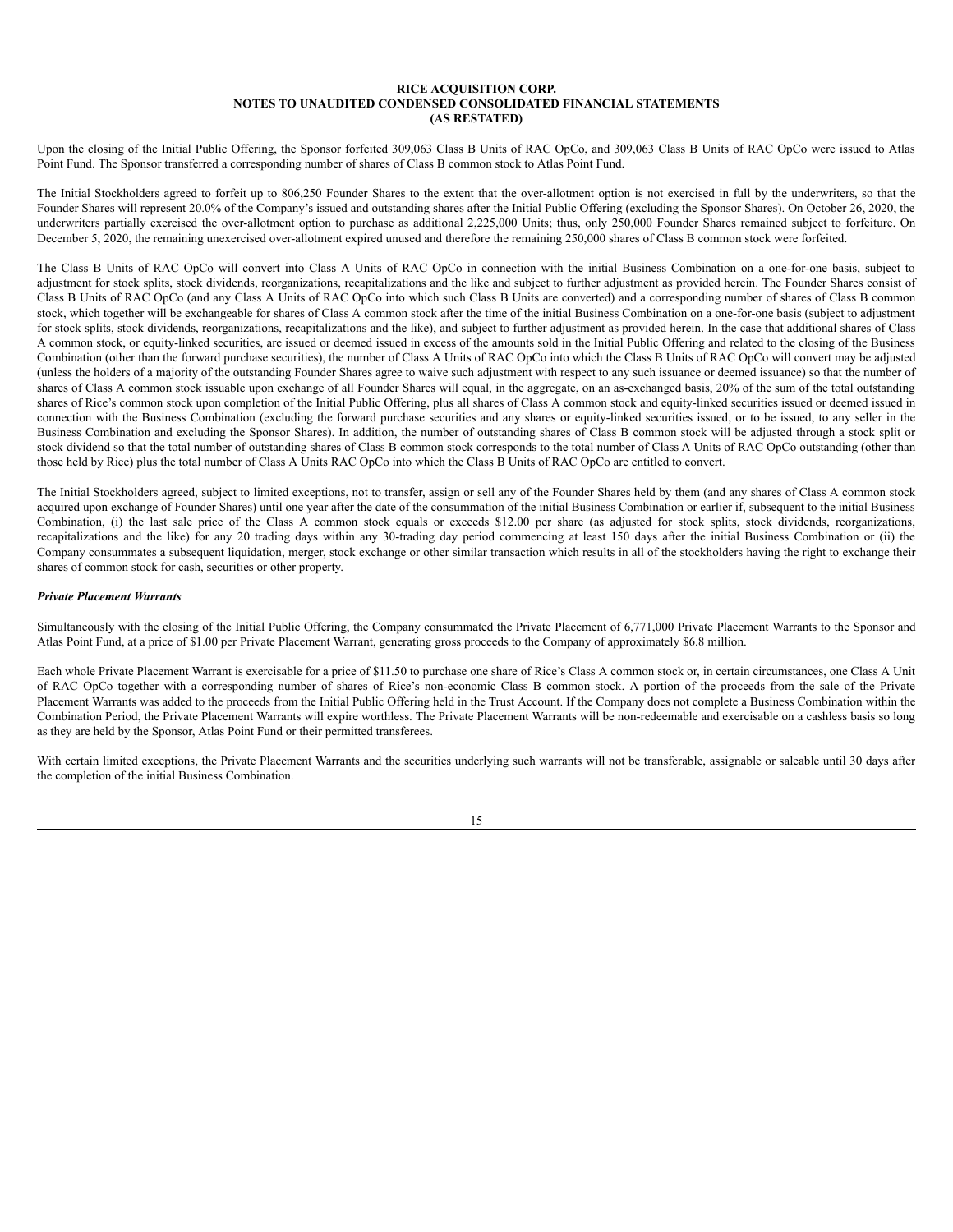#### *Related Party Loans*

On September 1, 2020, the Sponsor agreed to loan the Company an aggregate of up to \$300,000 pursuant to a promissory note (the "Note"). This loan was non-interest bearing and payable upon the completion of the Initial Public Offering. The Company borrowed an aggregate of approximately \$290,000 under the Note. The outstanding balance of the Note was paid in full as of November 10, 2020. Subsequent to the repayment, the facility was no longer available to the Company.

In addition, in order to finance transaction costs in connection with a Business Combination, the Sponsor or an affiliate of the Sponsor, or certain of the Company's officers and directors may, but are not obligated to, loan the Company funds as may be required ("Working Capital Loans"). If the Company completes a Business Combination, the Company will repay the Working Capital Loans out of the proceeds of the Trust Account released to the Company. Otherwise, the Working Capital Loans would be repaid only out of funds held outside the Trust Account. In the event that a Business Combination does not close, the Company may use a portion of proceeds held outside the Trust Account to repay the Working Capital Loans but no proceeds held in the Trust Account would be used to repay the Working Capital Loans. The Working Capital Loans would either be repaid upon consummation of a Business Combination or, at the lender's discretion, up to \$1.5 million of such Working Capital Loans may be convertible into warrants of the post Business Combination entity at a price of \$1.00 per warrant. The warrants would be identical to the Private Placement Warrants. Except for the foregoing, the terms of such Working Capital Loans, if any, have not been determined and no written agreements exist with respect to such loans. As of June 30, 2021 and December 31, 2020, the Company had no borrowings under the Working Capital Loans.

The Sponsor, officers and directors, or any of their respective affiliates will be reimbursed for any out-of-pocket expenses incurred in connection with activities on the Company's behalf such as identifying potential target businesses and performing due diligence on suitable Business Combinations. The Company's audit committee will review on a quarterly basis all payments that were made to the Sponsor, officers or directors, or their affiliates.

### *Administrative Support Agreement*

Commencing on the date the Company's securities are first listed on NYSE, the Company agreed to pay the Sponsor a total of \$10,000 per month for office space, utilities, secretarial support and administrative services provided to members of the management team. Upon completion of the initial Business Combination or the Company's liquidation, the Company will cease paying these monthly fees. For the three and six months ended June 30, 2021, the Company incurred expenses of \$30,000 and \$60,000 under this agreement, respectively. As of June 30, 2021 and December 31, 2020, the Company had \$20,000 and \$30,000 outstanding for services in connection with such agreement on the accompanying condensed consolidated balance sheets, respectively.

### **Note 5—Commitments and Contingencies**

#### *Forward Purchase Agreement*

The Company entered into an amended and restated forward purchase agreement (the "Forward Purchase Agreement") with Atlas Point Fund, pursuant to which Atlas Point Fund, which is a fund managed by CIBC National Trust but is not affiliated with the Company or sponsor, agreed to purchase up to \$75,000,000 of either (i) a number of units (the "forward purchase units"), consisting of one share of Class A common stock (the "forward purchase shares") and one-third of one warrant (the "forward purchase warrants"), for \$10.00 per unit or (ii) a number of forward purchase shares for \$9.67 per share (such forward purchase shares valued at \$9.67 per share or the forward purchase units, as the case may be, the "forward purchase securities"), in a private placement that will close simultaneously with the closing of the Initial Business Combination. The forward purchase warrants will have the same terms as the public warrants and the forward purchase shares will be identical to the shares of Class A common stock included in the units being sold in this offering, except the forward purchase shares and the forward purchase warrants will be subject to transfer restrictions and certain registration rights and the forward purchase units will consist of only one-third of one forward purchase warrant. The funds from the sale of the forward purchase securities may be used as part of the consideration to the sellers in the Initial Business Combination, and any excess funds may be used for the working capital needs of the post-transaction company. This agreement is independent of the percentage of stockholders electing to redeem their public shares and may provide the Company with an increased minimum funding level for the Initial Business Combination. The forward purchase agreement is subject to conditions, including Atlas Point Fund giving the Company its irrevocable written consent to purchase the forward purchase securities no later than five days after the Company notifies it of the Company's intention to meet to consider entering into a definitive agreement for a proposed Business Combination. Atlas Point Fund may grant or withhold its consent to the purchase entirely within its sole discretion. Accordingly, if Atlas Point Fund does not consent to the purchase, it will not be obligated to purchase the forward purchase securities.

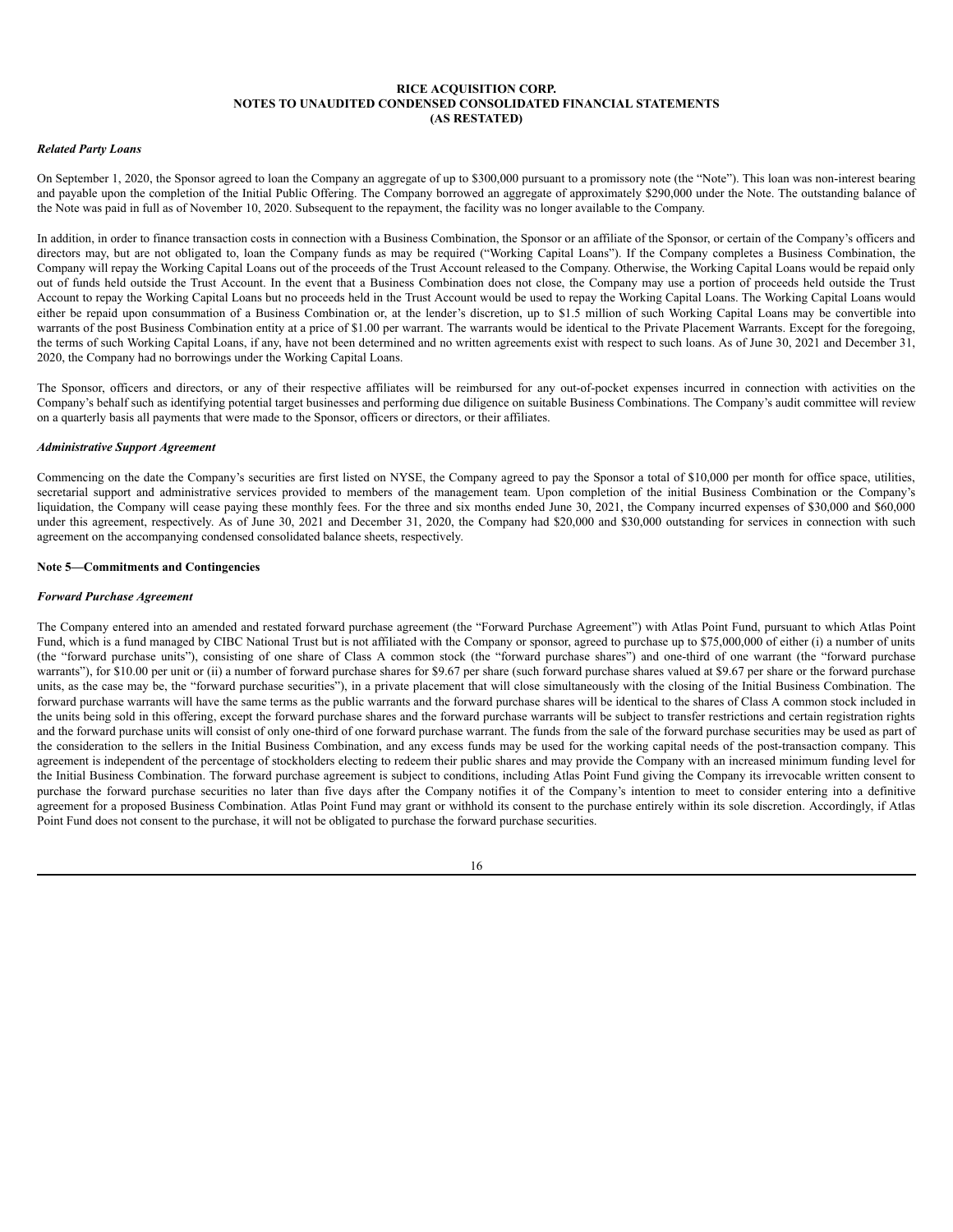### *Registration Rights*

The holders of Founder Shares, Private Placement Warrants and warrants that may be issued upon conversion of Working Capital Loans, if any, (and any shares of Class A common stock issuable upon the exercise of the Private Placement Warrants and warrants that may be issued upon conversion of Working Capital Loans and upon conversion of the Founder Shares) are entitled to registration rights pursuant to a registration rights agreement. The holders of these securities are entitled to make up to three demands, excluding short form demands, that the Company register such securities. In addition, the holders have certain "piggy-back" registration rights with respect to registration statements filed subsequent to the completion of the initial Business Combination. Additionally, pursuant to the Forward Purchase Agreement, the Company agreed to grant certain registration rights to Atlas Point Fund in connection with the issuance of any forward purchase units upon the completion of the Company's Business Combination. The Company will bear the expenses incurred in connection with the registration of such securities.

#### *Underwriting Agreement*

The Company granted the underwriters a 45-day option from the date of Initial Public Offering to purchase up to 3,225,000 additional Units to cover over-allotments, if any, at the Initial Public Offering price less the underwriting discounts and commissions. On October 26, 2020, the underwriters partially exercised the over-allotment option to purchase an additional 2,225,000 Units.

The underwriters were entitled to an underwriting discount of \$0.20 per Unit (excluding the Affiliated Units purchased). As a result of affiliates of the Sponsor purchasing 1,980,000 Units, the Company paid an underwriting discount of approximately \$4.3 million in the aggregate upon the closing of the Initial Public Offering. In addition, the underwriters will be entitled to a deferred fee of \$0.35 per Unit (excluding the Affiliated Units), or approximately \$7.6 million in the aggregate. The deferred fee will become payable to the underwriters from the amounts held in the Trust Account solely in the event that the Company completes a Business Combination, subject to the terms of the underwriting agreement.

### *Risks and Uncertainties*

Management continues to evaluate the impact of the COVID-19 pandemic on the industry and has concluded that while it is reasonably possible that the virus could have a negative effect on the Company's financial position, results of its operations and/or search for a target company, the specific impact is not readily determinable as of the date of these condensed consolidated financial statements. The condensed consolidated financial statements do not include any adjustments that might result from the outcome of this uncertainty.

#### **Note 6—Stockholders' Deficit**

*Class A Common Stock* — The Company is authorized to issue 250,000,000 shares of Class A common stock with a par value of \$0.0001 per share. As of June 30, 2021 and December 31, 2020, there were 23,727,500 shares of Class A common stock issued and outstanding, of which 23,725,000 shares of Class A common stock are subject to possible redemption and therefore classified outside of permanent equity in the accompanying condensed consolidated balance sheets.

*Class B Common Stock* — The Company is authorized to issue 20,000,000 shares of Class B common stock with a par value of \$0.0001 per share. As of June 30, 2021 and December 31, 2020, there were 5,931,350 shares of Class B common stock issued and outstanding.

Holders of the Class A common stock and holders of the Class B common stock will vote together as a single class on all matters submitted to a vote of the stockholders, except as required by law. Each share of common stock will have one vote on all such matters. Prior to the initial Business Combination, only holders of Class B common stock will have the right to vote on the election of directors.

*Preferred Stock* — The Company is authorized to issue 1,000,000 shares of preferred stock, par value \$0.0001 per share, with such designations, voting and other rights and preferences as may be determined from time to time by the Company's board of directors. As of June 30, 2021 and December 31, 2020, there were no shares of preferred stock issued or outstanding.

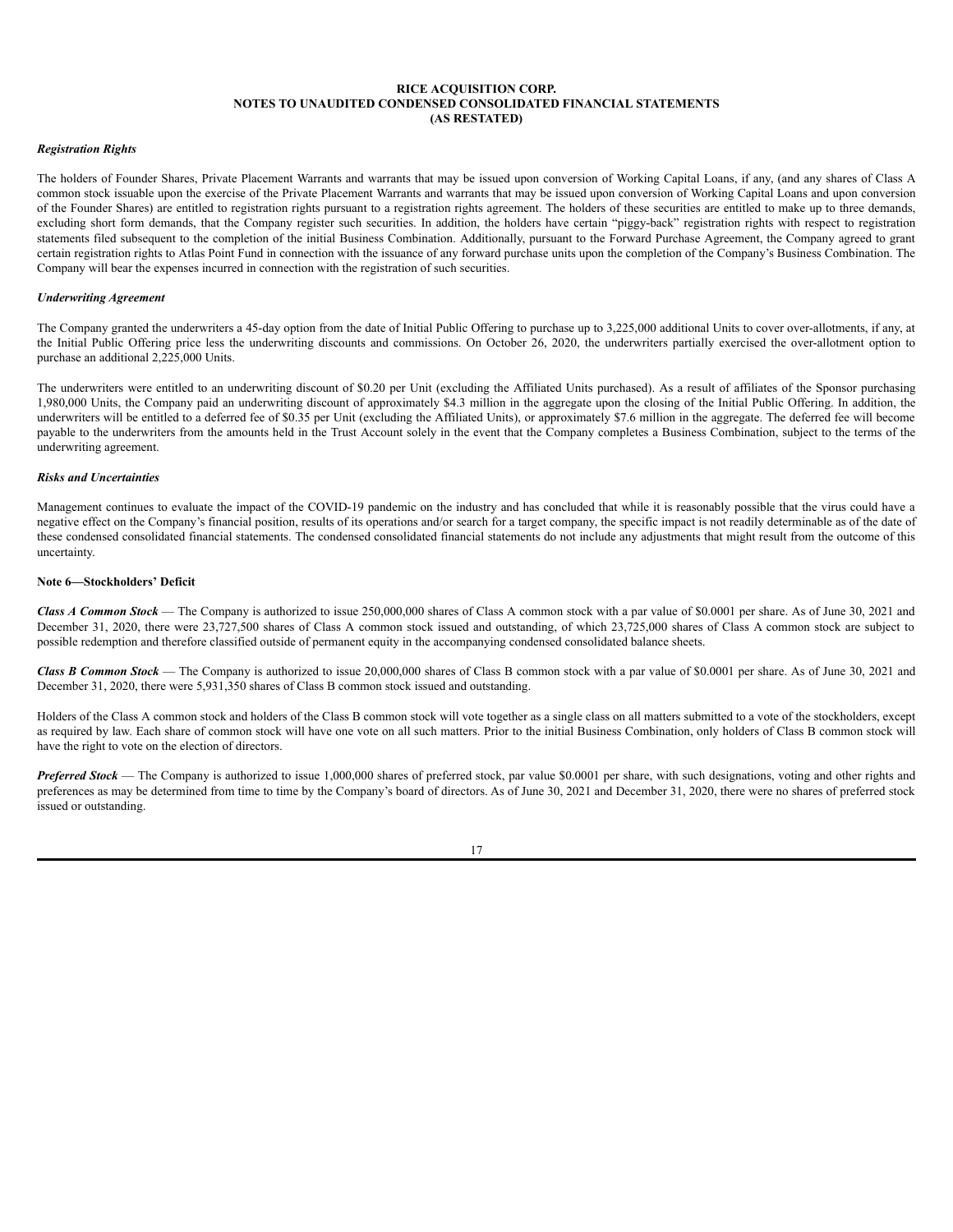### **Note 7—Warrants**

As of June 30, 2021 and December 31, 2020, the Company had 11,862,500 Public Warrants and 6,771,000 Private Placement Warrants outstanding, respectively.

Public Warrants may only be exercised for a whole number of shares. No fractional Public Warrants will be issued upon separation of the Units and only whole Public Warrants will trade. The Public Warrants will become exercisable on the later of (a) 30 days after the completion of a Business Combination or (b) 12 months from the closing of the Initial Public Offering; provided in each case that the Company has an effective registration statement under the Securities Act covering the shares of Class A common stock issuable upon exercise of the Public Warrants and a current prospectus relating to them is available (or the Company permits holders to exercise their Public Warrants on a cashless basis and such cashless exercise is exempt from registration under the Securities Act). The Company has agreed that as soon as practicable, but in no event later than 15 business days after the closing of the initial Business Combination, it will use its best efforts to file with the SEC and have an effective registration statement covering the shares of the Class A common stock issuable upon exercise of the warrants and to maintain a current prospectus relating to those shares of the Class A common stock until the warrants expire or are redeemed. If a registration statement covering the shares of the Class A common stock issuable upon exercise of the warrants is not effective by the 60<sup>th</sup> business day after the closing of the initial Business Combination, warrant holders may, until such time as there is an effective registration statement and during any period when the Company will have failed to maintain an effective registration statement, exercise warrants on a "cashless basis" in accordance with Section 3(a)(9) of the Securities Act or another exemption.

The warrants have an exercise price of \$11.50 per share, subject to adjustments, and will expire five years after the completion of a Business Combination or earlier upon redemption or liquidation. In addition, if (x) the Company issues additional shares of Class A common stock or equity-linked securities for capital raising purposes in connection with the closing of the initial Business Combination at an issue price or effective issue price of less than \$9.20 per share of Class A common stock (with such issue price or effective issue price to be determined in good faith by the board and, in the case of any such issuance to the Sponsor or its affiliates, without taking into account any Founder Shares held by the Sponsor or such affiliates, as applicable, prior to such issuance) (the "Newly Issued Price"), the exercise price of the warrants will be adjusted (to the nearest cent) to be equal to 115% of the Newly Issued Price.

#### *Redemption of warrants when our Class A common stock equals or exceeds \$18.00 per share:*

Once the warrants become exercisable, the Company may redeem the outstanding warrants for cash (except as described herein with respect to the Private Placement Warrants):

- in whole and not in part;
- at a price of \$0.01 per warrant;
- upon a minimum of 30 days' prior written notice of redemption; and
- if, and only if, the last sale price of the Class A common stock equals or exceeds \$18.00 per share (as adjusted for stock splits, stock dividends, reorganizations, recapitalizations and the like) for any 20 trading days within a 30-trading day period ending on the third trading day prior to the date on which the Company sends the notice of redemption to the warrant holders.

The Company will not redeem the warrants for cash unless a registration statement under the Securities Act covering the shares of Class A common stock issuable upon exercise of the warrants is effective and a current prospectus relating to those shares of Class A common stock is available throughout the 30-day redemption period, except if the warrants may be exercised on a cashless basis and such cashless exercise is exempt from registration under the Securities Act. If the Company calls the warrants for redemption for cash as described above, the management will have the option to require all holders that wish to exercise warrants to do so on a "cashless basis."

### *Redemption of warrants when our Class A common stock equals or exceeds \$10.00 per share:*

Once the warrants become exercisable, the Company may redeem the outstanding warrants (except as described herein with respect to the Private Placement Warrants):

- in whole and not in part;
- at \$0.10 per warrant upon a minimum of 30 days' prior written notice of redemption provided that holders will be able to exercise their warrants on a cashless basis prior to redemption and receive that number of shares of Class A common stock determined by reference to an agreed table based on the redemption date and the "fair market value" of Class A common stock;
- if and only if, the last sale price of Class A common stock equals or exceeds \$10.00 per share (as adjusted for stock splits, stock dividends, reorganizations, recapitalizations and the like) on the trading day prior to the date on which the Company sends the notice of redemption to the warrant holders; and
- if, and only if, there is an effective registration statement covering the issuance of shares of Class A common stock issuable upon exercise of the warrants and a current prospectus relating thereto available throughout the 30- day period after written notice of redemption is given.

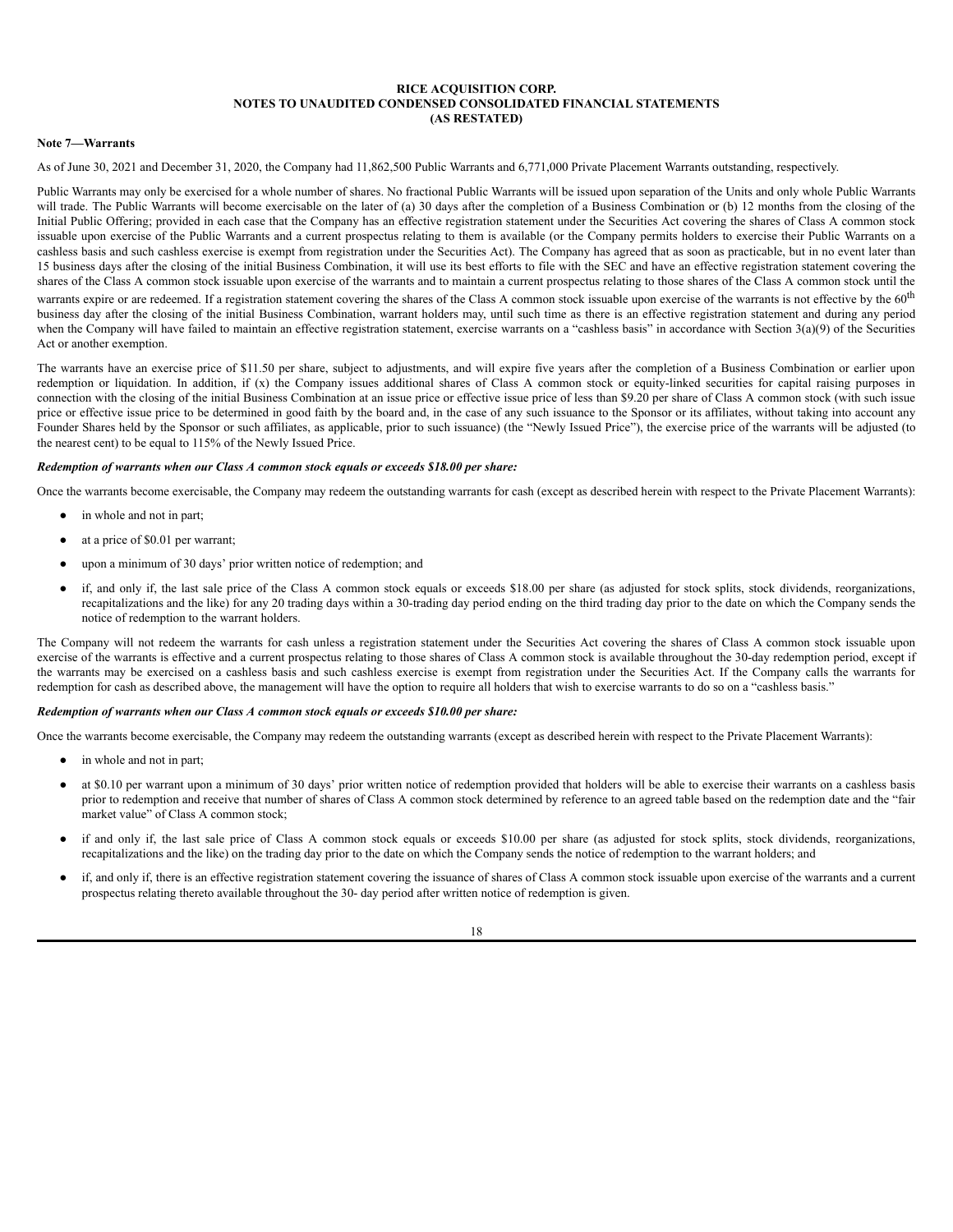The "fair market value" of the Class A common stock shall mean the volume weighted average price of the Class A common stock as reported during the 10 trading days ending on the third trading day prior to the date on which the notice of redemption is sent to the holders of warrants.

None of the Private Placement Warrants will be redeemable by the Company so long as they are held by the initial purchasers of the Private Placement Warrants or their permitted transferees.

In no event will the Company be required to net cash settle any warrant. If the Company is unable to complete a Business Combination within the Combination Period and the Company liquidates the funds held in the Trust Account, holders of warrants will not receive any of such funds with respect to their warrants, nor will they receive any distribution from the Company's assets held outside of the Trust Account with the respect to such warrants. Accordingly, the warrants may expire worthless.

### **Note 8—Fair Value Measurements**

The fair value of the Company's financial assets and liabilities reflects management's estimate of amounts that the Company would have received in connection with the sale of the assets or paid in connection with the transfer of the liabilities in an orderly transaction between market participants at the measurement date. In connection with measuring the fair value of its assets and liabilities, the Company seeks to maximize the use of observable inputs (market data obtained from independent sources) and to minimize the use of unobservable inputs (internal assumptions about how market participants would price assets and liabilities). The following fair value hierarchy is used to classify assets and liabilities based on the observable inputs and unobservable inputs used in order to value the assets and liabilities:

- Level 1: Quoted prices in active markets for identical assets or liabilities. An active market for an asset or liability is a market in which transactions for the asset or liability occur with sufficient frequency and volume to provide pricing information on an ongoing basis.
- Level 2: Observable inputs other than Level 1 inputs. Examples of Level 2 inputs include quoted prices in active markets for similar assets or liabilities and quoted prices for identical assets or liabilities in markets that are not active.
- Level 3: Unobservable inputs based on our assessment of the assumptions that market participants would use in pricing the asset or liability.

The following table presents information about the Company's assets and liabilities that are measured at fair value on a recurring basis as of June 30, 2021 and December 31, 2020, and indicates the fair value hierarchy of the valuation techniques that the Company utilized to determine such fair value:

### **June 30, 2021**

|                                                              |           |                                                  |                             | Significant<br>Other |                          |  | Significant<br>Other   |  |
|--------------------------------------------------------------|-----------|--------------------------------------------------|-----------------------------|----------------------|--------------------------|--|------------------------|--|
|                                                              |           | <b>Ouoted Prices in</b><br><b>Active Markets</b> | <b>Observable</b><br>Inputs |                      |                          |  | Unobservable<br>Inputs |  |
| <b>Description</b>                                           | (Level 1) |                                                  |                             | (Level 2)            |                          |  | (Level 3)              |  |
| <b>Assets:</b>                                               |           |                                                  |                             |                      |                          |  |                        |  |
| Investments held in Trust Account - U.S. Treasury securities |           | 237, 351, 433                                    |                             |                      | $-$ \$                   |  |                        |  |
| <b>Liabilities:</b>                                          |           |                                                  |                             |                      |                          |  |                        |  |
| Derivative warrant liabilities - Public warrants             |           | 67,616,251                                       |                             |                      | $\overline{\phantom{0}}$ |  |                        |  |
| Derivative warrant liabilities - Private placement warrants  |           | $\sim$                                           |                             |                      | $\sim$                   |  | 71.349.396             |  |

## **December 31, 2020**

| <b>Description</b>                                           | <b>Ouoted Prices in</b><br><b>Active Markets</b><br>(Level 1) |               | Significant<br>Other<br><b>Observable</b><br>Inputs<br>(Level 2) |        | Significant<br>Other<br>Unobservable<br>Inputs<br>(Level 3) |
|--------------------------------------------------------------|---------------------------------------------------------------|---------------|------------------------------------------------------------------|--------|-------------------------------------------------------------|
| Assets:                                                      |                                                               |               |                                                                  |        |                                                             |
| Investments held in Trust Account - U.S. Treasury securities | 237,308,171                                                   | <sup>\$</sup> |                                                                  | $-$ \$ |                                                             |
| <b>Liabilities:</b>                                          |                                                               |               |                                                                  |        |                                                             |
| Derivative warrant liabilities - Public warrants             | 27,046,500                                                    |               |                                                                  | $-$ \$ |                                                             |
| Derivative warrant liabilities - Private placement warrants  | $\sim$                                                        |               | $\omega_{\rm{eff}}$                                              |        | 15,541,987                                                  |
|                                                              |                                                               |               |                                                                  |        |                                                             |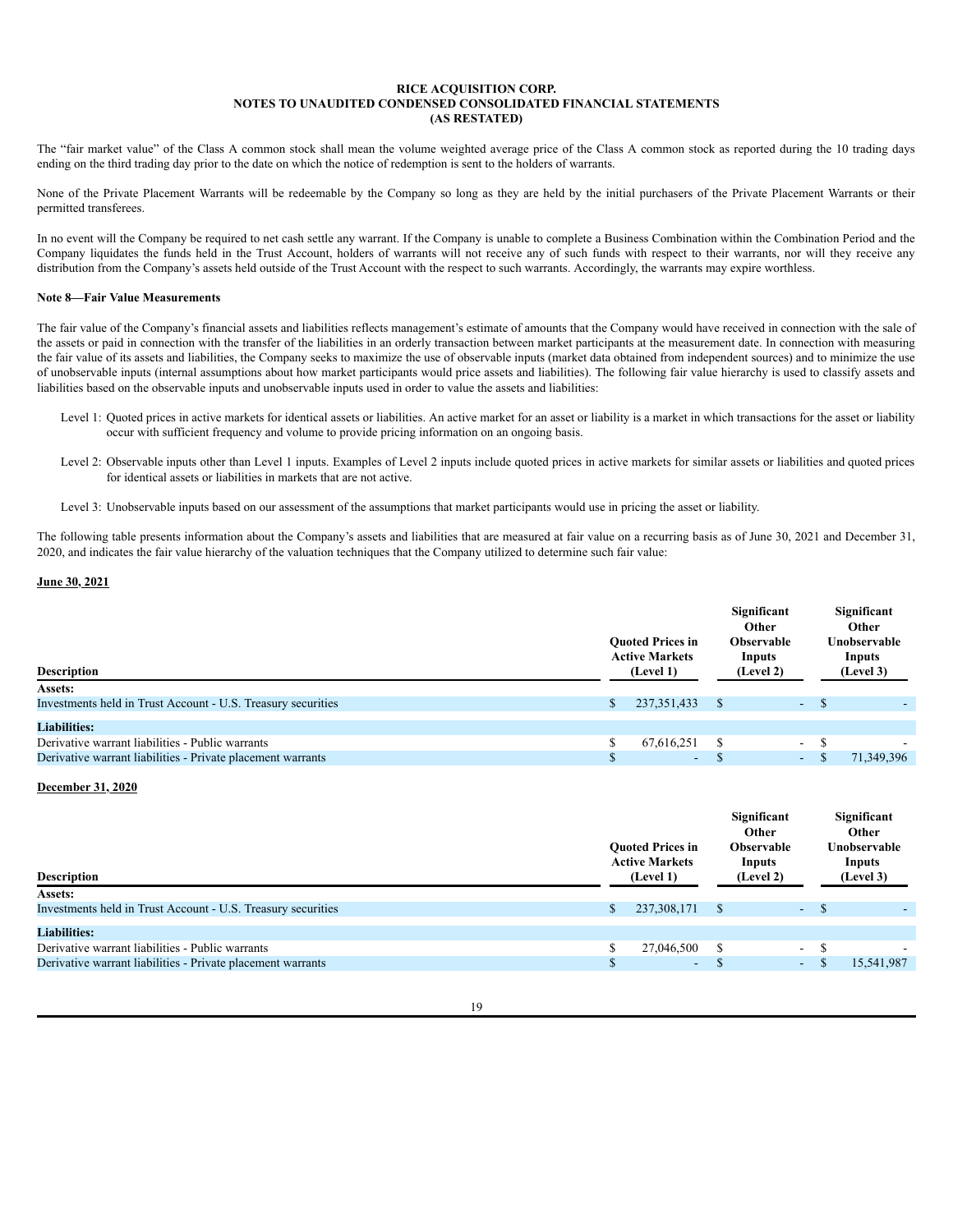Transfers to/from Levels 1, 2, and 3 are recognized at the beginning of the reporting period. There were no transfers to/from Levels 1, 2, and 3 during the three and six months ended June 30, 2021.

Level 1 assets include investments in U.S. treasury securities. The Company uses inputs such as actual trade data, quoted market prices from dealers or brokers, and other similar sources to determine the fair value of its investments.

The Warrants are accounted for as liabilities in accordance with ASC 815-40 and are presented within derivative warrant liabilities on the Company's condensed consolidated balance sheets. The warrant liabilities are measured at fair value at inception and on a recurring basis, with changes in fair value presented within change in fair value of warrant liabilities in the statement of operations.

For periods where no observable traded price is available, the fair value of the Public Warrants was estimated using a Monte Carlo simulation model. For periods subsequent to the detachment of the Public Warrants from the Units, the fair value of the Public Warrants is based on the observable listed price for such warrants. The estimated fair value of the Private Placement Warrants, and the Public Warrants prior to being separately listed and traded, is determined using Level 3 inputs. Inherent in a Monte Carlo simulation are assumptions related to expected stock-price volatility, expected life, risk-free interest rate and dividend yield. The Company estimates the volatility of its common stock based on historical volatility of select peer companies that matches the expected remaining life of the warrants. The risk-free interest rate is based on the U.S. Treasury zero-coupon yield curve on the grant date for a maturity similar to the expected remaining life of the warrants. The expected life of the warrants is assumed to be equivalent to their remaining contractual term. The dividend rate is based on the historical rate, which the Company anticipates remaining at zero.

The Warrants are measured at fair value on a recurring basis. The measurement of the Public Warrants as of June 30, 2021 and December 31, 2020 is classified as Level 1 due to the use of an observable market quote in an active market.

The key Level 3 fair value measurement inputs into the Black-Scholes model for the Private Placement Warrants as of June 30, 2021 and December 31, 2020 are as follows:

|                 | <b>June 30,</b><br>2021 | December 31,<br>2020 |       |
|-----------------|-------------------------|----------------------|-------|
| Exercise price  | 11.50                   |                      | 11.50 |
| Stock price     | 18.05                   |                      | 10.83 |
| Volatility      | 52.0%                   |                      | 22.7% |
| Term (in years) | 5.25                    |                      | 5.82  |
| Risk-free rate  | 0.91%                   |                      | 0.48% |

The change in the fair value of the derivative warrant liabilities, measured using Level 3 inputs, for the three and six months ended June 30, 2021 is summarized as follows:

| Derivative warrant liabilities at January 1, 2021<br>15.541.987       |  |
|-----------------------------------------------------------------------|--|
|                                                                       |  |
| Change in fair value of derivative warrant liabilities<br>(2,284,001) |  |
| 13.257.986<br>Derivative warrant liabilities at March 31, 2021        |  |
| Change in fair value of derivative warrant liabilities<br>58,091,410  |  |
| Derivative warrant liabilities at June 30, 2021<br>71.349.396         |  |

Level 3 financial liabilities consist of the Private Placement Warrant liability for which there is no current market such that the determination of fair value requires significant judgment or estimation. Changes in fair value measurements categorized within Level 3 of the fair value hierarchy are analyzed each period based on changes in estimates or assumptions and recorded as appropriate.

### **Note 9—Subsequent Events**

Management has evaluated subsequent events to determine if events or transactions occurring through the date the condensed consolidated financial statements were issued, require potential adjustment to or disclosure in the condensed consolidated financial statements and has concluded that all such events, except as noted above and as noted in Notes 1, 2, 3, 4 and 5, that would require recognition or disclosure have been recognized or disclosed.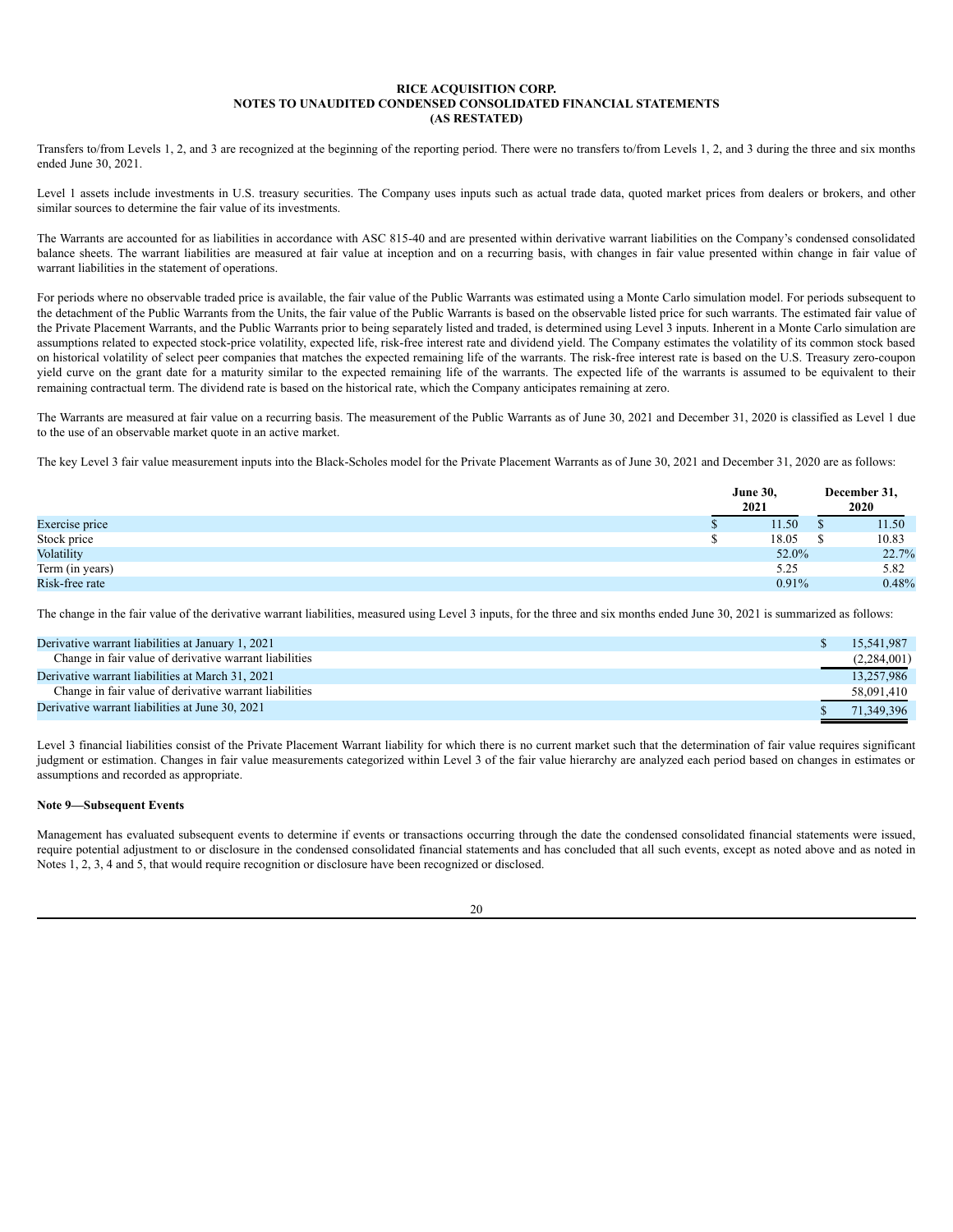#### <span id="page-24-0"></span>**Item 2. Management's Discussion and Analysis of Financial Condition and Results of Operations.**

References to the "Company," "our," "us" or "we" refer to Rice Acquisition Corp. and its majority-owned and controlled operating subsidiary, Rice Acquisition Holdings LLC ("RAC OpCo"), unless the context indicates otherwise. The following discussion and analysis of the Company's financial condition and results of operations should be read in conjunction with the unaudited condensed consolidated financial statements and the notes thereto contained elsewhere in this report. Certain information contained in the discussion and analysis set forth below includes forward-looking statements that involve risks and uncertainties.

#### **Overview**

We are a blank check company incorporated in Delaware on September 1, 2020 for the purpose of effecting a merger, capital stock exchange, asset acquisition, stock purchase, reorganization or similar business combination with one or more businesses (the "Business Combination"). Our sponsor is Rice Acquisition Sponsor LLC, a Delaware limited liability company ("Sponsor").

The registration statement for our initial public offering ("Initial Public Offering") was declared effective on October 21, 2020. On October 26, 2020, we consummated the Initial Public Offering of 23,725,000 units (each, a "Unit" and collectively, the "Units"), including 2,225,000 additional Units that were issued pursuant to the underwriters' partial exercise of their over-allotment option (the "Over-Allotment Units"), at \$10.00 per Unit, generating gross proceeds of approximately \$237.3 million, and incurring offering costs of approximately \$12.5 million, inclusive of \$7.6 million in deferred underwriting commissions.

Simultaneously with the closing of the Initial Public Offering, we consummated the private placement ("Private Placement") of 6,771,000 warrants (each, a "Private Placement Warrant" and collectively, the "Private Placement Warrants") to our Sponsor and Atlas Point Energy Infrastructure Fund, LLC ("Atlas Point Fund"), at a price of \$1.00 per Private Placement Warrant, generating gross proceeds of approximately \$6.8 million. Each Private Placement Warrant is exercisable to purchase one share of Rice's Class A common stock or, in certain circumstances, one Class A Unit of RAC OpCo together with a corresponding number of shares of Rice's non-economic Class B common stock.

Following the Initial Public Offering, our public stockholders hold a direct economic equity ownership interest in Rice in the form of shares of Class A common stock, and an indirect ownership interest in RAC OpCo through Rice's ownership of Class A Units of RAC OpCo. By contrast, the Initial Stockholders (our Sponsor, Atlas Point Fund and our officers and directors) own direct economic interests in RAC OpCo in the form of Class B Units and a corresponding non-economic voting equity interest in Rice in the form of shares of Class B common stock, as well as a small direct interest through the Sponsor Shares (as defined below). Sponsor Shares were purchased for \$10.00 each and, in the absence of an initial Business Combination, will generally participate in liquidation or other payments on a pari passu basis with the Public Shares (as defined below). However, given the relatively de minimis number of Sponsor Shares relative to Public Shares, in many cases the economic, governance or other effects of the sponsor shares are not material to the holders of Class A common stock or warrants, and for simplicity, portions of this disclosure may not fully describe or reflect these immaterial effects.

Upon the closing of the Initial Public Offering and the Private Placement, approximately \$237.3 million of the net proceeds of the sale of the Units in the Initial Public Offering and the sale of the Private Placement Warrants in the Private Placement were placed in a trust account ("Trust Account") located in the United States with Continental Stock Transfer & Trust Company acting as trustee, and invested only in U.S. "government securities" within the meaning of Section 2(a)(16) of the Investment Company Act having a maturity of 185 days or less or in money market funds meeting certain conditions under Rule 2a-7 promulgated under the Investment Company Act which invest only in direct U.S. government treasury obligations, as determined by us, until the earlier of: (i) the completion of a Business Combination and (ii) the distribution of the Trust Account.

If we are unable to complete a Business Combination within 24 months from the closing of the Initial Public Offering, or October 26, 2022, we will (i) cease all operations except for the purpose of winding up, (ii) as promptly as reasonably possible but not more than ten business days thereafter, redeem the Public Shares, at a per-share price, payable in cash, equal to the aggregate amount then on deposit in the Trust Account including interest earned on the funds held in the Trust Account and not previously released to pay our franchise and income taxes (less up to \$100,000 of interest to pay dissolution expenses), divided by the number of then outstanding Public Shares and Class A Units of RAC OpCo (other than those held by Rice), which redemption will completely extinguish Public Stockholders' rights as stockholders (including the right to receive further liquidating distributions, if any), subject to applicable law, and (iii) as promptly as reasonably possible following such redemption, subject to the approval of the remaining stockholders and the board of directors, dissolve and liquidate, subject in each case to our obligations under Delaware law to provide for claims of creditors and the requirements of other applicable law.

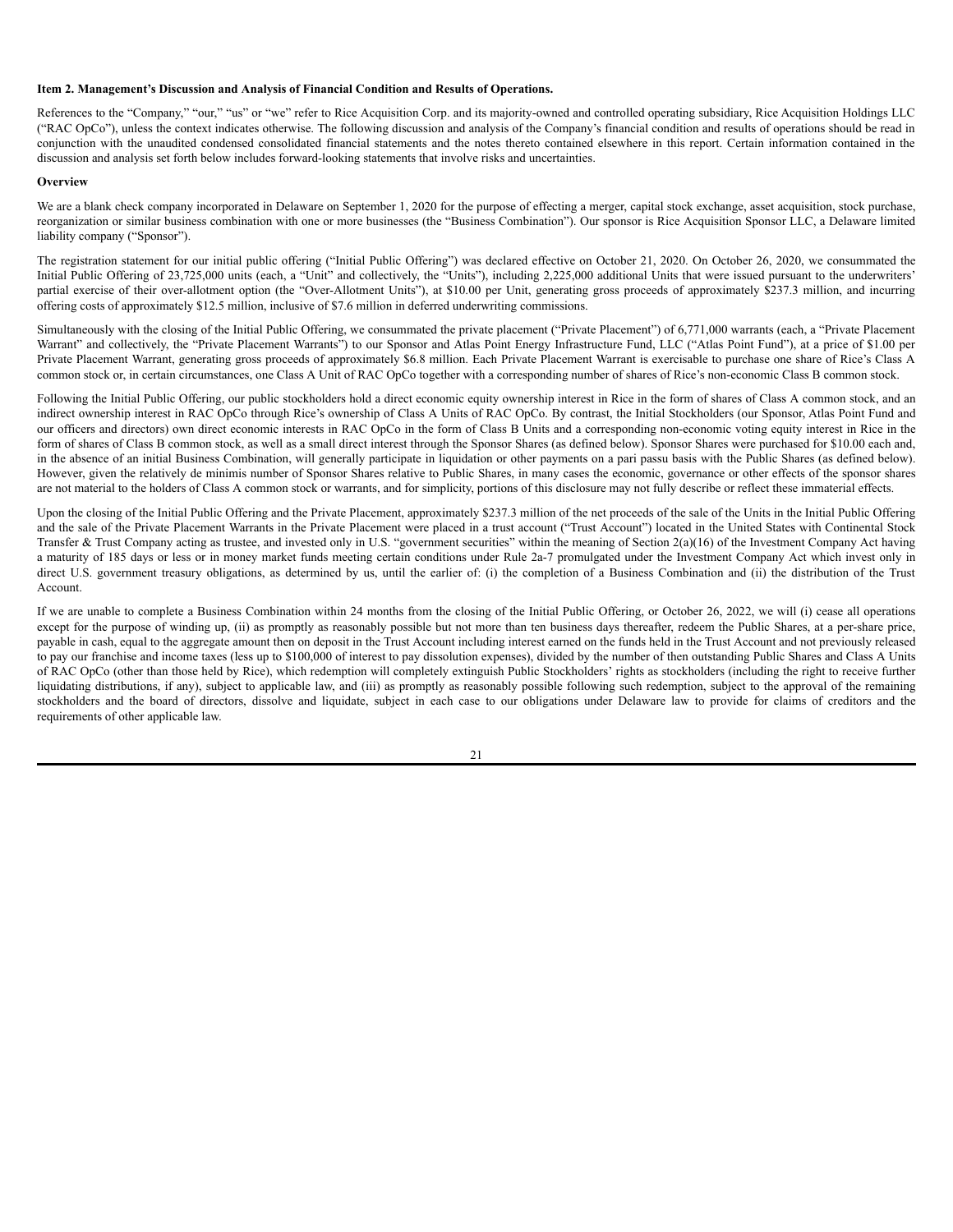#### **Proposed Business Combination**

On April 7, 2021, the Company entered into (i) the Business Combination Agreement (as amended, supplemented or otherwise modified from time to time, the "Aria Merger Agreement"), by and among the Company, RAC OpCo, LFG Intermediate Co, LLC, a Delaware limited liability company and direct subsidiary of RAC OpCo ("RAC Intermediate"), LFG Buyer Co, LLC, a Delaware limited liability company and a direct subsidiary of RAC Intermediate ("RAC Buyer"), Inigo Merger Sub, LLC, a Delaware limited liability company and a direct subsidiary of RAC Buyer ("Aria Merger Sub"), Aria Energy LLC, a Delaware limited liability company ("Aria"), and the Equityholder Representative (as defined therein), pursuant to which, among other things, Aria Merger Sub will merge with and into Aria, with Aria surviving the merger and becoming a direct subsidiary of RAC Buyer, and (ii) the Business Combination Agreement, dated as of April 7, 2021 (as amended, supplemented or otherwise modified from time to time, the "Archaea Merger Agreement" and, together with the Aria Merger Agreement, the "Business Combination Agreements"), by and among the Company, RAC OpCo, RAC Intermediate, RAC Buyer, Fezzik Merger Sub, LLC, a Delaware limited liability company and direct subsidiary of RAC Buyer ("Archaea Merger Sub"), Archaea Energy, LLC ("Archaea Seller"), a Delaware limited liability company, and Archaea Energy II, LLC, a Delaware limited liability company ("Archaea" and, together with Archaea Seller and Aria, the "Companies"), pursuant to which, among other things, Archaea Merger Sub will merge with and into Archaea, with Archaea surviving the merger and becoming a direct subsidiary of RAC Buyer, in each case, on the terms and subject to the conditions therein, and certain related agreements, as further described in Note 1 to the condensed consolidated financial statements included in Item 1 of this Quarterly Report on Form 10-Q.

# **Results of Operations**

Our entire activity for the three and six months ended June 30, 2021, has been related to identifying a target company for our initial Business Combination. We have neither engaged in any operations nor generated any revenues to date. We will not generate any operating revenues until after completion of our initial Business Combination. We will generate non-operating income in the form of interest income from the proceeds from the IPO. We expect to incur increased expenses as a result of being a public company (for legal, financial reporting, accounting and auditing compliance), as well as for due diligence expenses.

For the three months ended June 30, 2021, we had a loss of approximately \$131.8 million, which consisted of approximately \$125.6 million of change in fair value of warrant liabilities, approximately \$6.2 million of general and administrative expenses, approximately \$34,000 of franchise tax expense, partially offset by approximately \$6,000 in interest earned on investments held in Trust Account.

For the six months ended June 30, 2021, we had a loss of approximately \$123.0 million, which consisted of approximately \$113.8 million of change in fair value of warrant liabilities, approximately \$9.2 million of general and administrative expenses, approximately \$74,000 of franchise tax expense, partially offset by approximately \$43,000 in interest earned on investments held in Trust Account.

### **Liquidity and Capital Resources**

As of June 30, 2021, we had approximately \$5,000 in our operating bank account and a working capital deficiency of approximately \$7.6 million.

Our liquidity needs to date had been satisfied through the payment of \$26,000 from our Sponsor to purchase the Founder Shares and Sponsor Shares, a loan under a note agreement with our Sponsor of approximately \$290,000 (the "Note"), and the net proceeds from the consummation of the Private Placement not held in the Trust Account. The Note was paid in full as of November 10, 2020. In addition, in order to finance transaction costs in connection with a Business Combination, our officers, directors and Sponsor may, but are not obligated to, provide us working capital loans. As of June 30, 2021, there were no amounts outstanding under any working capital loans.

Based on the foregoing, management believes that we will have sufficient working capital and borrowing capacity to meet its needs through the earlier of the consummation of a Business Combination or one year from this filing. Over this time period, the Company will be using these funds held outside of the Trust Account for paying existing accounts payable, and structuring, negotiating and consummating the Business Combination.

### **Contractual Obligations**

We do not have any long-term debt obligations, capital lease obligations, operating lease obligations, purchase obligations or long-term liabilities.

On October 21, 2020, we entered into an Administrative Services Agreement pursuant to which we have agreed to cause RAC OpCo to pay the Sponsor a total of \$10,000 per month for office space, utilities and administrative support. Upon completion of the Initial Business Combination or our liquidation, the agreement will terminate.

The underwriters of the Initial Public Offering were entitled to underwriting discounts and commissions of 5.5%, of which 2.0% (approximately \$4.3 million) was paid at the closing of the Initial Public Offering and 3.5% (approximately \$7.6 million) was deferred. The deferred underwriting discounts and commissions will become payable to the underwriters upon the consummation of the Initial Business Combination and will be paid from the amounts held in the Trust Account. The underwriters are not entitled to any interest accrued on the deferred underwriting discounts and commissions.

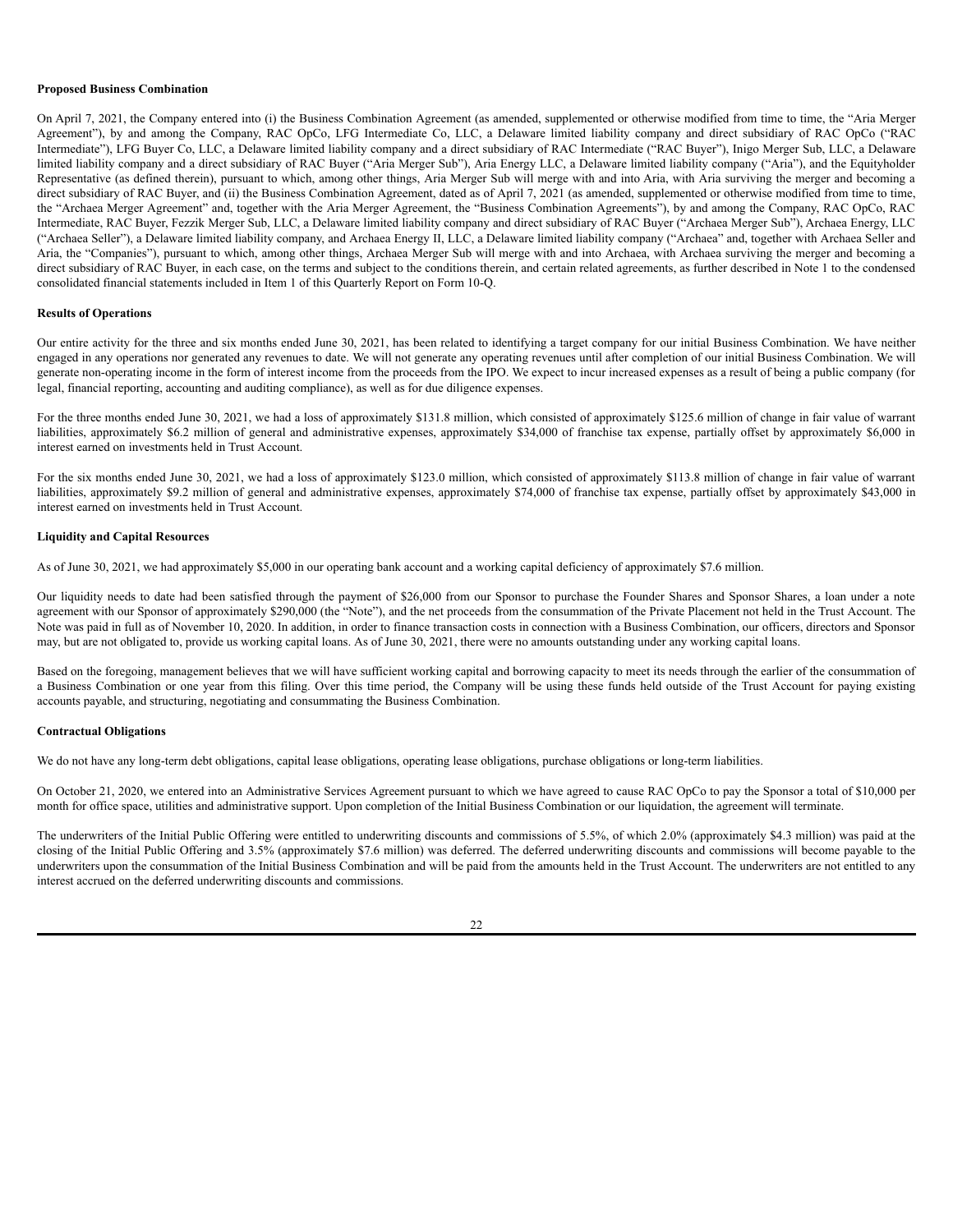#### **Critical Accounting Policies**

This management's discussion and analysis of our financial condition and results of operations is based on our unaudited condensed consolidated financial statements, which have been prepared in accordance with United States generally accepted accounting principles. The preparation of these condensed consolidated financial statements requires us to make estimates and judgments that affect the reported amounts of assets, liabilities, revenues and expenses and the disclosure of contingent assets and liabilities in our condensed consolidated financial statements. On an ongoing basis, we evaluate our estimates and judgments, including those related to fair value of financial instruments and accrued expenses. We base our estimates on historical experience, known trends and events and various other factors that we believe to be reasonable under the circumstances, the results of which form the basis for making judgments about the carrying values of assets and liabilities that are not readily apparent from other sources. Actual results may differ from these estimates under different assumptions or conditions. There have been no significant changes in our critical accounting policies as discussed in the Company's Amendment No. 1 to Annual Report on Form 10-K/A for the year ended December 31, 2020 as filed with the SEC on May 13, 2021.

#### **Recent Accounting Pronouncements**

In August 2020, the FASB issued Accounting Standard Update (the "ASU") No. 2020-06, Debt—Debt with Conversion and Other Options (Subtopic 470-20) and Derivatives and Hedging—Contracts in Entity's Own Equity (Subtopic 815-40): Accounting for Convertible Instruments and Contracts in an Entity's Own Equity, which simplifies accounting for convertible instruments by removing major separation models required under current GAAP. The ASU also removes certain settlement conditions that are required for equity-linked contracts to qualify for the derivative scope exception and it also simplifies the diluted earnings per share calculation in certain areas. The Company early adopted the ASU on January 1, 2021. Adoption of the ASU did not impact the Company's financial position, results of operations or cash flows.

#### **Off-Balance Sheet Arrangements**

As of June 30, 2021, we did not have any off-balance sheet arrangements as defined in Item 303(a)(4)(ii) of Regulation S-K.

### **JOBS Act**

The Jumpstart Our Business Startups Act of 2012 (the "JOBS Act") contains provisions that, among other things, relax certain reporting requirements for qualifying public companies. We qualify as an "emerging growth company" and under the JOBS Act are allowed to comply with new or revised accounting pronouncements based on the effective date for private (not publicly traded) companies. We are electing to delay the adoption of new or revised accounting standards, and as a result, we may not comply with new or revised accounting standards on the relevant dates on which adoption of such standards is required for non-emerging growth companies. As a result, the condensed consolidated financial statements may not be comparable to companies that comply with new or revised accounting pronouncements as of public company effective dates.

Additionally, we are in the process of evaluating the benefits of relying on the other reduced reporting requirements provided by the JOBS Act. Subject to certain conditions set forth in the JOBS Act, if, as an "emerging growth company," we choose to rely on such exemptions we may not be required to, among other things, (i) provide an auditor's attestation report on our system of internal controls over financial reporting pursuant to Section 404, (ii) provide all of the compensation disclosure that may be required of nonemerging growth public companies under the Dodd-Frank Wall Street Reform and Consumer Protection Act, (iii) comply with any requirement that may be adopted by the PCAOB regarding mandatory audit firm rotation or a supplement to the auditor's report providing additional information about the audit and the financial statements (auditor discussion and analysis) and (iv) disclose certain executive compensation related items such as the correlation between executive compensation and performance and comparisons of the CEO's compensation to median employee compensation. These exemptions will apply for a period of five years following the completion of our Initial Public Offering or until we are no longer an "emerging growth company," whichever is earlier.

### <span id="page-26-0"></span>**Item 3. Quantitative and Qualitative Disclosures About Market Risk**

We are a smaller reporting company as defined by Rule 12b-2 of the Exchange Act and are not required to provide the information otherwise required under this item.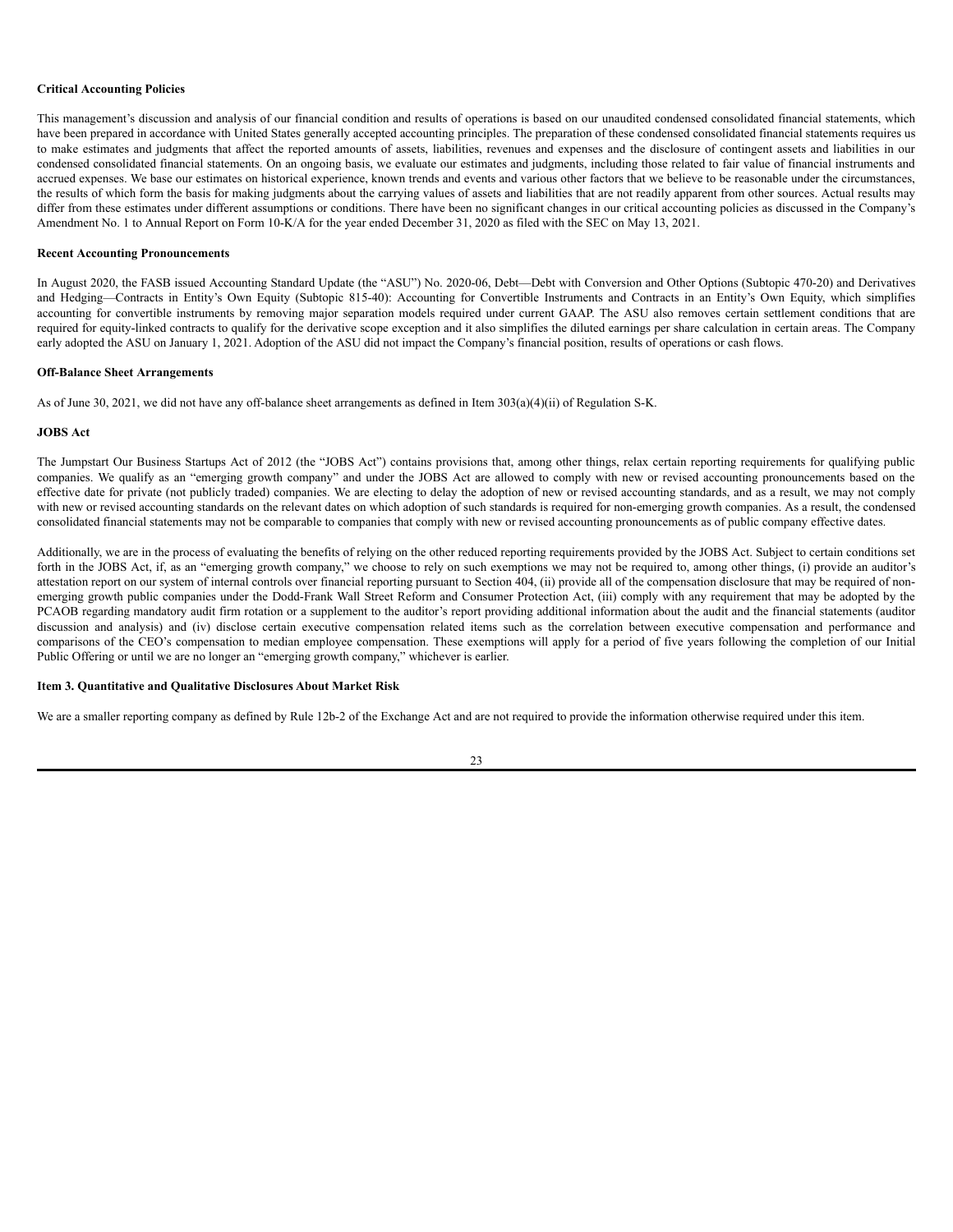#### <span id="page-27-0"></span>**Item 4. Controls and Procedures**

#### *Evaluation of Disclosure Controls and Procedures*

Disclosure controls and procedures are designed to ensure that information required to be disclosed by us in our Exchange Act reports is recorded, processed, summarized, and reported within the time periods specified in the SEC's rules and forms, and that such information is accumulated and communicated to our management, including our principal executive officer and principal financial officer or persons performing similar functions, as appropriate to allow timely decisions regarding required disclosure.

Under the supervision and with the participation of our management, including our principal executive officer and principal financial officer, we conducted an evaluation of the effectiveness of our disclosure controls and procedures as of the end of the fiscal quarter ended June 30, 2021, as such term is defined in Rules 13a-15(e) and 15d-15(e) under the Exchange Act. Based on this evaluation, our principal executive officer and principal financial officer have concluded that our disclosure controls and procedures were not effective as of June 30, 2021, because of a material weakness in our internal control over financial reporting. A material weakness is a deficiency, or a combination of deficiencies, in internal control over financial reporting, such that there is a reasonable possibility that a material misstatement of the Company's annual or interim financial statements will not be prevented or detected on a timely basis. Specifically, the Company's management has concluded that our control around the interpretation and accounting for certain complex equity and equity-linked instruments issued by the Company, and presentation of earnings per share was not effectively designed or maintained. This material weakness resulted in the restatement of the Company's balance sheet as of October 26, 2020, its annual financial statements for the period ended December 31, 2020 and its interim financial statements for the quarters ended March 31, 2021 and June 30, 2021. Additionally, this material weakness could result in a misstatement of the carrying value of equity, equity-linked instruments and related accounts and disclosures, and presentation of earnings per share that would result in a material misstatement of the financial statements that would not be prevented or detected on a timely basis. As a result, our management performed additional analysis as deemed necessary to ensure that our financial statements were prepared in accordance with accounting principles generally accepted in the United States of America. Accordingly, management believes that the financial statements included in this Amendment No. 1 on Form 10-Q/A present fairly, in all material respects, our financial position, results of operations and cash flows for the periods presented. Management understands that the accounting standards applicable to our financial statements are complex and has since the inception of the Company benefited from the support of experienced third-party professionals with whom management has regularly consulted with respect to accounting issues. Management intends to continue to further consult with such professionals in connection with accounting matters.

### *Changes in Internal Control over Financial Reporting*

There was no change in our internal control over financial reporting that occurred during the fiscal quarter ended June 30, 2021 that has materially affected, or is reasonably likely to materially affect, our internal control over financial reporting except as described below.

Our principal executive officer and principal financial officer performed additional accounting and financial analyses and other post-closing procedures including consulting with subject matter experts related to the accounting for certain complex equity and equity-linked instruments issued by the Company, and presentation of earnings per share. The Company's management has expended, and will continue to expend, a substantial amount of effort and resources for the remediation and improvement of our internal control over financial reporting. While we have processes to properly identify and evaluate the appropriate accounting technical pronouncements and other literature for all significant or unusual transactions, we have expanded and will continue to improve these processes to ensure that the nuances of such transactions are effectively evaluated in the context of the increasingly complex accounting standards.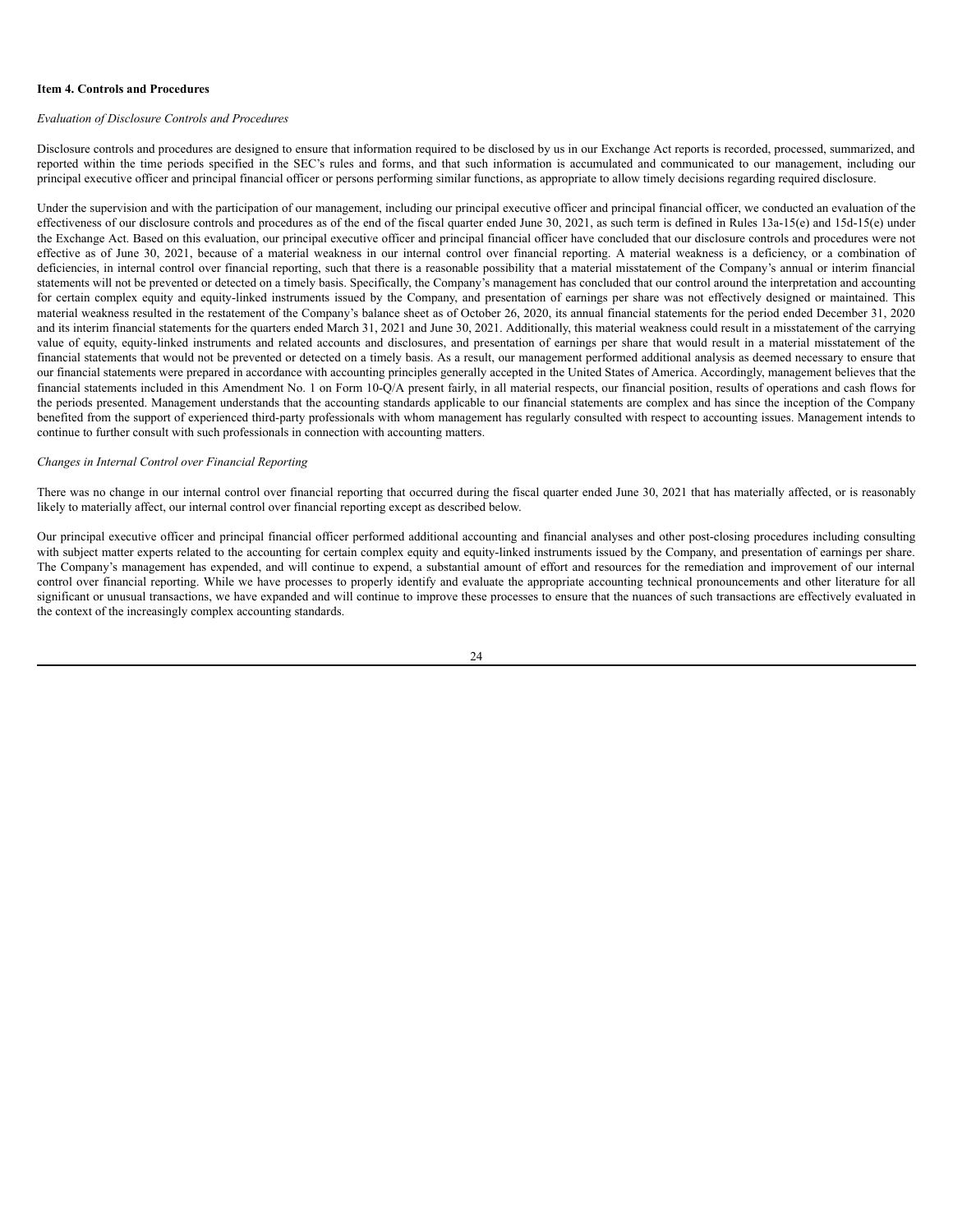# **PART II – OTHER INFORMATION**

### <span id="page-28-1"></span><span id="page-28-0"></span>**Item 1. Legal Proceedings**

None.

# <span id="page-28-2"></span>**Item 1A. Risk Factors.**

As a smaller reporting company, we are not required to disclose any material changes from risk factors as previously disclosed in our Annual Report on Form 10-K/A. However, below is a partial list of material risks, uncertainties and other factors that could have a material effect on the Company and its operations:

- we may not be able to complete our initial business combination in the prescribed time frame;
- our expectations around the performance of a prospective target business or businesses may not be realized;
- we may not be successful in retaining or recruiting required officers, key employees or directors following our initial business combination;
- our officers and directors may have difficulties allocating their time between the Company and other businesses and may potentially have conflicts of interest with our business or in approving our initial business combination;
- we may not be able to obtain additional financing to complete our initial business combination or reduce the number of shareholders requesting redemption;
- trust account funds may not be protected against third party claims or bankruptcy;
- an active market for our public securities may not develop and you will have limited liquidity and trading; and
- the availability to us of funds from interest income on the trust account balance may be insufficient to operate our business prior to the business combination.

For more information about our risk factors, see Item 1A of Part I in Amendment No. 1 to our Annual Report on Form 10-K/A for the period ended December 31, 2020 and the section titled "Risk Factors" contained in our definitive proxy statement filed with the SEC on August 12, 2021, as the same may be amended or supplemented, with respect to our initial business combination.

## <span id="page-28-3"></span>**Item 2. Unregistered Sales of Equity Securities and Use of Proceeds from Registered Securities**

On October 26, 2020, we consummated the Initial Public Offering of 23,725,000 Units, including the Over-Allotment Units. The Units were sold at a price of \$10.00 per Unit, generating gross proceeds of \$237,250,000. The underwriters were granted a 45-day option from the date of the final prospectus relating to the Initial Public Offering to purchase up to 3,225,000 additional Units to cover over-allotments, if any, at \$10.00 per Unit, less underwriting discounts and commissions. On October 23, 2020, the underwriters partially exercised the over-allotment option and, on October 26, 2020, the underwriters purchased the Over-Allotment Units.

Barclays Capital Inc., AmeriVet Securities Inc. and Academy Securities Inc. served as underwriters for the Initial Public Offering. The securities sold in the Initial Public Offering were registered under the Securities Act on a registration statement on Form S-1 (File No. 333-249340). The SEC declared the registration statement effective on October 21, 2020.

In connection with the closing of the Initial Public Offering, we paid a total of approximately \$4.3 million in underwriting discounts and commissions. In addition, the underwriters agreed to defer approximately \$7.6 million in underwriting discounts and commissions, which amount will be payable upon consummation of the Initial Business Combination. Prior to the closing of the Initial Public Offering, the Sponsor loaned RAC OpCo approximately \$300,000 under the Note.

In connection with the Initial Public Offering, we incurred offering costs of approximately \$12.5 million, inclusive of approximately \$7.6 million in deferred underwriting commissions. Other incurred offering costs consisted principally of preparation fees related to the Initial Public Offering. After deducting the underwriting discounts and commissions (excluding the deferred portion, which amount will be payable upon consummation of the Initial Business Combination, if consummated) and the Initial Public Offering expenses, \$237.3 million of the net proceeds from our Initial Public Offering and certain of the proceeds from the private placement of the Private Placement Warrants (or \$10.00 per Unit sold in the Initial Public Offering) was placed in the Trust Account. The net proceeds of the Initial Public Offering and certain proceeds from the sale of the Private Placement Warrants are held in the Trust Account and invested as described elsewhere in this Quarterly Report on Form 10-Q.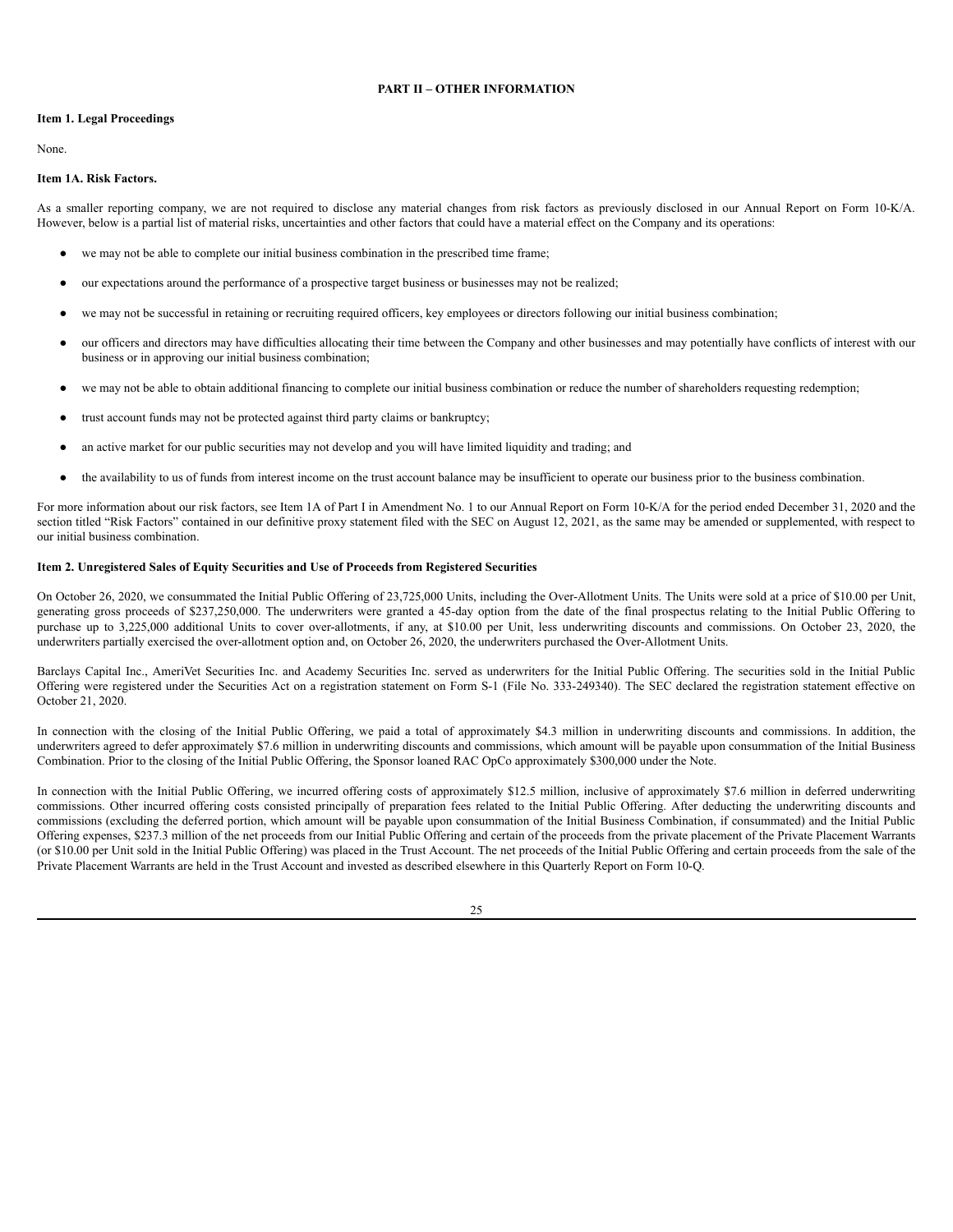On October 26, 2020, simultaneously with the closing of the Initial Public Offering and pursuant to separate Private Placement Warrants and Warrant Rights Agreements, dated September 21, 2020, by and among the Company and RAC OpCo, and each of the Sponsor and Atlas Point Fund, the Company completed the private sale of an aggregate of 6,771,000 Private Placement Warrants at a purchase price of \$1.00 per Private Placement Warrant to the Sponsor and Atlas Point Fund, generating gross proceeds of \$6,771,000.

There has been no material change in the planned use of the proceeds from the Initial Public Offering and Private Placement as is described in the Company's final prospectus related to the Initial Public Offering.

# <span id="page-29-0"></span>**Item 3. Defaults Upon Senior Securities**

None.

### <span id="page-29-1"></span>**Item 4. Mine Safety Disclosures**

Not applicable.

### <span id="page-29-2"></span>**Item 5. Other Information**

None.

# <span id="page-29-3"></span>**Item 6. Exhibits.**

| Exhibit<br><b>Number</b> | <b>Description</b>                                                                                                                                                                                                                                                                                           |
|--------------------------|--------------------------------------------------------------------------------------------------------------------------------------------------------------------------------------------------------------------------------------------------------------------------------------------------------------|
| 2.1 <sup>†</sup>         | Aria Merger Agreement (incorporated by reference to Exhibit 2.1 to the Company's Current Report on Form 8-K (File No. 001-39644) filed with the SEC on<br>April 7, 2021).                                                                                                                                    |
| $2.2\dagger$             | Archaea Merger Agreement (incorporated by reference to Exhibit 2.2 to the Company's Current Report on Form 8-K (File No. 001-39644) filed with the SEC<br>on April 7, 2021).                                                                                                                                 |
| $2.3\dagger$             | Amendment No. 1 to Business Combination Agreement, dated as of May 12, 2021, by and among the RAC Buyer, Aria and the Equityholder Representative<br>(incorporated by reference to Exhibit 2.3 to the Company's Quarterly Report on Form 10-Q (File No. 001-39644) filed with the SEC on August 13, 2021).   |
| $2.4\dagger$             | Amendment No. 2 to Business Combination Agreement, dated as of June 11, 2021, by and among the RAC Buyer, Aria and the Equityholder Representative<br>(incorporated by reference to Exhibit 2.4 to the Company's Quarterly Report on Form 10-Q (File No. 001-39644) filed with the SEC on August 13, 2021).  |
| $2.5\dagger$             | Amendment No. 3 to Business Combination Agreement, dated as of August 3, 2021, by and among the RAC Buyer, Aria and the Equityholder Representative<br>(incorporated by reference to Exhibit 2.5 to the Company's Quarterly Report on Form 10-Q (File No. 001-39644) filed with the SEC on August 13, 2021). |
| $2.6\dagger$             | Amendment No. 1 to Business Combination Agreement, dated as of May 12, 2021, by and among the RAC Buyer and Archaea Energy II, LLC (incorporated<br>by reference to Exhibit 2.6 to the Company's Quarterly Report on Form 10-O (File No. 001-39644) filed with the SEC on August 13, 2021).                  |
| 3.1                      | Amended and Restated Certificate of Incorporation (incorporated by reference to Exhibit 3.1 to the Company's Current Report on Form 8-K (File No. 001-<br>39644) filed with the SEC on October 27, 2020).                                                                                                    |
| 3.2                      | Bylaws (incorporated by reference to the Company's Registration Statement on Form S-1, filed with the SEC on October 6, 2020).                                                                                                                                                                               |
| 10.1                     | Form of Subscription Agreement (incorporated by reference to Exhibit 10.1 to the Company's Current Report on Form 8-K (File No. 001-39644) filed with the<br>SEC on April 7, 2021).                                                                                                                          |
| 10.2                     | FPA Amendment (incorporated by reference to Exhibit 10.2 to the Company's Current Report on Form 8-K (File No. 001-39644) filed with the SEC on April 7,<br>$2021$ ).                                                                                                                                        |
| $31.1*$                  | Certification of Principal Executive Officer Pursuant to Rules 13a-14(a) and 15d-14(a) under the Securities Exchange Act of 1934, as Adopted Pursuant to<br>Section 302 of the Sarbanes-Oxley Act of 2002.                                                                                                   |
| $31.2*$                  | Certification of Principal Financial Officer Pursuant to Rules 13a-14(a) and 15d-14(a) under the Securities Exchange Act of 1934, as Adopted Pursuant to<br>Section 302 of the Sarbanes-Oxley Act of 2002.                                                                                                   |
| $32.1**$                 | Certification of Principal Executive Officer Pursuant to 18 U.S.C. Section 1350, as Adopted Pursuant to Section 906 of the Sarbanes-Oxley Act of 2002.                                                                                                                                                       |
| $32.2**$                 | Certification of Principal Financial Officer Pursuant to 18 U.S.C. Section 1350, as Adopted Pursuant to Section 906 of the Sarbanes-Oxley Act of 2002.                                                                                                                                                       |
| 101.INS                  | Inline XBRL Instance Document.                                                                                                                                                                                                                                                                               |
| 101.SCH                  | Inline XBRL Taxonomy Extension Schema Document.                                                                                                                                                                                                                                                              |
| 101.CAL                  | Inline XBRL Taxonomy Extension Calculation Linkbase Document.                                                                                                                                                                                                                                                |
| 101.DEF                  | Inline XBRL Taxonomy Extension Definition Linkbase Document.                                                                                                                                                                                                                                                 |
| 101.LAB                  | Inline XBRL Taxonomy Extension Label Linkbase Document.                                                                                                                                                                                                                                                      |
| 101.PRE                  | Inline XBRL Taxonomy Extension Presentation Linkbase Document.                                                                                                                                                                                                                                               |
| 104                      | Cover Page Interactive Data File (formatted as Inline XBRL and contained in Exhibit 101).                                                                                                                                                                                                                    |

† Certain schedules and similar attachments have been omitted. The Company agrees to furnish supplementally a copy of any omitted schedule or attachment to the SEC upon its request.

\* Filed herewith.

\*\* Furnished herewith.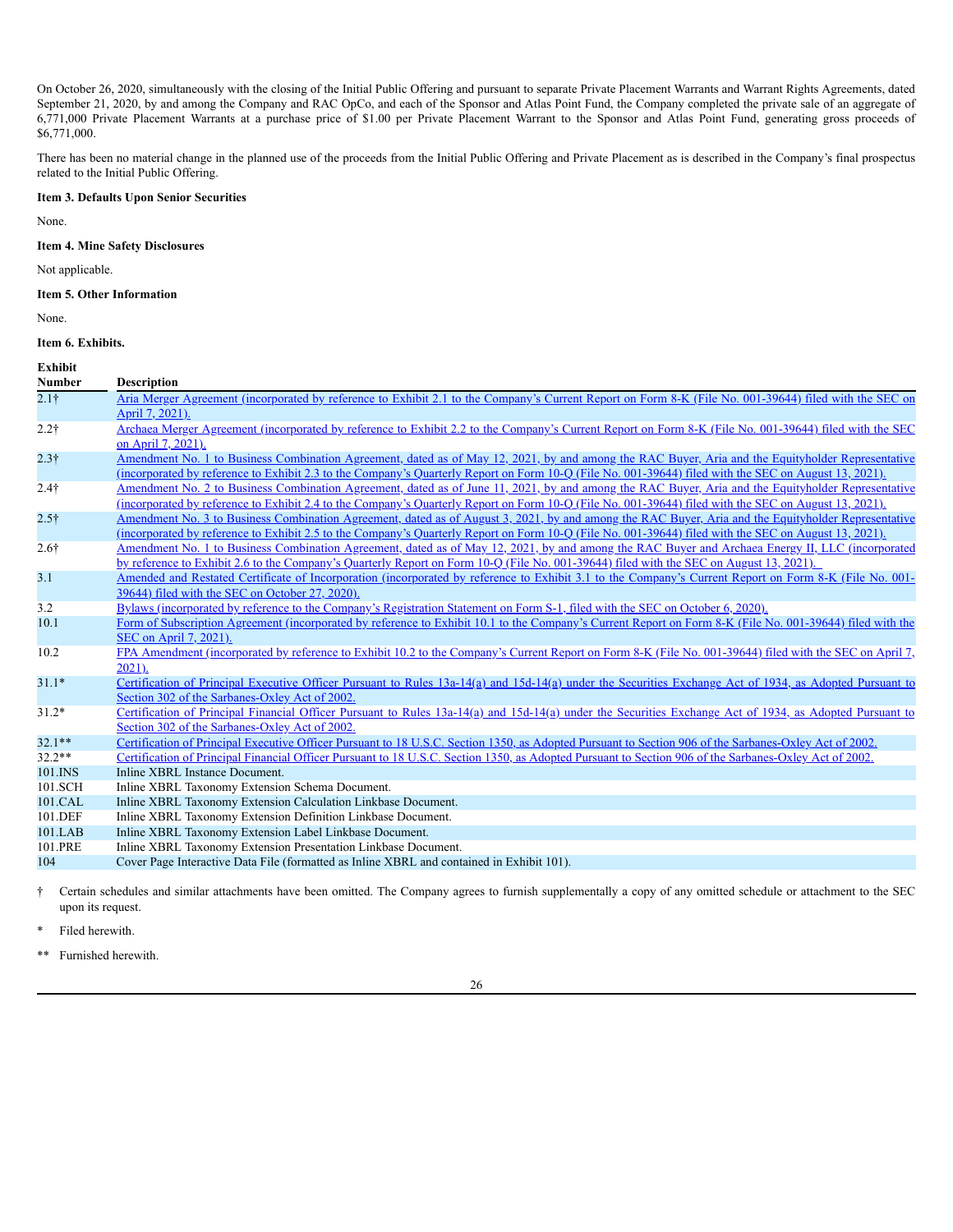# **SIGNATURES**

<span id="page-30-0"></span>Pursuant to the requirements of the Securities Exchange Act of 1934, the registrant has duly caused this report to be signed on its behalf by the undersigned thereunto duly authorized.

# **ARCHAEA ENERGY INC.**

Date: December 28, 2021 By: /s/ Chad Bellah Name: Chad Bellah Title: Chief Accounting Officer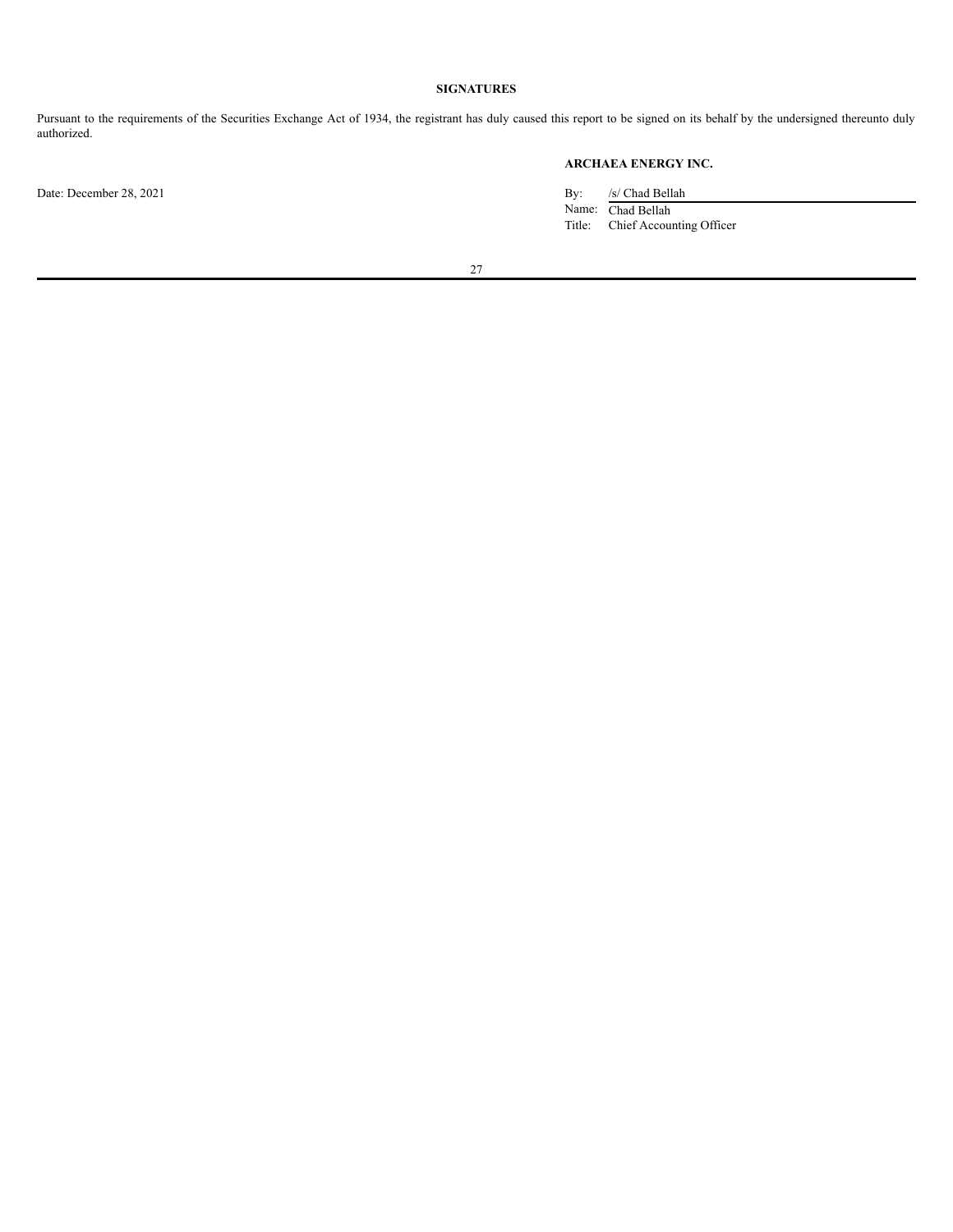# **CERTIFICATION OF PRINCIPAL EXECUTIVE OFFICER PURSUANT TO RULE 13A-14(A) AND RULE 15D-14(A) OF THE SECURITIES EXCHANGE ACT OF 1934, AS AMENDED**

I, Nicholas Stork, certify that:

- 1. I have reviewed Amendment No. 1 to this Quarterly Report on Form 10-Q of Archaea Energy Inc. (the "registrant");
- Based on my knowledge, this report does not contain any untrue statement of a material fact or omit to state a material fact necessary to make the statements made, in light of the circumstances under which such statements were made, not misleading with respect to the period covered by this report;
- 3. Based on my knowledge, the financial statements, and other financial information included in this report, fairly present in all material respects the financial condition, results of operations and cash flows of the registrant as of, and for, the periods presented in this report;
- 4. The registrant's other certifying officer and I are responsible for establishing and maintaining disclosure controls and procedures (as defined in Exchange Act Rules 13a-15(e) and 15d-15(e)) for the registrant and have:
	- a. Designed such disclosure controls and procedures, or caused such disclosure controls and procedures to be designed under our supervision, to ensure that material information relating to the registrant, including its consolidated subsidiaries, is made known to us by others within those entities, particularly during the period in which this report is being prepared;
	- b. [Omitted pursuant to Exchange Act Rules 13a-14(a) and 15d-15(a)]
	- c. Evaluated the effectiveness of the registrant's disclosure controls and procedures and presented in this report our conclusions about the effectiveness of the disclosure controls and procedures, as of the end of the period covered by this report based on such evaluation; and
	- d. Disclosed in this report any change in the registrant's internal control over financial reporting that occurred during the registrant's most recent fiscal quarter (the registrant's fourth fiscal quarter in the case of an annual report) that has materially affected, or is reasonably likely to materially affect, the registrant's internal control over financial reporting; and
- 5. The registrant's other certifying officer and I have disclosed, based on our most recent evaluation of internal control over financial reporting, to the registrant's auditors and the audit committee of the registrant's board of directors (or persons performing the equivalent functions):
	- a. All significant deficiencies and material weaknesses in the design or operation of internal control over financial reporting which are reasonably likely to adversely affect the registrant's ability to record, process, summarize and report financial information; and
	- b. Any fraud, whether or not material, that involves management or other employees who have a significant role in the registrant's internal control over financial reporting.

Date: December 28, 2021 /s/ Nicholas Stork

Nicholas Stork Chief Executive Officer (Principal Executive Officer)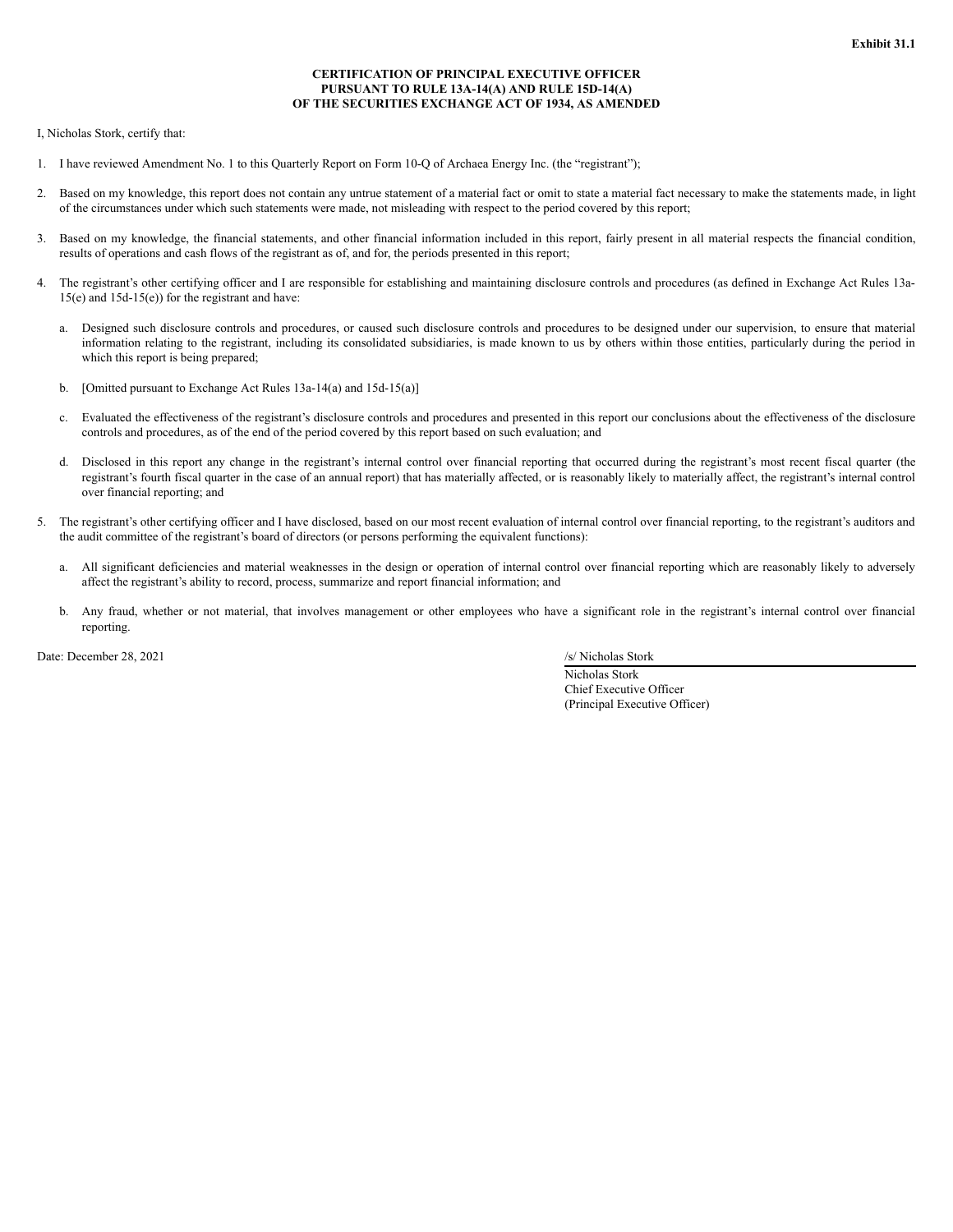# **CERTIFICATION OF PRINCIPAL FINANCIAL OFFICER PURSUANT TO RULE 13A-14(A) AND RULE 15D-14(A) OF THE SECURITIES EXCHANGE ACT OF 1934, AS AMENDED**

I, Eric Javidi, certify that:

- 1. I have reviewed Amendment No. 1 to this Quarterly Report on Form 10-Q of Archaea Energy Inc. (the "registrant");
- Based on my knowledge, this report does not contain any untrue statement of a material fact or omit to state a material fact necessary to make the statements made, in light of the circumstances under which such statements were made, not misleading with respect to the period covered by this report;
- 3. Based on my knowledge, the financial statements, and other financial information included in this report, fairly present in all material respects the financial condition, results of operations and cash flows of the registrant as of, and for, the periods presented in this report;
- 4. The registrant's other certifying officer and I are responsible for establishing and maintaining disclosure controls and procedures (as defined in Exchange Act Rules 13a-15(e) and 15d-15(e)) for the registrant and have:
	- a. Designed such disclosure controls and procedures, or caused such disclosure controls and procedures to be designed under our supervision, to ensure that material information relating to the registrant, including its consolidated subsidiaries, is made known to us by others within those entities, particularly during the period in which this report is being prepared;
	- b. [Omitted pursuant to Exchange Act Rules 13a-14(a) and 15d-15(a)]
	- c. Evaluated the effectiveness of the registrant's disclosure controls and procedures and presented in this report our conclusions about the effectiveness of the disclosure controls and procedures, as of the end of the period covered by this report based on such evaluation; and
	- d. Disclosed in this report any change in the registrant's internal control over financial reporting that occurred during the registrant's most recent fiscal quarter (the registrant's fourth fiscal quarter in the case of an annual report) that has materially affected, or is reasonably likely to materially affect, the registrant's internal control over financial reporting; and
- 5. The registrant's other certifying officer and I have disclosed, based on our most recent evaluation of internal control over financial reporting, to the registrant's auditors and the audit committee of the registrant's board of directors (or persons performing the equivalent functions):
	- a. All significant deficiencies and material weaknesses in the design or operation of internal control over financial reporting which are reasonably likely to adversely affect the registrant's ability to record, process, summarize and report financial information; and
	- b. Any fraud, whether or not material, that involves management or other employees who have a significant role in the registrant's internal control over financial reporting.

Date: December 28, 2021 /s/ Eric Javidi

Eric Javidi Chief Financial Officer (Principal Financial Officer)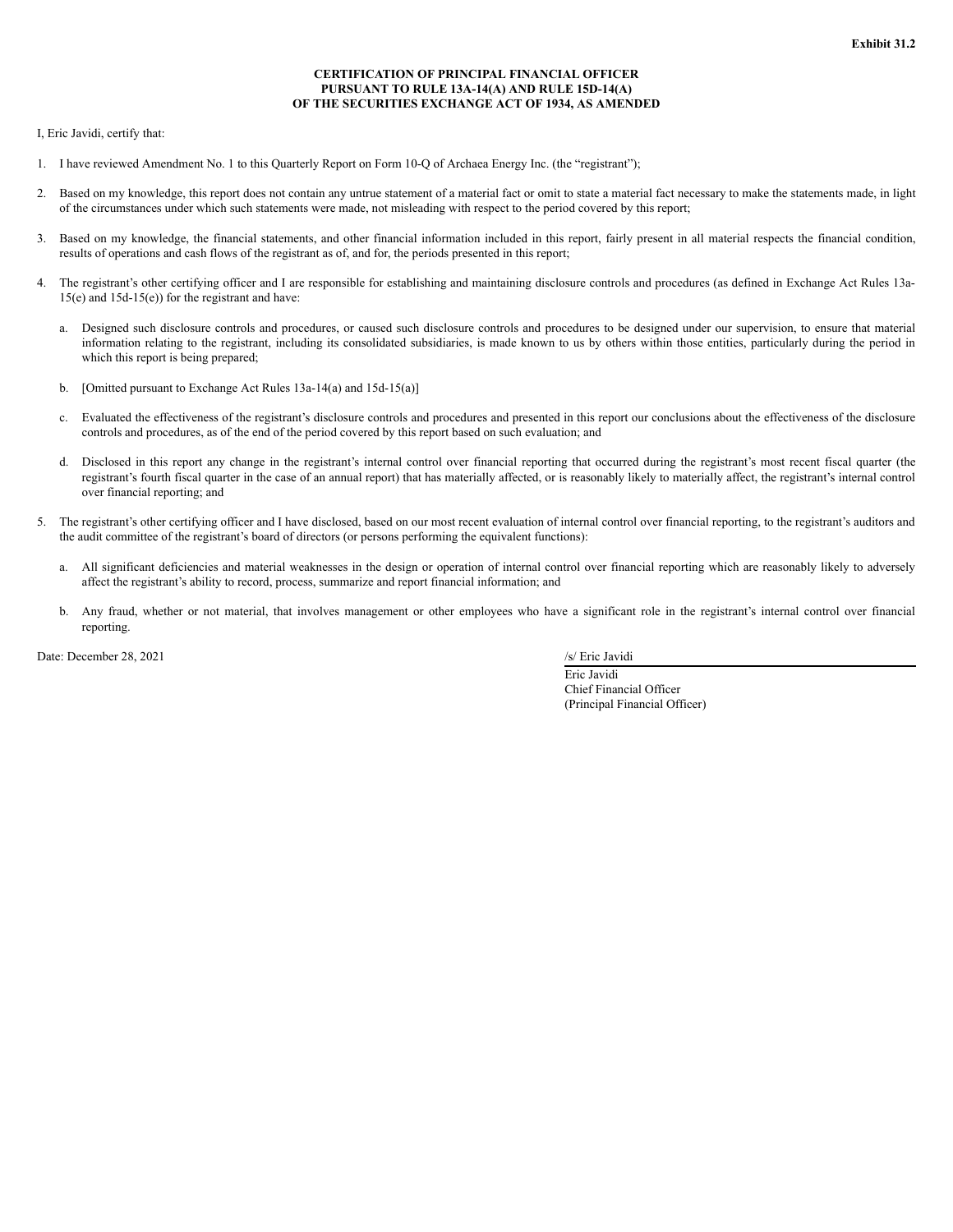## **CERTIFICATION OF PRINCIPAL EXECUTIVE OFFICER PURSUANT TO 18 U.S.C. SECTION 1350, AS ADOPTED PURSUANT TO SECTION 906 OF THE SARBANES-OXLEY ACT OF 2002**

Pursuant to 18 U.S.C. Section 1350, as adopted pursuant to Section 906 of the Sarbanes-Oxley Act of 2002, I, Nicholas Stork, Chief Executive Officer of Archaea Energy Inc. (the "Company"), hereby certify that, to my knowledge:

- (1) Amendment No. 1 to the Quarterly Report on Form 10-Q for the period ended June 30, 2021 (the "Report") of the Company fully complies with the requirements of Section 13(a) or 15(d) of the Securities Exchange Act of 1934; and
- (2) the information contained in the Report fairly presents, in all material respects, the financial condition and results of operations of the Company.

Date: December 28, 2021 /s/ Nicholas Stork

Nicholas Stork Chief Executive Officer (Principal Executive Officer)